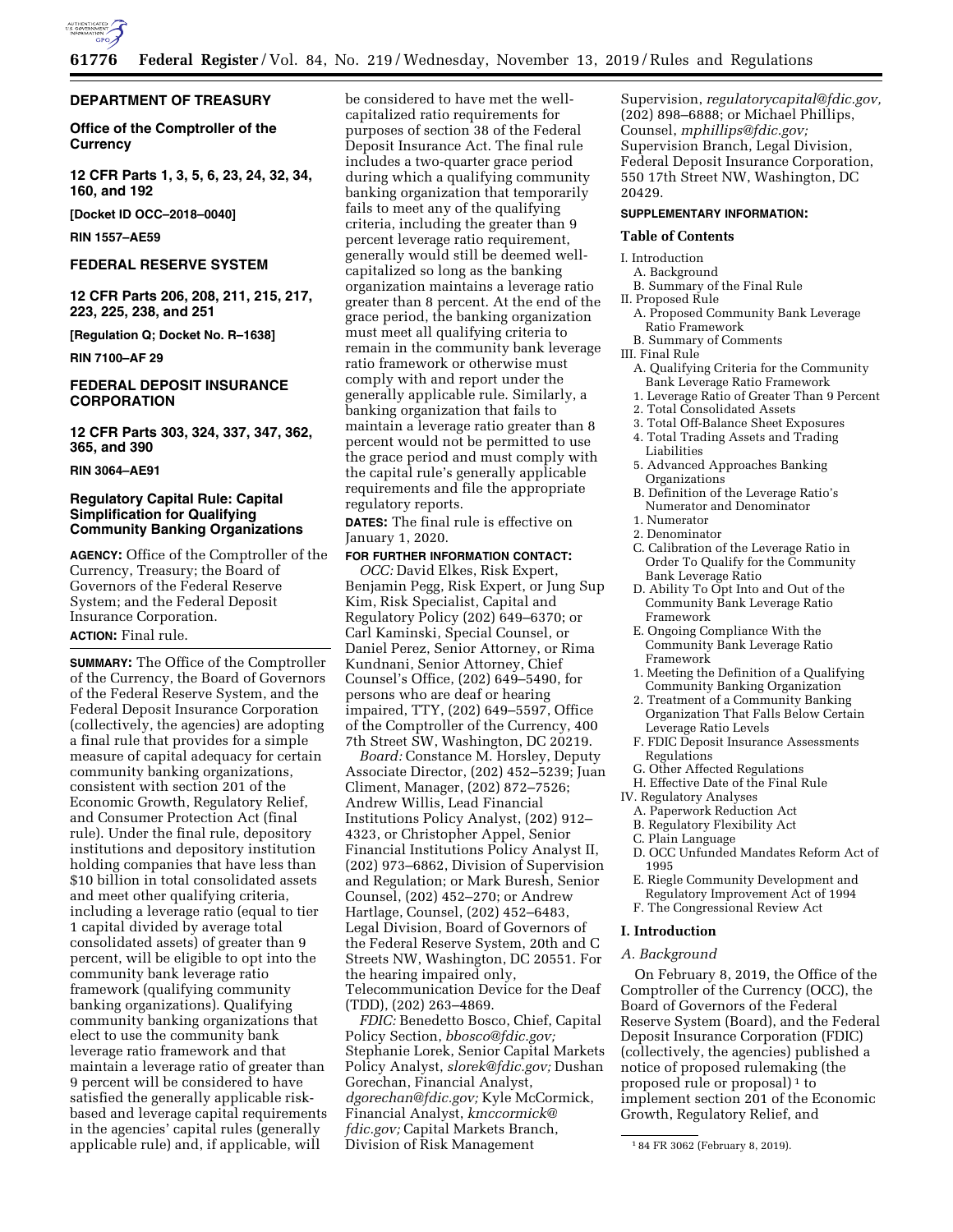Consumer Protection Act (Act), and proposed to establish a community bank leverage ratio for qualifying community banking organizations as a simple alternative methodology to measure capital adequacy. The proposal was intended to simplify regulatory capital requirements and provide material regulatory compliance burden relief to qualifying community banking organizations that opt into the community bank leverage ratio framework.

Section 201 of the Act directs the agencies to develop a community bank leverage ratio for qualifying community banking organizations of not less than 8 percent and not more than 10 percent. The Act provides that a qualifying community banking organization is a depository institution or depository institution holding company with total consolidated assets of less than \$10 billion that satisfies such other factors, based on its risk profile, that the agencies determine are appropriate. Pursuant to section 201, a qualifying community banking organization that exceeds the community bank leverage ratio level established by the agencies shall be considered to have met: (i) The generally applicable risk-based and leverage capital requirements in the agencies' capital rules (generally applicable rule); (ii) the capital ratio requirements in order to be considered well capitalized under the agencies' prompt corrective action (PCA) framework (in the case of insured depository institutions); and (iii) any other applicable capital or leverage requirements. In addition, the Act directs the agencies to establish procedures for the treatment of qualifying community banking organizations that fall below the community bank leverage ratio level established by the agencies.2

Section 201 of the Act defines the community bank leverage ratio as the ratio of a qualifying community banking organization's tangible equity capital to its average total consolidated assets, both as reported on the qualifying community banking organization's applicable regulatory filing. In addition, the Act states that the agencies may determine that a banking organization is

not a qualifying community banking organization based on the banking organization's risk profile. This determination shall be based on consideration of off-balance sheet exposures, trading assets and liabilities, total notional derivatives exposures, and such other factors as the agencies determine appropriate. The Act also specifies that the community bank leverage ratio framework does not limit the agencies' authority in effect as of the date of enactment of the Act.

The Act directs the agencies to consult with applicable state bank supervisors in carrying out section 201 of the Act and to notify the applicable state bank supervisor of any qualifying community banking organization that exceeds, or does not exceed after previously exceeding, the community bank leverage ratio. As part of this consultation process, the agencies had a series of discussions with state bank supervisors, before and after publication of the proposal, that helped shape key elements of the community bank leverage ratio framework in the final rule.

In response to the proposal, the agencies received approximately 50 public comment letters and approximately 500 form letters from depository institutions, depository institution holding companies, trade associations, and other interested parties. Commenters generally supported the agencies' efforts to simplify the regulatory capital requirements. However, as discussed in greater detail below, many commenters indicated that certain aspects of the proposal were burdensome or unnecessarily complex, and some commenters expressed concern that banking supervisors would make the proposed community bank leverage ratio the de facto minimum capital requirement for community banking organizations, irrespective of whether they have opted into the community bank leverage ratio framework. Commenters generally favored greater simplicity in the community bank leverage ratio framework, and recommended the removal of the proposal's separate PCA proxy levels. After reviewing the comments, the agencies are making several modifications to address commenters' concerns and further simplify the community bank leverage ratio framework while retaining the quality and quantity of regulatory capital in the banking system.

### *B. Summary of the Final Rule*

In response to comments received on the proposal, the agencies are making a

number of changes in this final rule. In addition, the final rule clarifies other important aspects of the community bank leverage ratio framework. The key changes being made to the final rule include the following:

• Adoption of tier 1 capital, and therefore the existing leverage ratio, into the community bank leverage ratio framework;

• Removal of the qualifying criteria for mortgage servicing assets and deferred tax assets arising from temporary differences;

• Removal of the PCA proxy levels; and

• Allowing a banking organization that elects to use the community bank leverage ratio framework to be considered well-capitalized during the two-quarter grace period if its leverage ratio is 9 percent or less and greater than 8 percent.

Under the final rule, the numerator of the community bank leverage ratio is the existing measure of tier 1 capital used by non-advanced approaches banking organizations.3 4 Numerous commenters described complexities that would be created with the proposed introduction of a new measure of capital, tangible equity, in the community bank leverage ratio framework and, therefore, the agencies have adopted the commenters' recommendation to use tier 1 capital. The use of tier 1 capital also has the benefit of including the existing threshold deduction approaches for mortgage servicing assets (MSAs) and deferred tax assets arising from temporary differences (temporary difference DTAs) which enabled the agencies to remove the qualifying criteria related to these exposures from the community bank leverage ratio framework. Due to the adoption of tier 1 capital, the community bank leverage ratio is generally calculated in the same

4For purposes of the community bank leverage ratio framework, an electing banking organization is not required to calculate tier 2 capital and therefore would not be required to make any deductions that would be taken from tier 2 capital or potentially tier 1 capital due to insufficient tier 2 capital. As part of the final rule the agencies are amending 12 CFR 3.22(f) (OCC); 12 CFR 217.22(f) (Board); 12 CFR 324.22(f) (FDIC).

 $^{\rm 2}$  The agencies note that, under existing PCA requirements applicable to insured depository institutions, to be considered ''well capitalized'' a banking organization must demonstrate that it is not subject to any written agreement, order, capital directive, or as applicable, prompt corrective action directive, to meet and maintain a specific capital level for any capital measure. *See* 12 CFR 6.4(b)(1)(iv) (OCC); 12 CFR 208.43(b)(1)(v) (Board); 12 CFR 324.403(b)(1)(v) (FDIC). The same legal requirements would continue to apply under the community bank leverage ratio framework.

<sup>3</sup>Under the final rule, a qualifying community banking organization that elects to use the community bank leverage ratio framework will calculate its leverage ratio taking into account the modifications made in relation to the capital simplifications rule and current expected credit losses methodology (CECL) transitions final rule. *See* 84 FR 35234 (July 22, 2019) and 84 FR 4222 (February 14, 2019), respectively. The agencies anticipate that the tier 1 capital amount used in the numerator of the calculation will reflect any future modifications made to the tier 1 capital definition applicable to non-advanced approaches banking organizations. *See* 84 FR 35234 (July 22, 2019).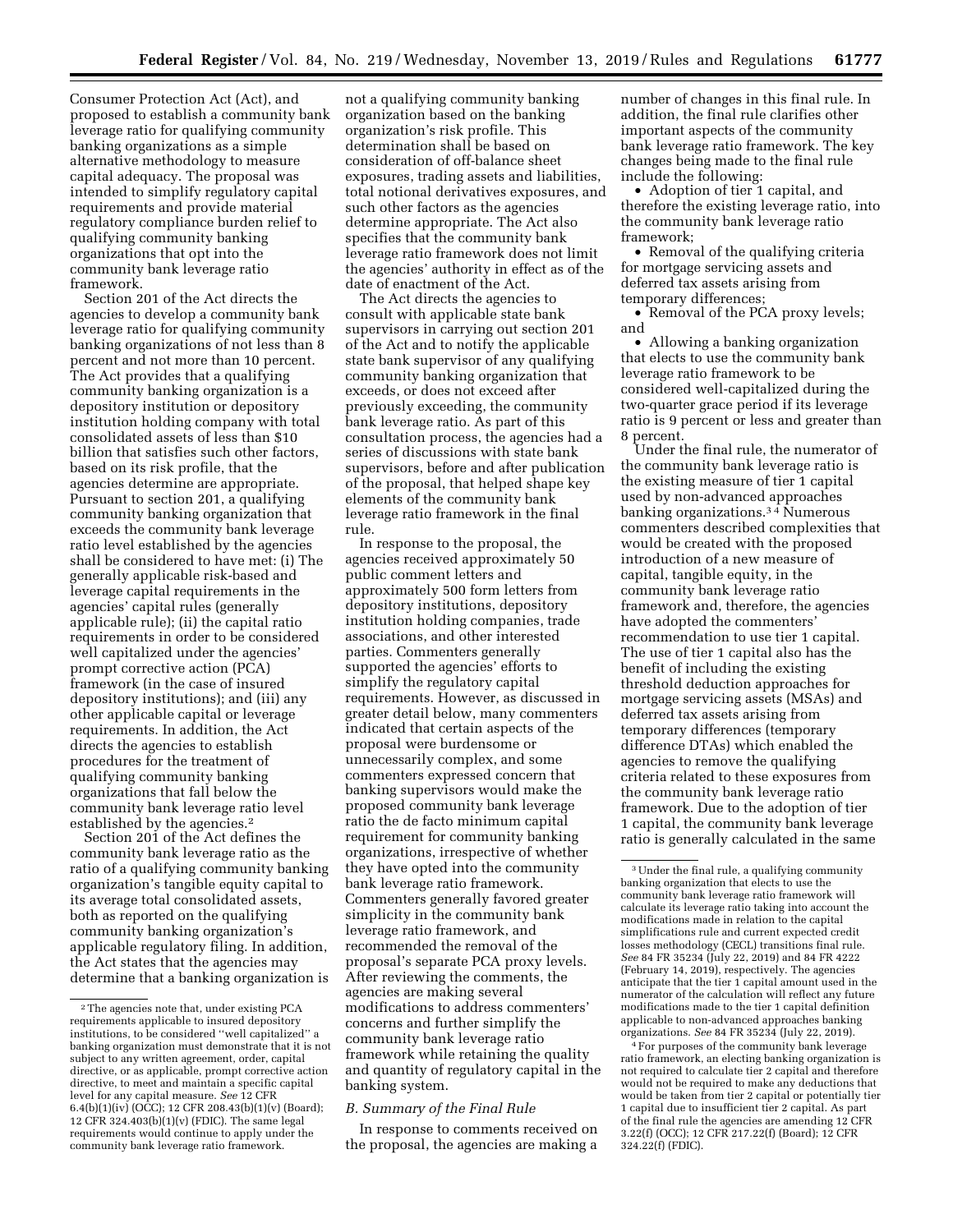manner as the generally applicable rule's leverage ratio: Tier 1 capital divided by average total consolidated assets minus amounts deducted from tier 1 capital. As a result, the final rule incorporates and refers to the generally applicable rule's leverage ratio.

Commenters also raised concerns that the PCA proxy levels included in the proposal caused unnecessary complexity in the community bank leverage ratio framework and requested that the framework include a grace period to transition back to the generally applicable rule if a banking organization's community bank leverage ratio was less than the well-capitalized threshold. The agencies are incorporating this feedback into the final rule by modifying the definition of a ''qualifying community banking organization'' to include the level of the leverage ratio as a qualifying criterion.

The final rule provides that to be a ''qualifying community banking organization,'' a banking organization must not be an advanced approaches banking organization 5 and must meet the following qualifying criteria: (i) A leverage ratio of greater than 9 percent; (ii) total consolidated assets of less than \$10 billion; (iii) total off-balance sheet exposures (excluding derivatives other than sold credit derivatives and unconditionally cancelable commitments) of 25 percent or less of total consolidated assets; and (iv) the sum of total trading assets and trading liabilities of 5 percent or less of total consolidated assets. Consistent with section 201, the final rule provides that qualifying community banking organizations that opt into the community bank leverage ratio framework (electing banking organization) will be deemed to have met the ''well capitalized'' ratio requirements and be in compliance with the generally applicable rule. Such banking organizations will not be required to calculate and report riskbased capital ratios.

Notably, the agencies have retained the proposal's 9 percent calibration for the leverage ratio in the community bank leverage ratio framework. The agencies believe that a 9 percent calibration, in conjunction with the final rule's qualifying criteria, will not

result in a reduction in the aggregate level of regulatory capital currently held by electing banking organizations. Further, incorporating into the community bank leverage ratio framework the existing leverage ratio and the two-quarter grace period will facilitate the transition to and from the generally applicable rule. Banking organizations opt into and out of the framework through their Consolidated Reports of Condition and Income (Call Report) or Form FR–Y9C.

If a qualifying community banking organization that has opted into the community bank leverage ratio framework subsequently fails to satisfy one or more of the qualifying criteria but continues to report a leverage ratio of greater than 8 percent, the banking organization could continue to use the community bank leverage ratio framework and be deemed to meet the ''well capitalized'' capital ratio requirements for a grace period of up to two quarters.6 As long as the banking organization is able to return to compliance with all the qualifying criteria within two quarters, it will continue to be deemed to meet the ''well capitalized'' ratio requirements and be in compliance with the generally applicable rule. A banking organization will be required to comply with the generally applicable rule and file the relevant regulatory reports if the banking organization (i) is unable to restore compliance with all qualifying criteria during the two-quarter grace period (including coming into compliance with the greater than 9 percent leverage ratio requirement), (ii) reports a leverage ratio of 8 percent or less, or (iii) ceases to satisfy the qualifying criteria due to consummation of a merger transaction.

The agencies believe that the final rule provides a simple framework that simultaneously meets safety and soundness goals and responds to the concerns conveyed through comments received on the proposal. Additionally, the final rule meets the policy objectives described in the proposal. First, the community bank leverage ratio framework is available to a meaningful number of well-capitalized banking organizations with less than \$10 billion in total consolidated assets. Second, the community bank leverage ratio requirement is calibrated to maintain the overall amount of capital currently

held by qualifying community banking organizations. Third, banking organizations with higher risk profiles remain subject to the generally applicable rule to ensure that such banking organizations hold capital commensurate with the risk of their exposures and activities.7 Fourth, the agencies maintain the authority to take supervisory action under the PCA framework and other statutes and regulations based on a banking organization's capital ratios and risk profile. The final rule also provides regulatory compliance burden relief as the community bank leverage ratio is simple to apply and allows a qualifying community banking organization to avoid the burden of calculating and reporting risk-based capital ratios under the generally applicable rule.

#### **II. Proposed Rule**

*A. Proposed Community Bank Leverage Ratio Framework* 

The agencies proposed the community bank leverage ratio framework as a simple alternative methodology to measure capital adequacy for qualifying community banking organizations, based on the requirements of section 201 of the Act. Under the proposal, a qualifying community banking organization would have been defined as a depository institution or depository institution holding company that was not an advanced approaches banking organization and that met the following criteria (qualifying criteria), each as described further below:

• Total consolidated assets of less than \$10 billion;

• Total off-balance sheet exposures (excluding derivatives other than sold credit derivatives and unconditionally cancelable commitments) of 25 percent or less of total consolidated assets;

• Total trading assets plus trading liabilities of 5 percent or less of total consolidated assets;

• MSAs of 25 percent or less of tangible equity (as defined in the proposal); and

• Temporary difference DTAs of 25 percent or less of tangible equity.

Under the proposal, the community bank leverage ratio would have been calculated as the ratio of tangible equity to average total consolidated assets. Tangible equity would have been defined as total bank equity capital or total holding company equity capital, as applicable, prior to including minority interests, and excluding accumulated other comprehensive income (AOCI),

<sup>5</sup>An advanced approaches banking organization is generally defined as a firm with at least \$250 billion in total consolidated assets or at least \$10 billion in total on-balance sheet foreign exposure, and depository institution subsidiaries of those firms. Proposed rulemakings to tailor capital and liquidity requirements applicable to large banking organizations may result in changing the definition of advanced approaches banking organization. *See*  83 FR 66024 (December 21, 2018) and 84 FR 24296 (May 24, 2019).

<sup>6</sup>As a result of adopting the grace period construct, the final rule does not include the agencies' proposed PCA proxy levels, which would have allowed certain banking organizations that fell to a leverage ratio of 9 percent or lower to remain in the community bank leverage ratio framework indefinitely.

<sup>7</sup> 12 CFR 3.10(a)–(b) (OCC); 12 CFR 217.10(a)–(b) (Board); 12 CFR 324.10(a)–(b) (FDIC).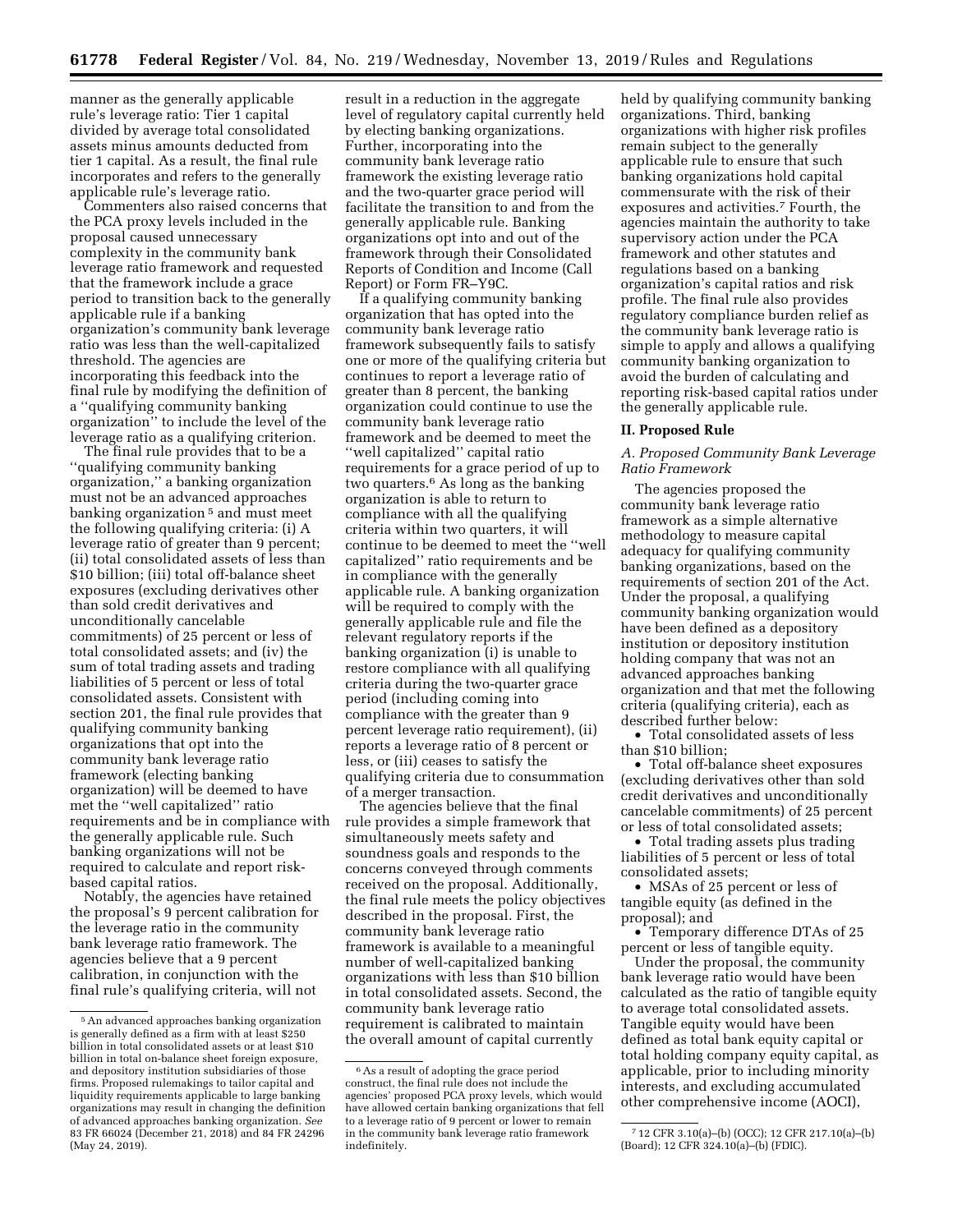deferred tax assets arising from net operating loss and tax credit carry forwards, goodwill, and other intangible assets (other than MSAs), each as of the most recent calendar quarter and calculated in accordance with a qualifying community banking organization's regulatory reports. Average total consolidated assets would have been calculated in a manner similar to the generally applicable rule's leverage ratio denominator in that amounts deducted from the numerator would also have been excluded from the denominator. Under the proposal, a qualifying community banking organization could have elected to use the community bank leverage ratio framework if its community bank leverage ratio was greater than 9 percent.

The proposal would have permitted an electing banking organization to remain in the community bank leverage ratio framework even in cases where such an institution's community bank leverage ratio subsequently fell to 9 percent or less. In this situation, the proposal would have continued to provide for the agencies' supervisory actions under PCA and other applicable statutes and regulations. Specifically, for insured depository institutions, the proposal would have incorporated community bank leverage ratio levels as proxies for the following PCA categories: Adequately capitalized, undercapitalized and significantly undercapitalized. If an electing banking organization had met certain community bank leverage ratio levels, it would have been considered to have met the capital ratio requirements within the applicable corresponding PCA category and been subject to the same restrictions that currently apply to any other insured depository institution in the same PCA category.

After issuing the proposal, the agencies proposed a regulatory capital schedule that would have been simpler than Schedules RC–R of the Call Report and HC–R of Form FR Y–9C for use by electing banking organizations. On this proposed reporting schedule, the community bank leverage ratio calculation would have required a banking organization to report significantly less information than under the generally applicable rule.

### *B. Summary of Comments*

Collectively, the agencies received approximately 50 public comment letters and approximately 500 form letters on the proposal from depository institutions, depository institution holding companies, trade associations, and other interested parties. As further

detailed in the more comprehensive discussion of the final rule, commenters generally supported the agencies' efforts to propose a simpler regulatory capital framework but expressed concerns with some aspects of the proposal.

Several commenters expressed concern that calibrating the community bank leverage ratio at 9 percent is unnecessarily punitive and would disqualify too many banking organizations from being able to use the community bank leverage ratio framework. These commenters favored calibrating the community bank leverage ratio at 8 percent. One commenter suggested calibrating the community bank leverage ratio at 10 percent, the highest permitted by statute, because higher leverage ratios may lower the adverse effects of crises on U.S. GDP, which exceeds the costs that may arise from lower capital formation and lower GDP.

Many commenters also expressed concern that the proposed PCA proxy levels would have added unnecessary complexity to the community bank leverage ratio framework, and therefore recommended their elimination in the final rule. Some commenters expressed concern that the agencies would not permit an insured depository institution with a community bank leverage ratio at or below 9 percent to demonstrate that it is well capitalized under the generally applicable rule before assigning it a PCA category other than well capitalized. Other commenters indicated that some of the qualifying criteria were unnecessary (such as that for MSAs), overly complex to calculate (such as the off-balance sheet exposures criterion), or did not appropriately reflect the risks of underlying assets.

Multiple commenters suggested that the proposed numerator of the community bank leverage ratio should be based on tier 1 capital, as defined under the generally applicable rule, rather than on a new ''tangible equity'' measure. Commenters expressed concern that examiners may penalize banking organizations for opting into or out of the framework, and that the community bank leverage ratio could become the de facto minimum capital requirement for all community banking organizations.

#### **III. Final Rule**

*A. Qualifying Criteria for the Community Bank Leverage Ratio Framework* 

The agencies received comments requesting that they eliminate or modify certain of the qualifying criteria in the proposal, particularly the MSA and the

temporary difference DTA criteria. Many of these commenters also suggested using tier 1 capital, as recently modified by the agencies in a final rule (simplifications rule), $^8$  as the numerator of the leverage ratio. Several commenters noted that some of the qualifying criteria, such as the proposed limit for MSAs, could prevent many otherwise qualifying community banking organizations from opting into the community bank leverage ratio framework. Finally, some commenters suggested that the off-balance sheet criterion, as proposed, would be overly burdensome for community banking organizations to calculate and that certain elements included in this criterion should be eliminated as they do not represent material risk to banking organizations.

After considering the comments, the agencies have decided to modify the definition of ''qualifying community banking organization'' by removing the MSA criterion and the temporary difference DTA criterion. Exposures to MSAs and temporary difference DTAs will be addressed through the use of tier 1 capital as the numerator, which requires deduction of such assets to the extent they exceed certain regulatory thresholds, rather than the proposed use of ''tangible equity.'' The use of tier 1 capital as the numerator is discussed in more detail below in this

**SUPPLEMENTARY INFORMATION**. Under the final rule, a qualifying banking organization must not be an advanced approaches banking organization and must have:

• A leverage ratio of greater than 9 percent;

• Total consolidated assets of less than \$10 billion;

• Total off-balance sheet exposures (excluding derivatives other than sold credit derivatives and unconditionally cancelable commitments) of 25 percent or less of total consolidated assets, and

• Total trading assets plus trading liabilities of 5 percent or less of total consolidated assets.9

9Consistent with the proposal, the agencies have reserved the authority to disallow the use of the community bank leverage ratio framework by a depository institution or depository institution holding company, based on the risk profile of the banking organization. This authority is reserved under the general reservation of authority included in the capital rule, in which the community bank leverage ratio framework would be codified. *See* 12 CFR 3.1(d) (OCC); 12 CFR 217.1(d) (Board); 12 CFR Continued

<sup>8</sup>*See* 84 FR 35243 (July 22, 2019). The agencies also are adopting a final rule that permits banking organizations not subject to the advanced approaches capital rule to implement the simplifications rule in the quarter beginning January 1, 2020, or wait until the quarter beginning April 1, 2020.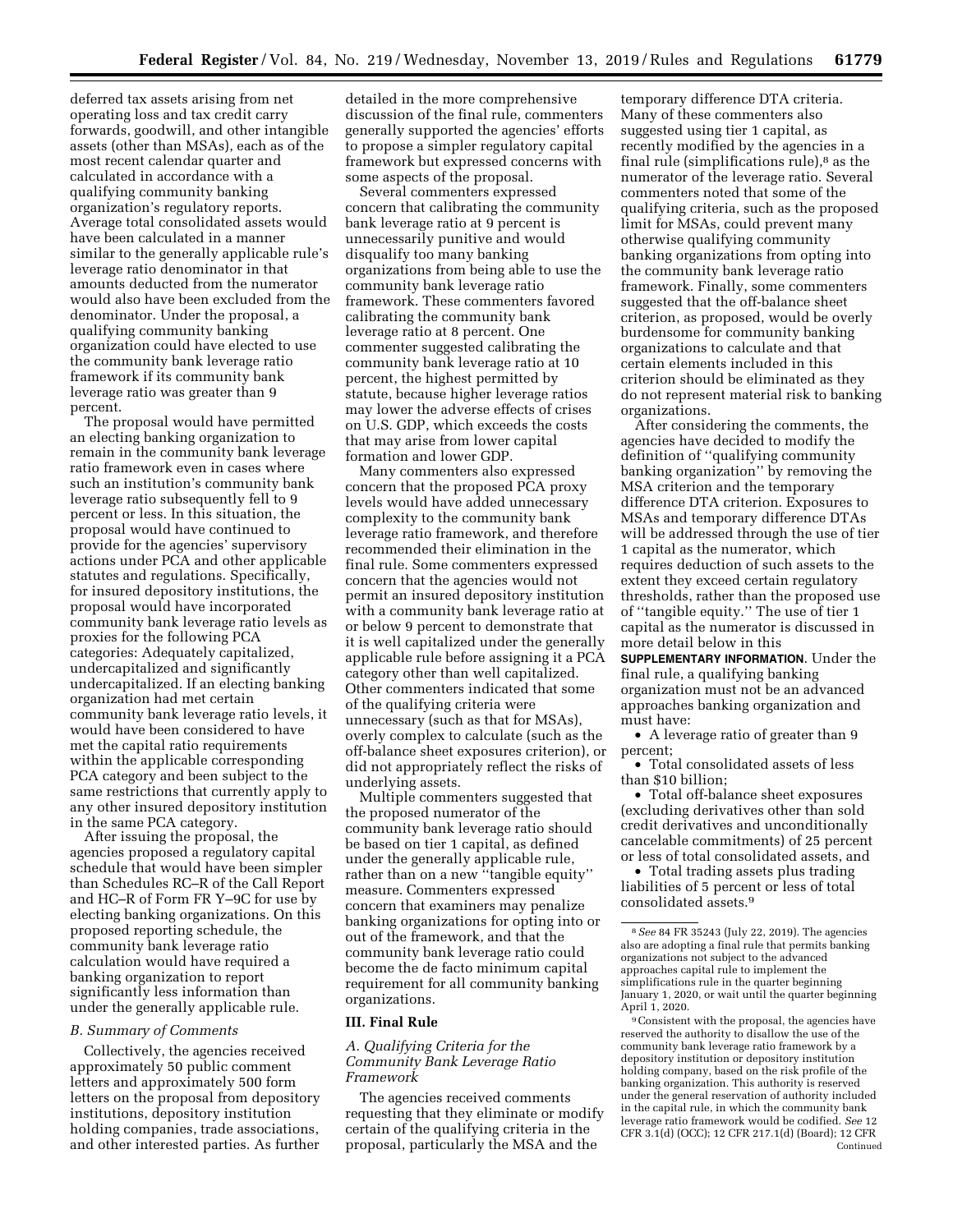1. Leverage Ratio of Greater Than 9 Percent

Under the proposal, a banking organization would have been required to have a community bank leverage ratio of greater than 9 percent in order to be eligible to opt into the community bank leverage ratio framework. The final rule adopts the 9 percent calibration of the community bank leverage ratio as proposed. The proposal also would have allowed an electing banking organization to remain in the community bank leverage ratio framework despite having a community bank leverage ratio which subsequently fell to 9 percent or less. As discussed above, the final rule eliminates the PCA proxy levels and, therefore, an electing banking organization will generally be required to maintain a leverage ratio of greater than 9 percent in order to be eligible to use the community bank leverage ratio framework. A two-quarter grace period, as discussed in further detail below, is available for a banking organization that ceases to meet any of the qualifying criteria, including a banking organization whose leverage ratio falls to 9 percent or less, but is greater than 8 percent. During the grace period, a banking organization may continue to be treated as a qualifying community banking organization and is presumed to satisfy the ''well capitalized'' ratio requirements and be in compliance with the generally applicable rule without having to calculate and report risk-based capital ratios.

## 2. Total Consolidated Assets

Under the proposal, a qualifying community banking organization would be required to have less than \$10 billion in total consolidated assets as of the end of the most recent calendar quarter, in accordance with the Act. Total consolidated assets would be calculated in accordance with the reporting instructions to Schedule RC of the Call Report or Schedule HC of Form FR Y– 9C, as applicable.

A commenter indicated that the Act places no limit on the ability of the agencies to apply the community bank leverage ratio framework to institutions with \$10 billion or more in total assets and suggested that the agencies should apply the community bank leverage ratio framework based on suitability for relief rather than on size thresholds. The same commenter urged the agencies to take into account acquisitions and to index applicability to incorporate inflation or other relevant market measures.

The agencies have considered the concerns raised with regard to the asset size threshold. The agencies continue to believe that the community bank leverage ratio framework is appropriate for most banking organizations with total consolidated assets of less than \$10 billion that meet the other qualifying criteria. The agencies believe that the generally applicable rule is appropriate for larger banking organizations and banking organizations with concentrations in off-balance sheet exposures and trading assets and liabilities because such banking organizations may present risks that are not appropriately captured by the community bank leverage ratio framework. The agencies recently finalized a rule to simplify the generally applicable rule, and have proposed to modify and tailor several of the prudential requirements applicable to banking organizations with \$100 billion or more in total consolidated assets.10 11 The agencies believe these revisions reflect an appropriate tailoring of regulations based on asset size and other risk characteristics to ensure that the requirements remain appropriate for the risk profiles of different banking organizations while also maintaining the safety and soundness of the banking industry. As such, the agencies are finalizing without modification the \$10 billion in total assets size threshold.

#### 3. Total Off-Balance Sheet Exposures

Under the proposal, a qualifying community banking organization would have been required to have total offbalance sheet exposures of 25 percent or less of its total consolidated assets, as of the end of the most recent calendar quarter. The agencies included this qualifying criterion in the community bank leverage ratio framework because the proposed community bank leverage ratio included only on-balance sheet assets in its denominator and thus would not have required a qualifying community banking organization to hold capital against its off-balance sheet exposures. This qualifying criterion was intended to reduce the likelihood that a qualifying community banking organization with significant off-balance sheet exposures would hold less capital under the community bank leverage

ratio framework than under the generally applicable rule.

Under the proposal, total off-balance sheet exposures would have been calculated as the sum of the notional amounts of certain off-balance sheet items against which banking organizations would hold capital under the generally applicable rule<sup>12</sup> as of the end of the most recent calendar quarter. Total off-balance sheet exposures would have included:

a. The unused portions of commitments (except for unconditionally cancellable commitments);

b. Self-liquidating, trade-related contingent items that arise from the movement of goods;

c. Transaction-related contingent items (*i.e.,* performance bonds, bid bonds and warranties);

d. Sold credit protection in the form of guarantees and credit derivatives;

e. Credit-enhancing representations

and warranties; f. Off-balance sheet securitization exposures;

g. Letters of credit;

h. Forward agreements that are not derivative contracts; and

i. Securities lending and borrowing transactions.

Total off-balance sheet exposures would have excluded the notional amount for all derivative contracts except credit derivatives for sold credit protection. As stated in the proposal, the agencies believe that the notional amount for derivatives (other than credit derivatives for sold credit protection) is not an appropriate indicator of credit risk and could inadvertently disqualify a banking organization from using the community bank leverage ratio framework if the banking organization is otherwise appropriately using derivatives to hedge its risks. The proposed components of total offbalance sheet exposures would have been generally consistent with offbalance sheet items that are included in risk-weighted assets in the generally applicable rule, except for securities lending and borrowing transactions. Securities lending and borrowing transactions would have been assigned amounts in accordance with the reporting instructions for these items in Schedules RC–L of the Call Report or HC–L of Form FR Y–9C, as applicable. The proposed calculation of total offbalance sheet exposures would have been simpler than under the generally applicable rule, which requires that offbalance sheet exposures be converted to

<sup>324.1(</sup>d) (FDIC). In addition, for purposes of the capital rule and section 201 of the Act, the agencies have reserved the authority to take action under other provisions of law, including action to address unsafe or unsound practices or conditions, deficient capital levels, or violations of law or regulation. *See*  12 CFR 3.1(b) (OCC); 12 CFR 217.1(b) (Board); 12 CFR 324.1(b) (FDIC).

<sup>10</sup>*See* 84 FR 35243 (July 22, 2019).

<sup>11</sup>*See* 83 FR 66024 (December 21, 2018) and 84 FR 24296 (May 24, 2019).

<sup>12</sup>*See* 12 CFR 324.33 (FDIC); 12 CFR 217.33 (Federal Reserve); 12 CFR 3.33 (OCC).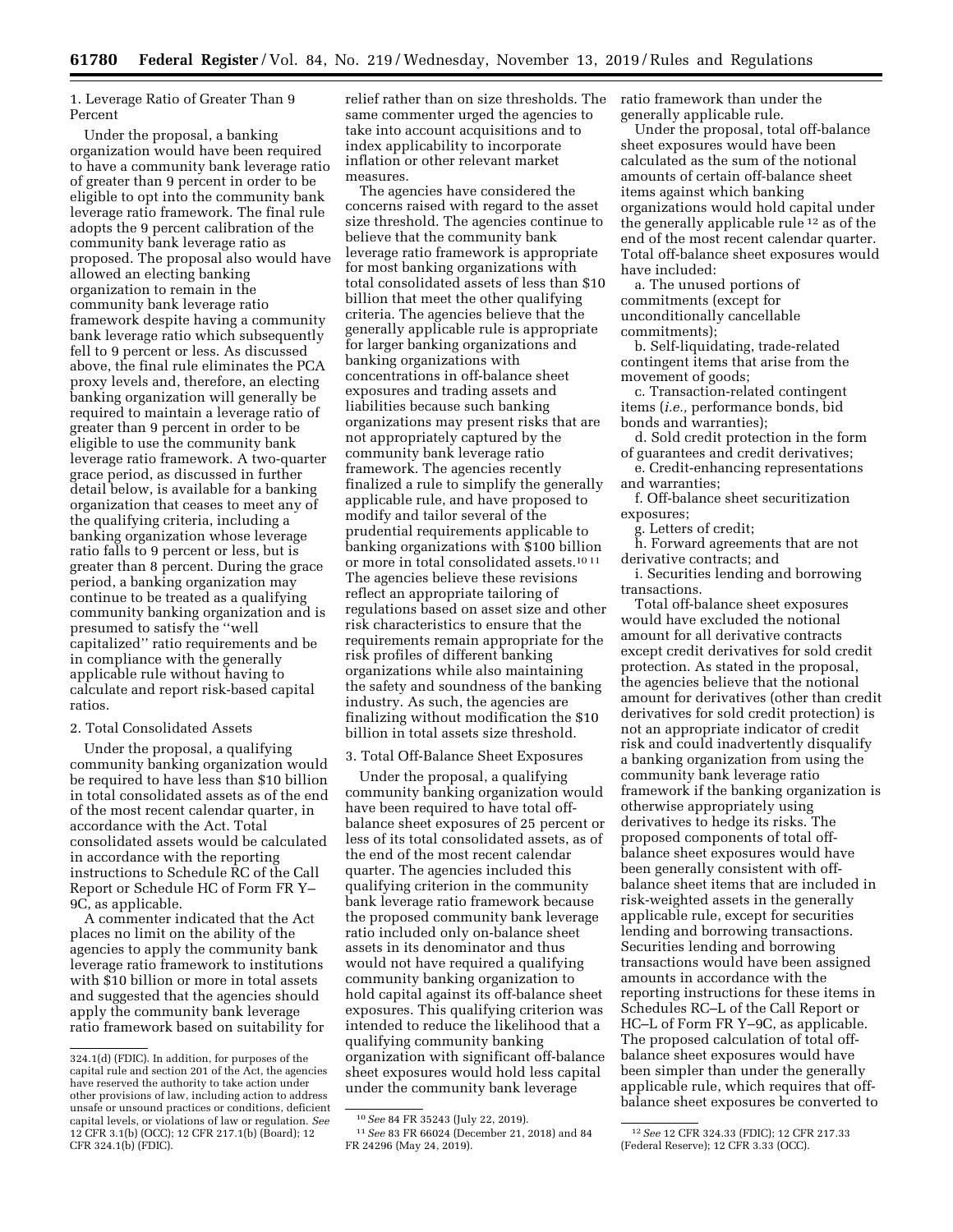on-balance sheet equivalents for purposes of determining capital requirements.

The agencies received several comments and requests for clarification on the proposed limit for off-balance sheet exposures. One commenter expressed concern that the process for categorizing off-balance sheet exposures, such as off-balance sheet securitizations, was overly complex, and the commenter would prefer that the off-balance sheet filter instead identify specific transactions and products routinely used by community banks that meet the off-balance sheet exposure definition. Another commenter found the wording in the proposed rule unclear and noted that it would be beneficial for the agencies to reference the specific Schedule RC–L line items that would be included in the 25 percent limitation for off-balance sheet line items.

Several commenters expressed concern about the inclusion of residential mortgage-related off-balance sheet items. One commenter wrote that the agencies should not exclude banking organizations from using the community bank leverage ratio framework due to any mortgage origination-related hedging activity. The commenter expressed concern that as proposed the criterion may capture certain exposures related to routine functioning of the mortgage market. Another commenter noted that mortgage sales to certain Federal Home Loan Banks (FHLBs) through the Mortgage Partnership Finance Program could be captured by the off-balance sheet qualifying criteria. A commenter suggested that FHLB advances should be eliminated from the calculation because such advances are typically secured at a significant discount relative to underlying loan collateral. The commenter was concerned that a banking organization may be disqualified from the community bank leverage ratio framework due to its level of unfunded commitments and FHLB lines of credit.

Finally, one commenter requested clarification on whether sales of whenissued mortgage-backed security contracts are included in the 25 percent limitation, stating that these items should be excluded because, in the commenter's view, they are of lower risk.

The agencies considered the commenters' concerns and have decided to finalize the off-balance sheet qualifying criterion as proposed with several clarifications. The agencies are clarifying that the off-balance sheet qualifying criterion incorporates offbalance sheet exposures currently

required to be captured and reported by banking organizations in Schedules RC– L and RC–R of the Call Report or HC– L and HC–R of Form FR Y–9C which thereby permits these firms to leverage their existing identification, measurement and reporting infrastructure for these exposures. The agencies also are clarifying that banking organizations are only required to identify off-balance sheet securitizations to the extent that they are not already captured as part of another off-balance sheet exposure category. For example, if a banking organization issues a credit enhancing representation and warranty that also meets the definition of a traditional securitization, the final rule does not require that such an exposure be separately identified as an offbalance sheet securitization exposure because the exposure would already be captured through the requirement to include credit enhancing representations and warranties in the off-balance sheet qualifying criterion.

The agencies also are clarifying that hedging techniques related to mortgage banking activities are generally only captured in the off-balance sheet qualifying criterion to the extent such exposures are treated as off-balance sheet exposures and subject to credit conversion factors under the generally applicable rule. For this reason, typical mortgage banking activities such as forward loan delivery commitments between banking organizations and investors, which typically are derivative contracts, were excluded from the offbalance sheet exposure criterion in the proposal and are excluded under the final rule. Put and call options on mortgage-backed securities are also typically derivatives and excluded from this criterion under the final rule. A contractual obligation for the future purchase of a ''to be announced'' (*i.e.,*  when-issued) mortgage securities contract, that does not meet the definition of a derivative contract under the generally applicable rule, would be captured in the off-balance sheet qualifying criterion as it would be considered a forward agreement under the generally applicable rule. In contrast, a contractual obligation for the future sale (rather than purchase) of a ''to be announced'' mortgage securities contract, that does not meet the definition of a derivative contract under the generally applicable rule, would not be captured in the off-balance sheet qualifying criterion as it would not be considered a forward agreement under the generally applicable rule.

Banking organizations that sell mortgages to certain FHLBs through the Mortgage Partnership Finance Program

may provide a credit enhancement to the FHLB. If these credit enhancements meet the definition of a creditenhancing representation and warranty or would otherwise be considered an off-balance sheet securitization under the generally applicable rule, then the exposure amount would be included in the off-balance sheet qualifying criterion. Because these are credit risk exposures that would be assigned riskbased capital under the generally applicable rule, inclusion in the offbalance sheet qualifying criterion is appropriate.

The agencies analyzed average offbalance sheet exposures for banking organizations with less than \$10 billion in total consolidated assets and observed that the vast majority of such banking organizations report off-balance sheet exposures totaling less than 25 percent of total consolidated assets, as of March 31, 2019. Accordingly, the agencies have determined that both the definition and calibration of the total off-balance sheet exposures qualifying criterion should allow a meaningful number of banking organizations to use the community bank leverage ratio framework without unduly restricting lending practices. The criterion should help to prevent banking organizations from engaging in substantial off-balance sheet activity without a commensurate capital requirement.

# 4. Total Trading Assets and Trading Liabilities

Under the proposal, a qualifying community banking organization would have been required to have total trading assets and trading liabilities of 5 percent or less of its total consolidated assets, each measured as of the end of the most recent calendar quarter. Total trading assets and trading liabilities would have been calculated as the sum of those exposures, in accordance with the reporting instructions for these items on Schedules RC of the Call Report or HC of Form FR–Y–9C, as applicable. A banking organization would divide the sum of its total trading assets and trading liabilities by its total consolidated assets to determine its percentage of total trading assets and trading liabilities.

The agencies recognize the potential elevated levels of risk and complexity that can be associated with certain trading activities. For this reason, banking organizations with significant trading assets and trading liabilities are subject to a market risk capital requirement under the generally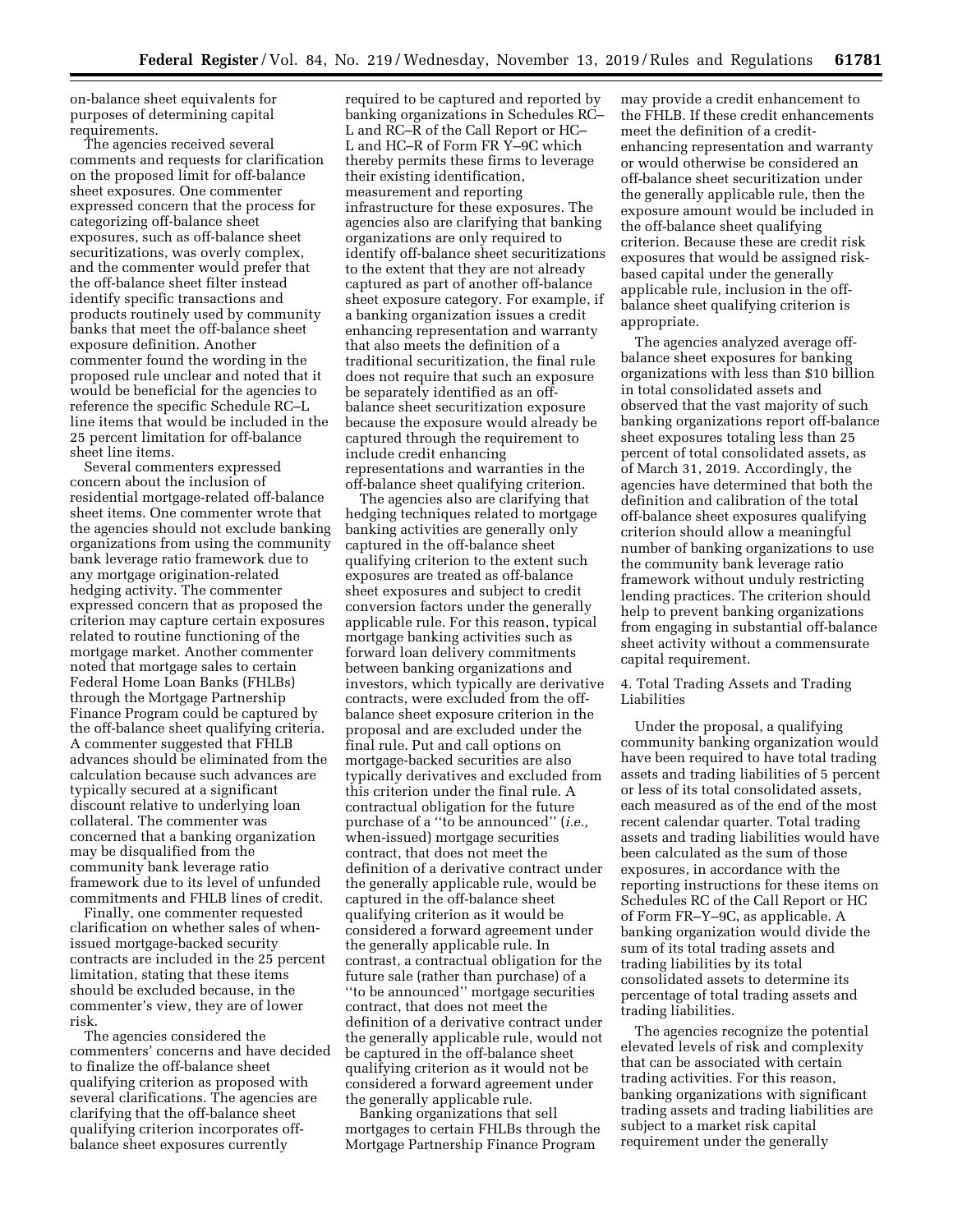applicable rule.13 In contrast, electing banking organizations would not be required to calculate additional market risk capital requirements and, as a result, the community bank leverage ratio framework may not appropriately capitalize for material amounts of trading assets and trading liabilities. In addition, elevated levels of trading activity can produce a heightened level of earnings volatility, which has implications for capital adequacy. Therefore, the agencies do not believe it is appropriate to make the community bank leverage ratio framework available to banking organizations with material market risk exposure. However, the agencies do not believe that low levels of trading activity should preclude a banking organization from using the community bank leverage ratio framework.

Based on the agencies' analysis, the vast majority of banking organizations with less than \$10 billion in total consolidated assets have total trading assets and trading liabilities well below 5 percent of their total consolidated assets, as of March 31, 2019. The agencies believe that the proposed 5 percent threshold will help ensure that banking organizations that engage in significant trading activity are not subject to the community bank leverage ratio framework. Further, this criterion is generally consistent with section 203 of the Act, which excludes a community banking organization from proprietary trading restrictions if its total trading assets and trading liabilities are 5 percent or less of its total consolidated assets. The agencies did not receive any comment with regard to the proposed qualifying criterion for total trading assets and trading liabilities and are finalizing this requirement as proposed.

# 5. Advanced Approaches Banking Organizations

Under the proposal, advanced approaches banking organizations would not have been eligible to use the community bank leverage ratio framework. The agencies received no comment on this requirement and believe that, in general, section 201 of the Act is designed to provide regulatory burden relief for banking organizations with less than \$10 billion in total consolidated assets and that have a limited risk profile.

A banking organization with less than \$10 billion in total consolidated assets may be subject to the advanced approaches rules if it is a subsidiary of

a much larger banking organization. While these types of advanced approaches banking organizations may be relatively small banking organizations, the agencies do not believe they share the same type of risk characteristics as non-complex community banking organization for which the community bank leverage ratio framework is appropriate. Consequently, under the final rule, an advanced approaches banking organization will not be eligible to use the community bank leverage ratio framework, regardless of its size.

## *B. Definitions of the Leverage Ratio's Numerator and Denominator*

#### 1. Numerator

Under the proposal, the numerator of the community bank leverage ratio would have been tangible equity, calculated as a banking organization's total bank equity capital or total holding company equity capital, as applicable, determined in accordance with the reporting instructions to Schedule RC of the Call Report or Schedule HC of Form FR Y–9C, prior to including minority interests, less: (i) Accumulated other comprehensive income (AOCI), (ii) all intangible assets (other than MSAs), and (iii) DTAs, net of any related valuation allowances, that arise from net operating loss and tax credit carryforwards, each as of the end of the most recent calendar quarter. Tangible equity would not have included minority interests (equity of a consolidated subsidiary that is not owned by the qualifying community banking organization) because minority interests do not have the same loss absorption capacity as other components of tangible equity at the consolidated banking organization level.

The agencies received numerous comments in response to the proposed use of tangible equity as the numerator of the community bank leverage ratio. Many commenters noted that banking organizations are already familiar with the current tier 1 capital calculation, and that tier 1 capital, therefore, should be used to calculate the community bank leverage ratio instead of tangible equity. A commenter also argued that the burden associated with implementing the community bank leverage ratio framework would exceed the reporting relief provided by reduced complexity. Several commenters expressed concerns that it would be too complex for a banking organization to switch between the calculation of tangible equity and tier 1 capital as it either opts into or out of the community bank leverage ratio framework or no longer meets the definition of a

qualifying community banking organization. Several commenters recommended the agencies instead use tier 1 capital for the numerator, suggesting that this would not only simplify the calculation when switching between frameworks but would also increase comparability across all banking organizations. Commenters also preferred to use tier 1 capital for the numerator in order to ensure that certain instruments, such as trust preferred securities (TruPS) and common stock issued by bank subsidiaries, would count as regulatory capital under the community bank leverage ratio framework, up to their current limits. Finally, several commenters noted that use of tier 1 capital as the numerator would avoid the need for revisions to state banking laws that reference tier 1 capital, including but not limited to state law lending limits.

Multiple commenters, although not explicitly expressing a preference for using tier 1 capital as the numerator, did request that certain adjustments be made to the proposed definition of tangible equity. A commenter recommended that cumulative preferred stock with a stated final maturity date be included as an eligible component of tangible equity. Several commenters requested that the agencies allow TruPS to count as tangible equity. A commenter recommended that the agencies include common stock minority interest of up to 10 percent of the numerator of the community bank leverage ratio where the subsidiary holds risk-weighted assets of at least the amount of common stock minority interest being included. Finally, some commenters expressed concern that the CECL methodology under U.S. generally accepted accounting principles could impact eligibility for the community bank leverage ratio framework and recommended that the agencies provide for an ongoing adjustment to the community bank leverage ratio numerator that approximates the incremental regulatory capital impact of CECL credit loss allowance levels over levels currently recorded under U.S. generally accepted accounting principles.

Taking into account the concerns of commenters and seeking to balance burden reduction with safety and soundness, the agencies have decided to replace the proposed tangible equity measure with the current calculation of tier 1 capital as the numerator of the community bank leverage ratio. This change would align the final rule's calculation of the leverage ratio with the generally applicable rule's leverage

<sup>13</sup> 12 CFR part 3, subpart F (OCC); 12 CFR part 217, subpart F (Board); 12 CFR part 324, subpart F (FDIC).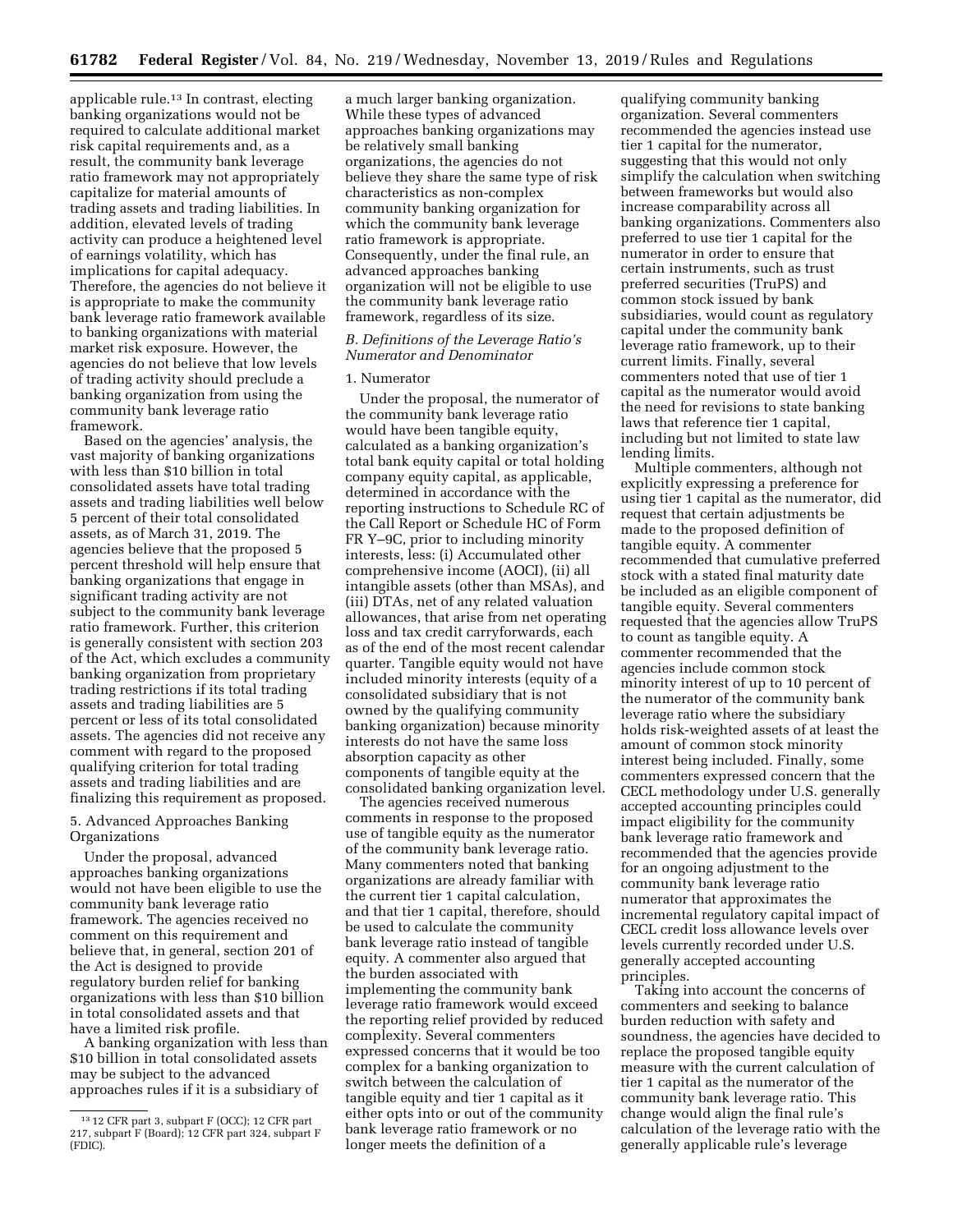ratio, a calculation methodology with which banking organizations are already familiar, and therefore would streamline adoption of the community bank leverage ratio framework. In addition, the use of tier 1 capital in the community bank leverage ratio framework will enhance comparability among banking organizations and remove the need for separate qualifying criteria for MSAs and temporary difference DTAs, as discussed previously. Based on the agencies' analysis, for the majority of banking organizations with less than \$10 billion in total consolidated assets, the proposed tangible equity and the current tier 1 capital figures result in nearly the same amount of regulatory capital. Finally, the use of tier 1 capital as the numerator of the leverage ratio allows for the incorporation of changes from the simplifications rule, which further simplifies the tier 1 capital calculation by amending the treatment of MSAs, temporary difference DTAs, investments in capital instruments, and minority interests.14

The agencies note that the generally applicable rule requires deductions from tier 2 capital related to investments in capital instruments of unconsolidated financial institutions when such investments exceed certain limits and that such deductions can affect the calculation of tier 1 capital.15 This corresponding deduction approach requires a banking organization to make deductions from the same component of capital for which the underlying instrument would qualify if it was issued by the banking organization itself. In addition, if a banking organization does not have a sufficient amount of a specific regulatory capital component against which to effect the deduction, the shortfall must be deducted from the next higher (that is, more subordinated) regulatory capital component. Without any revision to the corresponding deduction approach, an electing banking organization with investments in tier 2 capital instruments of other financial institutions could have been required to apply the corresponding deduction approach potentially resulting in deductions from tier 1 capital. Under the final rule, however, since the community bank leverage ratio framework does not have a total capital requirement, an electing banking organization is neither required to calculate tier 2 capital nor make any deductions that would have been taken from tier 2 capital under the generally

applicable rule. Therefore, if an electing banking organization has investments in the capital instruments of an unconsolidated financial institution that would qualify as tier 2 capital of the electing banking organization under the generally applicable rule (tier 2 qualifying investments), and the banking organization's total investments in the capital of unconsolidated financial institutions exceed the threshold for deduction, the banking organization is not required to deduct the tier 2 qualifying investments.

An electing banking organization is only required to make a deduction from its common equity tier 1 capital or tier 1 capital if the sum of its investments in the capital of an unconsolidated financial institution is in a form that would qualify as common equity tier 1 capital or tier 1 capital instruments of the electing banking organization and exceeds the threshold for deduction. The agencies do not believe this is a common occurrence and observed that as of March 31, 2019, very few community banking organizations made a deduction from tier 2 capital. Therefore, the agencies believe it is appropriate to clarify this aspect of the tier 1 calculation for qualifying community banking organizations to ensure that it can be made as simply as possible. Further, although the community bank leverage ratio framework will not require qualifying community banking organizations to make deductions from their regulatory capital calculations for investments in tier 2 capital instruments issued by other financial institutions, the agencies will continue to monitor such investments and will address, on a caseby-case basis, any instances where such activity potentially creates an unsafe or unsound practice or condition.

With respect to a banking organization that has not elected the community bank leverage ratio framework but invests in an instrument (*e.g.,* subordinated debt instrument) issued by an electing banking organization that would qualify as tier 2 capital under the generally applicable rule, the investing banking organization would continue to treat the instrument as tier 2 capital notwithstanding the electing banking organization's capital treatment of the instrument.

The agencies believe adoption of tier 1 capital, including the adjustments described above, also addresses commenters' concerns about the inclusion of TruPS,16 certain other

preferred stock instruments, and minority interests includable in the numerator of the leverage ratio calculation by maintaining the same treatment that currently applies under the generally applicable rule's calculation for tier 1 capital for nonadvanced approaches banking organizations.

# 2. Denominator

Under the proposal and consistent with the Act, the community bank leverage ratio denominator would have been based on a banking organization's average total consolidated assets. Specifically, average total consolidated assets for purposes of the denominator would have been calculated in accordance with the reporting instructions to Schedules RC–K on the Call Report or HC–K on Form FR Y–9C, as applicable, less the items deducted from the numerator, other than AOCI. The proposed denominator therefore would have been similar, but not identical, to the denominator of the generally applicable rule's leverage ratio.

The agencies received a limited number of comments on the proposed denominator for the community bank leverage ratio. A commenter suggested the agencies consider seasonality in total assets and allow for the use of fourquarter average total consolidated assets for the denominator. The agencies note that the denominator as proposed would be average total consolidated assets as described above, which would have substantially maintained consistency with the current regulatory capital calculation for average total consolidated assets. Another commenter asked that the agencies consider allowing a deduction from the denominator for pass-through reserve balances held with the Federal Reserve System. The commenter argued that allowing this deduction would refine this calculation for correspondent banking organizations to align more closely their capital requirements to their risk and would, in the commenter's view, not unduly discourage correspondent banking organizations from assisting community banking organization clients with holding proper reserve balances with the Federal Reserve System.

The agencies note that the leverage ratio in the generally applicable rule is

<sup>14</sup>*See* 84 FR 35234 (July 22, 2019). 15*See* 12 CFR 3.22(c)(2) (OCC); 12 CFR

<sup>217.22(</sup>c)(2) (Board); 12 CFR 324.22(c)(2) (FDIC).

<sup>&</sup>lt;sup>16</sup> Banking organizations that are currently grandfathered and eligible to include TruPS in tier 1 capital can continue to include TruPS in tier 1

capital under the community bank leverage ratio framework, subject to existing limits. *See* 12 CFR 3.20(c)(3) (OCC); 12 CFR 217.20(c)(3) (Board); 12 CFR 324.20(c)(3) (FDIC). *See* 12 CFR 3.22(c)(2)(iii)(A) (OCC); 12 CFR 217.22(c)(2)(iii)(A) (Board); 12 CFR 324.22(c)(2)(iii)(A) (FDIC). *See* 12 CFR 217.300(c) (Board).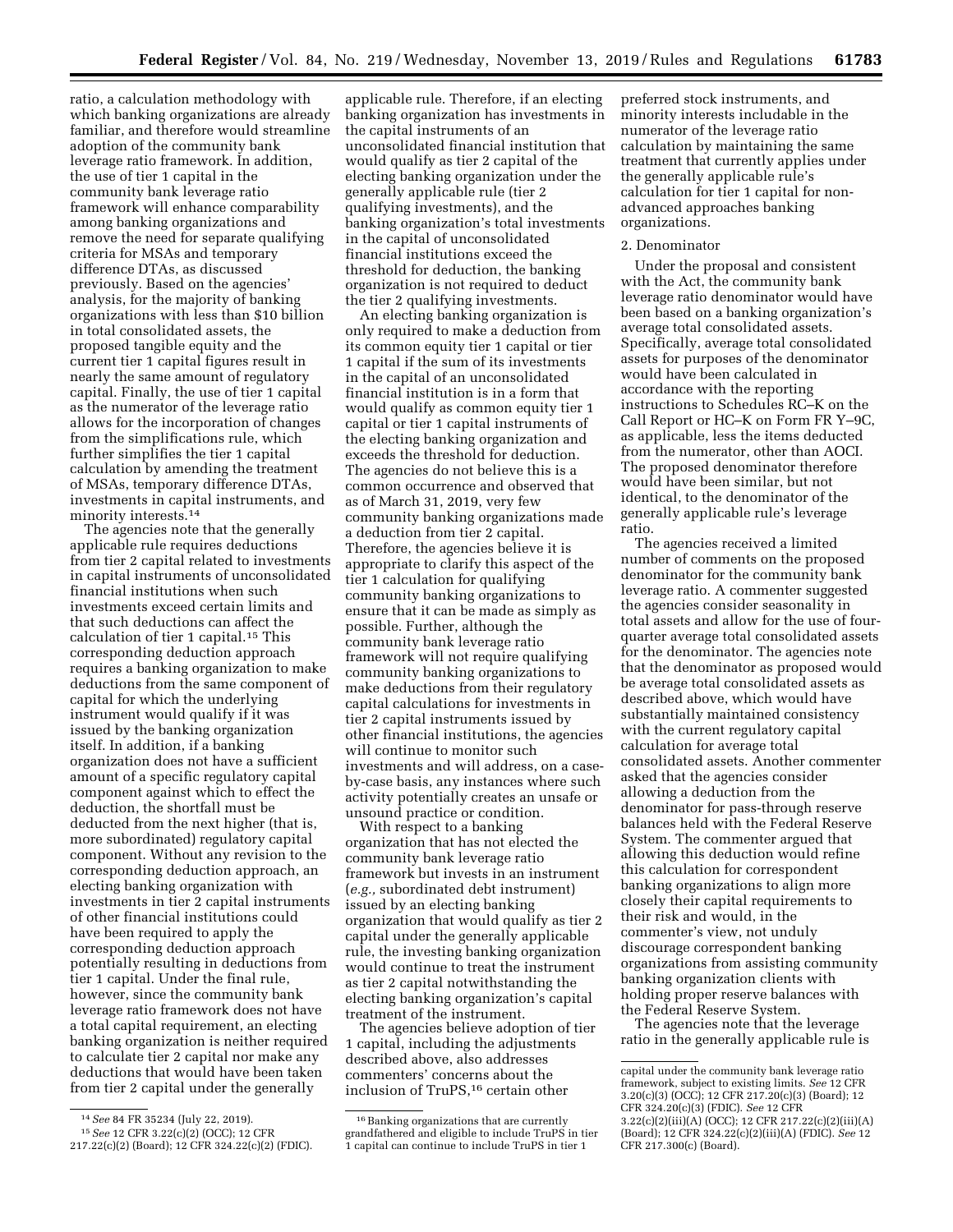designed to be a simple, non-risk-based on-balance sheet measure. Adjusting the leverage ratio denominator as commenters suggested would add unnecessary complexity to the measure. Therefore, the agencies are finalizing the leverage ratio denominator as proposed, except that items deducted from the denominator will align with the deductions from tier 1 capital as the numerator rather than from the proposed tangible equity measure as the numerator.

# *C. Calibration of the Leverage Ratio in Order To Qualify for the Community Bank Leverage Ratio*

The agencies proposed to permit a qualifying community banking organization to elect to use the community bank leverage ratio framework if the organization's community bank leverage ratio was greater than 9 percent at the time of election. A qualifying community banking organization with a community bank leverage ratio greater than 9 percent would have been considered to have met: (i) The requirements of the generally applicable rule; (ii) the wellcapitalized capital ratio thresholds under the agencies' PCA framework for insured depository institutions or the well-capitalized standards under the Board's regulations for holding companies, as applicable; and (iii) any other capital or leverage requirements to which the banking organization is subject. Such qualifying community banking organizations would not have been required to calculate capital ratios under the generally applicable rule. Additionally, to have been considered well capitalized under the proposed community bank leverage ratio framework, and consistent with the agencies' PCA framework, a qualifying community banking organization must not have been subject to any written agreement, order, capital directive, or PCA directive to meet and maintain a specific capital level for any capital measure.

In general, commenters stated that the community bank leverage ratio requirement should be lowered to 8 percent, citing the lower end of the range of the requirement under section 201 of the Act. Commenters indicated that such a calibration would more closely track the current well capitalized thresholds under PCA and would allow more banking organizations to be eligible to use the community bank leverage ratio framework. Several commenters wrote that the proposed community bank leverage ratio requirement and qualifying criteria were excessively

conservative, particularly combined with the assumption that the adoption of CECL would, in the commenters' view, reduce firms' regulatory capital levels. A commenter suggested a banking organization should have the option to phase in the impact of the dayone CECL adjustment recorded in retained earnings over a five year period when it elects to use the community bank leverage ratio framework to calculate regulatory capital. A few commenters indicated that the proposed community bank leverage ratio calibration would not factor in the adjusted allowance for credit loss for up to 1.25 percent of risk-weighted assets, which would be permitted under the generally applicable rule for purposes of the total capital ratio, but would not be relevant under the community bank leverage ratio. Finally, a commenter recommended a dynamic calibration that would vary depending on the business cycle to accommodate recovery and encourage lending in a stressed environment.

After considering the comments received on calibration, the agencies have decided to adopt a 9 percent leverage ratio as a qualifying criterion for the community bank leverage ratio framework. The agencies believe that a 9 percent calibration, with complementary qualifying criteria for asset size, off-balance sheet assets, and trading assets and trading liabilities, generally maintains the current level of regulatory capital held by electing banking organizations and supports the agencies' goals of reducing regulatory burden for as many community banking organizations as possible. For example, even though an 8 percent leverage ratio would have allowed more banking organizations to opt into the community bank leverage ratio framework, the reduced calibration could create an inappropriate incentive for some qualifying community banking organizations to hold less regulatory capital than they do today. Rather than lowering the minimum community bank leverage ratio from 9 percent to 8 percent, the agencies determined that it would be more appropriate to alleviate the potential burden associated with switching regulatory capital frameworks as capital levels fall by permitting an electing banking organization to have its ratio drop below 9 percent temporarily (*i.e.,* the two-quarter grace period). This grace period will provide an electing banking organization time to either comply with the qualifying criteria or to prepare to comply with the generally applicable rule and file the appropriate regulatory reports.

The agencies estimate that, as of the first quarter of 2019, the vast majority of banking organizations with under \$10 billion in total consolidated assets would meet the definition of a qualifying community banking organization and have a leverage ratio above 9 percent. Based on reported data as of March 31, 2019, there are 5,221 insured depository institutions with less than \$10 billion in total consolidated assets and 231 depository institution holding companies with less than \$10 billion in total consolidated assets that file the form FR Y–9C.17 The agencies estimate that approximately 85 percent of such insured depository institutions and approximately 76 percent of such depository institution holding companies would qualify to use the community bank leverage ratio framework under the 9 percent calibration and other qualifying criteria. The agencies believe the community bank leverage ratio framework in this final rule, including a 9 percent calibration, meets the objectives described above.

In February of 2019, the agencies issued a final rule to amend the generally applicable rule in response to CECL (CECL transitions final rule).18 The CECL transitions final rule provides for an optional three-year transition arrangement that will allow a banking organization to phase in any adverse day-one regulatory capital effects of CECL adoption on retained earnings, deferred tax assets, allowance for credit losses, and average total consolidated assets. These day-one regulatory capital effects will be phased in over the transition period on a straight line basis. Under this final rule, the leverage ratio under the community bank leverage ratio framework is generally calculated in the same manner as the generally applicable rule's leverage ratio. Accordingly, an electing banking organization is also eligible to phase-in any adverse day-one regulatory capital effects of CECL adoption on retained earnings, DTAs, allowance for credit losses, and average total consolidated assets. Banking organizations will retain their three-year transition period without reset (*i.e.,* the transition period cannot be extended) upon passage in or

<sup>17</sup>As of March 31, 2019, there are 4,261 depository institution holding companies with less than \$10 billion in total consolidated assets. More than 95 percent of such holding companies are not subject to the capital rule because they have less than \$3 billion in total consolidated assets and meet certain additional criteria to qualify for the Board's Small Bank Holding Company and Savings and Loan Holding Company Policy Statement. *See* 12 CFR 217.1(c)(1)(ii) and (iii); 12 CFR part 225, appendix C; 12 CFR 238.9.

<sup>18</sup> 84 FR 4222 (February 14, 2019).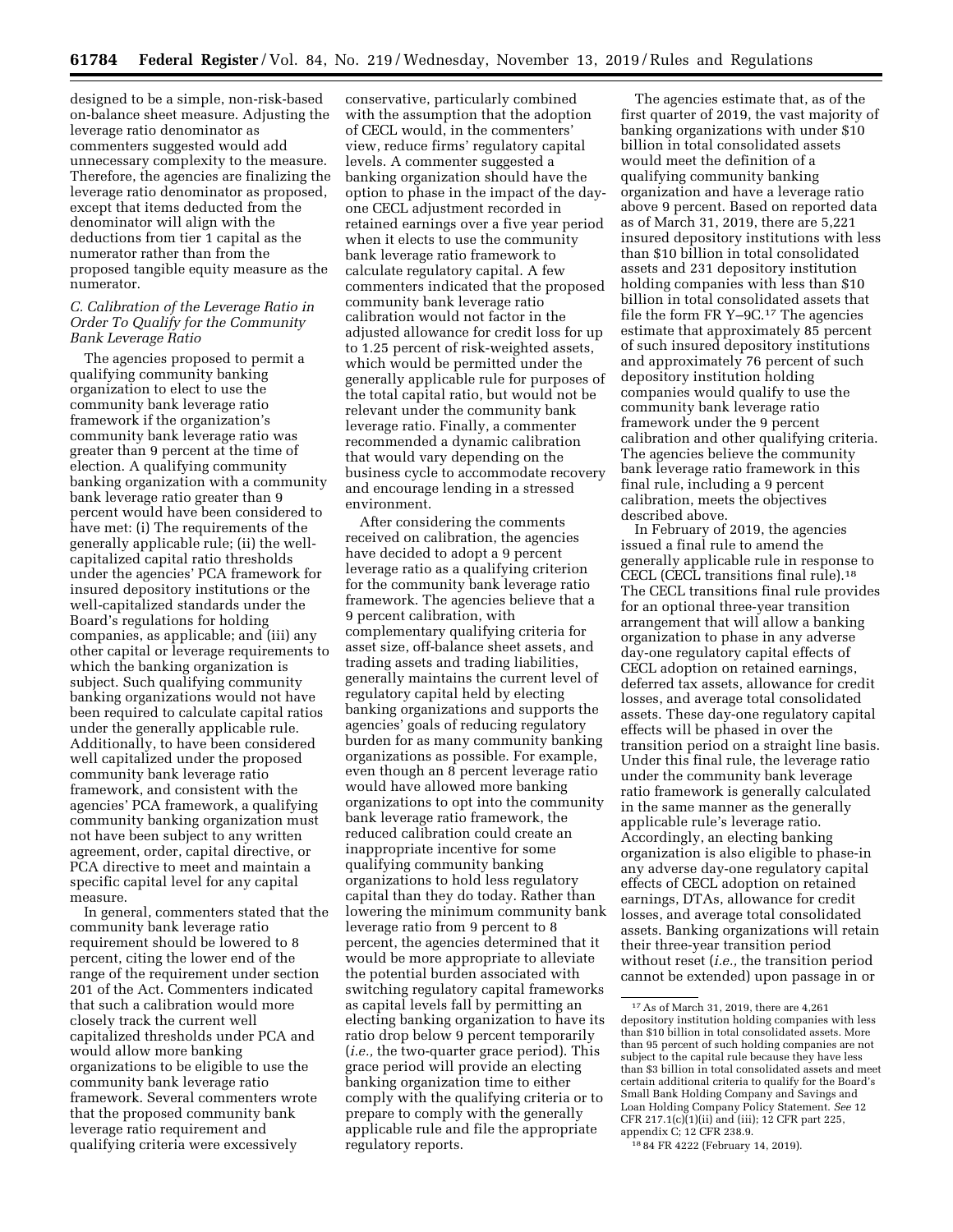out of the community bank leverage ratio framework.

# *D. Ability To Opt Into and Out of the Community Bank Leverage Ratio Framework*

Under the proposal, a qualifying community banking organization with a community bank leverage ratio greater than 9 percent could have elected to use the community bank leverage ratio framework at any time. Such a banking organization would have indicated its election by completing a community bank leverage ratio reporting schedule in its Call Report or Form FR Y–9C, as applicable. Also, under the proposal, an electing banking organization would have been able to opt out of the community bank leverage ratio framework and become subject to the generally applicable rule by completing the associated reporting requirements on Schedules RC–R of the Call Report or HC–R of Form FR Y–9C, as applicable. Additionally, the agencies noted in the proposal that an electing banking organization would have been able to opt out of the community bank leverage ratio framework between reporting periods by providing the capital ratios under the generally applicable rule to its appropriate regulators at the time of opting out. A banking organization that opted out of the community bank leverage ratio framework would have been required to meet the qualifying criteria included in the definition of a qualifying community banking organization and have a community bank leverage ratio of greater than 9 percent to be able to opt back into the community bank leverage ratio framework.

Several commenters suggested that the optionality aspect should be further emphasized to both bankers and agency examiners. These commenters expressed concern that banking organizations that do not opt in could be seen as outliers and could be pressured to raise capital and opt into the community bank leverage ratio framework, or that procedural issues would make it too difficult in practice for banking organizations to opt out.

The agencies have considered the comments and are finalizing the election to use the community bank leverage ratio framework as proposed. Due to the adoption of tier 1 capital and the leverage ratio into the community bank leverage ratio framework, the agencies will update accordingly the proposed reporting changes to the Call Report and Form FR Y–9C. The agencies are further clarifying that the community bank leverage ratio framework is an optional framework,

based on section 201 of the Act, which serves the purpose of removing the burden of calculating and reporting riskbased capital ratios for banking organizations that meet certain criteria. The agencies are also clarifying that a banking organization can opt out of the community bank leverage ratio framework at any time, without restriction, by reverting to the generally applicable rule and providing the capital ratios under the generally applicable rule to its appropriate regulators at the time of opting out.

One commenter requested that the rule require that banking agencies notify state bank regulators when a statechartered electing banking organization opts out of the framework between reporting periods. Under the final rule, a qualifying community banking organization may opt into or out of the community bank leverage ratio framework at any time and for any reason. The agencies, therefore, are not including a mandatory notification requirement in the final rule, as this could discourage banking organizations from electing to apply and report under the generally applicable rule. The agencies note that the Call Report and Form FR Y–9C are available to the public and therefore additional notice is not necessary.

As described above, a banking organization generally opts into and out of the community bank leverage ratio framework through its Call Report or Form FR Y–9C. As a result, a banking organization's compliance with the community bank leverage ratio framework or the generally applicable rule will be determined based upon the capital framework it has elected in its last filed Call Report or Form FR Y– 9C.19

### *E. Ongoing Compliance With the Community Bank Leverage Ratio Framework*

1. Meeting the Definition of a Qualifying Community Banking Organization

Under the proposal, an electing banking organization that no longer met the proposed qualifying criteria would have been required, within two consecutive calendar quarters, either to meet the qualifying criteria again or to demonstrate compliance with the generally applicable rule. During the proposed grace period, the banking organization could have continued to be treated as a qualifying community

banking organization and could have, therefore, continued calculating and reporting a community bank leverage ratio to determine its compliance with other statutes and regulations.

The agencies did not receive specific comments relating to the mechanics of the proposed grace period. One commenter argued that a six-month transition period would be too short for banking organizations to sell MSAs, if necessary, or prepare for the different treatment in the generally applicable rule. Other commenters noted that the use of tier 1 capital would ease any transition back to the risk-based capital requirements. The agencies continue to believe that this limited grace period is appropriate to mitigate potential volatility in capital and associated regulatory reporting requirements based on temporary changes in a banking organization's risk profile from quarter to quarter, while capturing more permanent changes in risk profile, and are therefore finalizing the two-quarter grace period largely as proposed. Under the final rule, the grace period begins as of the end of the calendar quarter in which the electing banking organization ceases to satisfy any of the qualifying criteria and will end after two consecutive calendar quarters. For example, if the electing banking organization no longer meets one of the qualifying criteria as of February 15, and still does not meet the criteria as of the end of that quarter, the grace period for such a banking organization will begin as of the end of the quarter ending March 31. The banking organization may continue to use the community bank leverage ratio framework as of June 30, but will need to comply fully with the generally applicable rule (including the associated reporting requirements) as of September 30, unless the banking organization once again meets all qualifying criteria of the community bank leverage ratio framework, including a leverage ratio of greater than 9 percent, by that date.

Under the proposal, an electing banking organization that ceased to meet the qualifying criteria as a result of a business combination would have received no grace period and immediately would have been required to revert to the generally applicable rule. The agencies continue to believe this approach is appropriate, as banking organizations would need to consider the regulatory capital implications of a planned business combination and be prepared to comply with the applicable requirements. An electing banking organization that expects that it would not meet the qualifying criteria as a result of a business combination would

<sup>19</sup>*See* section I in this **SUPPLEMENTARY INFORMATION** for a discussion on the interaction between the effective date of the final rule and when a banking organization elects to use the community bank leverage ratio framework.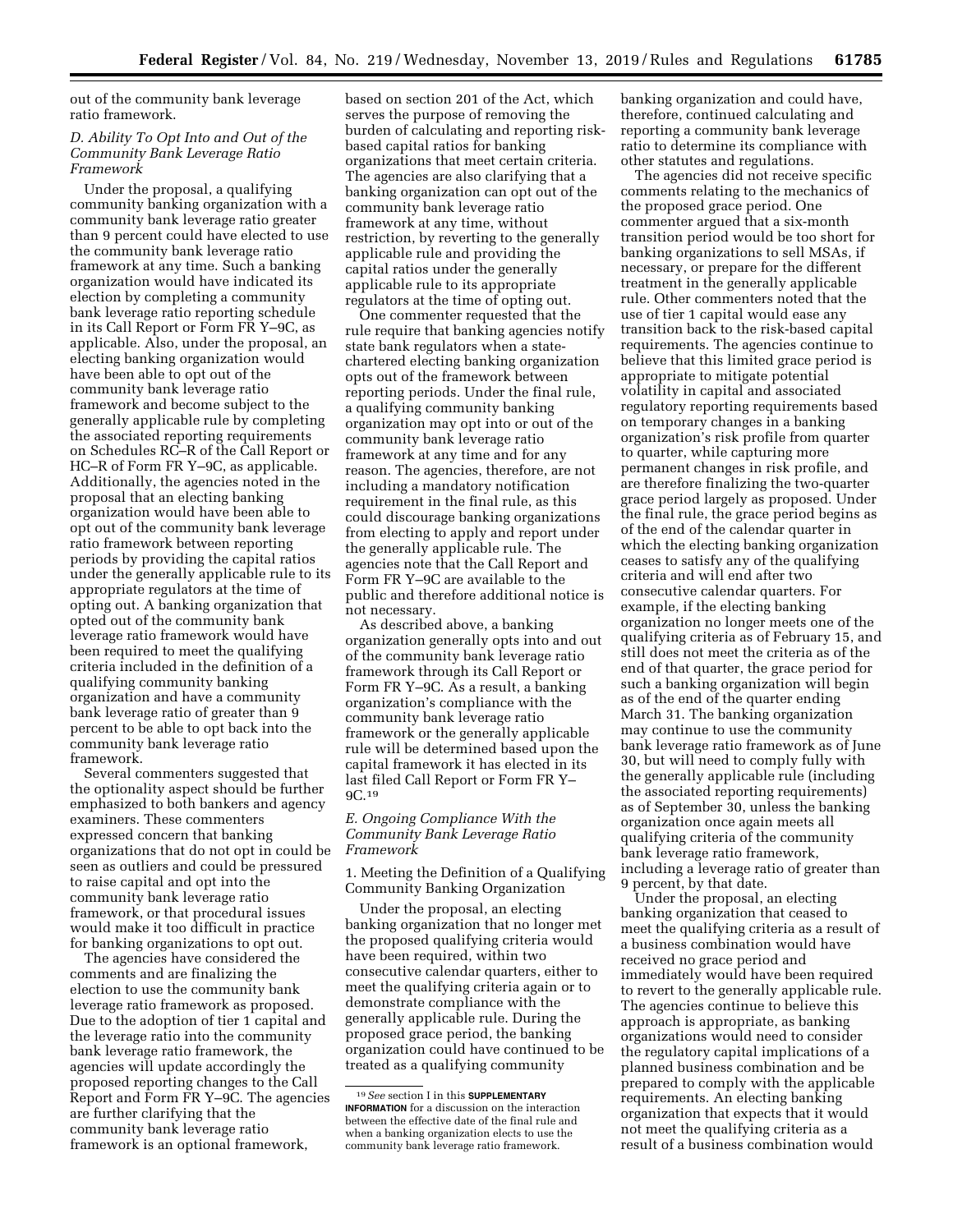need to provide its pro forma capital ratios under the generally applicable rule to its appropriate regulator as part of its merger application, if applicable, and fully comply with the generally applicable rule for the regulatory reporting period during which the transaction is completed.

2. Treatment of a Community Banking Organization That Falls Below Certain Leverage Ratio Levels

Under the proposal, an electing banking organization that had a community bank leverage ratio greater than 9 percent would have been considered well capitalized. In addition, an electing banking organization would have been considered to have met the minimum capital requirements under the generally applicable rule if its community bank leverage ratio was 7.5 percent or greater.20 Under the proposal, an electing banking organization could have chosen to stop using the community bank leverage ratio framework and instead become subject to the generally applicable rule. The proposal also provided an electing banking organization with a declining community bank leverage ratio (*e.g.,*  below 9 percent) with the option to remain in the community bank leverage ratio framework indefinitely, rather than requiring the firm to revert to the generally applicable rule. Under the proposal, an electing banking organization that was an insured depository institution and no longer exceeded the 9 percent community bank leverage ratio would have been subject to community bank leverage ratio levels that would serve as proxies for the adequately capitalized, undercapitalized, and significantly undercapitalized PCA capital categories.21

The agencies received comments and requests for clarification regarding both the proposed PCA proxy levels and the grace period for a banking organization that has a community bank leverage ratio at or below 9 percent. One commenter requested that the agencies clarify when PCA consequences begin to apply. Another commenter indicated

that the framework should require a banking organization that falls below the well-capitalized level to immediately begin reporting capital ratios under the generally applicable rule. Another commenter proposed that, instead of instituting the PCA proxy levels, the agencies should give qualifying banking organizations with a community bank leverage ratio between 8 percent and 9 percent a two-quarter grace period after which they would either need to restore their community bank leverage ratio to greater than 9 percent or revert to the generally applicable rule.

The agencies also received comments in response to the proposal's incorporation of community bank leverage ratio levels as proxies for the adequately capitalized, undercapitalized, and significantly undercapitalized PCA categories. In general, commenters noted that the establishment of a new, separate PCA framework within the community bank leverage ratio framework is not necessary or required under section 201 of the Act, expressing concern that the community bank leverage ratio framework could, in the future, function as the new, de facto minimum capital requirement, particularly if it is difficult for a banking organization to switch back to the generally applicable rule. Commenters also noted community banking organizations' sensitivity to several restrictions that could arise if the community banking organization is determined to be less than well capitalized, including restrictions on funding sources such as limits on brokered deposits, and the inability to open branches or make acquisitions. Some commenters suggested alternative calibration levels for the PCA proxy levels.

In response to commenter concerns regarding the proposed PCA proxy levels for electing banking organizations that no longer exceed a 9 percent leverage ratio, the agencies decided not to incorporate the proposed PCA proxy levels in the final rule. Therefore, under the final rule, banking organizations that are insured depository institutions and that have a leverage ratio of greater than 9 percent are deemed to have met the well capitalized capital ratio requirements for PCA purposes. Further, the agencies included the requirement to have a leverage ratio greater than 9 percent as a qualifying criterion in the definition of a qualifying community banking organization. Consequently, the two-quarter grace period described above also applies depending on the level of an electing banking organization's leverage ratio. Under the

final rule, an electing banking organization that has a leverage ratio that is greater than 8 percent and equal to or less than 9 percent is allowed a two-quarter grace period after which it must either (i) again meet all qualifying criteria or (ii) apply and report the generally applicable rule. During this two-quarter period, a banking organization that is an insured depository institution and that has a leverage ratio that is greater than 8 percent would be considered to have met the well-capitalized capital ratio requirements for PCA purposes. An electing banking organization with a leverage ratio of 8 percent or less is not eligible for the grace period and must comply with the generally applicable rule, *i.e.*, for the quarter in which the banking organization reports a leverage ratio of 8 percent or less. An electing banking organization experiencing or anticipating such an event would be expected to notify its primary federal supervisory agency, which would respond as appropriate to the circumstances of the banking organization.

A commenter asked that the proposed rule be revised to provide expressly that for an otherwise qualifying community bank that is state chartered to be disqualified from using the community bank leverage ratio framework based on criteria other than the enumerated qualifying criteria, such a determination must be made jointly by (1) the bank's primary federal banking supervisory agency (either the FDIC or the Board) and (2) the appropriate state bank supervisor. The agencies expect to continue to work closely with the state bank supervisors, particularly with respect to institutions that are supervised jointly. However, the agencies are not revising the rule to require a joint determination of the federal supervisor and the state supervisor because such a requirement could prevent the federal supervisor from applying the capital standards it believes to be appropriate.

Finally, a commenter requested clarification that a bank that is a qualifying community bank may elect to use the community banking organization leverage ratio framework even if its parent holding company is not a qualifying community banking organization, or vice versa. Consistent with the proposal, a non-advanced approaches subsidiary insured depository institution may opt into the community bank leverage ratio framework even if its parent holding company is not a qualifying banking organization, and vice versa. The agencies do not have safety and

<sup>20</sup>Under the proposal, an electing banking organization that is a depository institution holding company would no longer be considered well capitalized if the holding company had a community bank leverage ratio of 9 percent or less.

<sup>21</sup>*See, e.g.,* 12 U.S.C. 5371 (establishing a capital floor for insured depository institutions and depository institution holding companies); section 201 of the Act (requiring development of a community bank leverage ratio for which a depository institution exceeding that ratio would be considered to meet the requirements to be treated as well capitalized under PCA); 12 U.S.C. 1831o (PCA).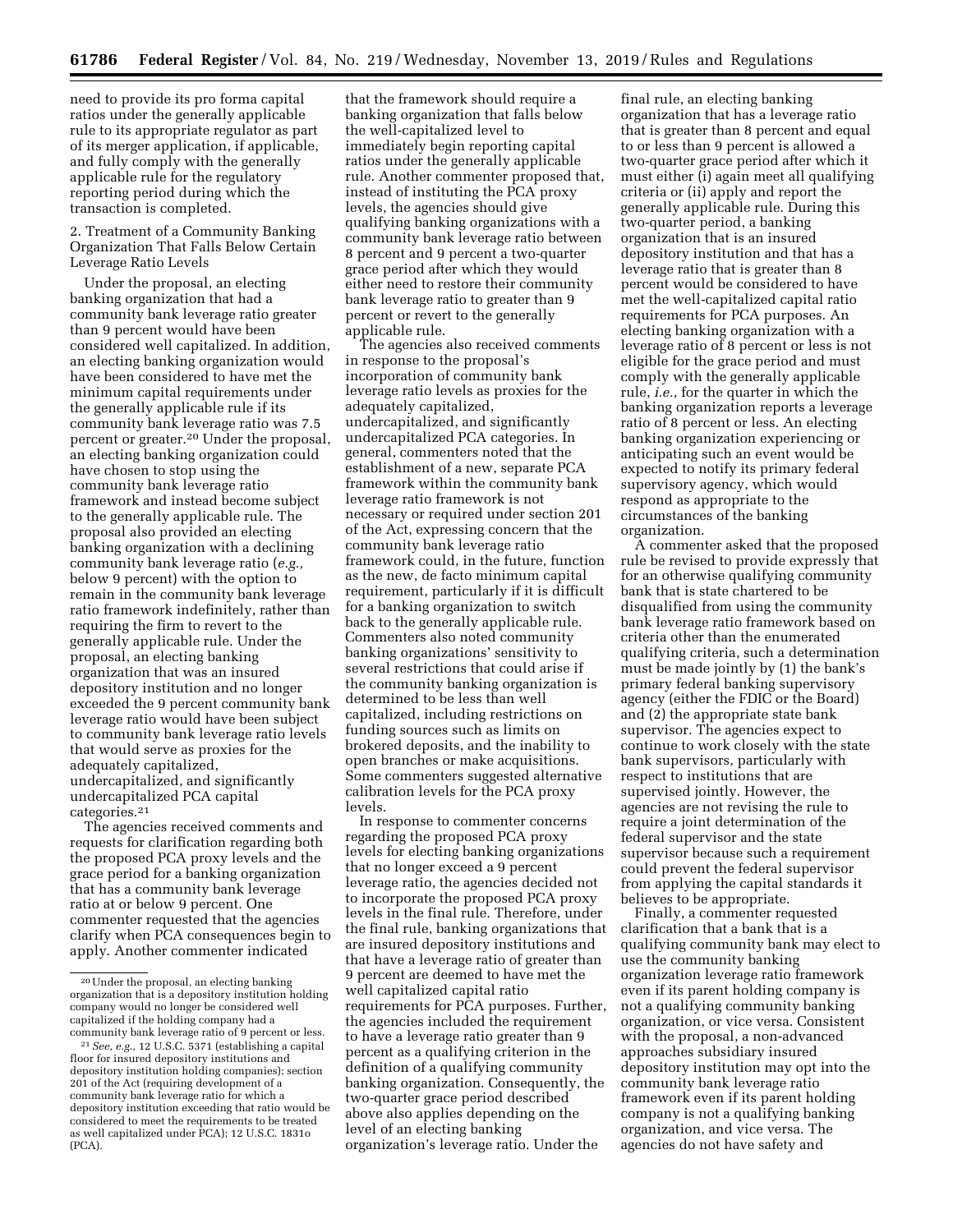soundness concerns with these scenarios and the agencies intended to allow such elections in the proposal.

# *F. FDIC Deposit Insurance Assessments Regulations*

The FDIC's deposit insurance assessments regulations also would be affected by the finalized community bank leverage ratio framework. The FDIC is considering, and is expected to adopt, a separate final rule to apply the community bank leverage ratio framework to the deposit insurance assessment system. The separate final rule amends the FDIC's assessment regulations to price all qualifying community banks that elect to use the community bank leverage ratio framework as small banks, and continues to use the leverage ratio to determine assessment rates for established small banks. The separate final rule additionally clarifies that an electing bank that meets the definition of a custodial bank will have no change to its custodial bank deduction or reporting items required to calculate the deduction, and makes technical amendments to ensure that the assessment regulations continue to reference the PCA regulations for the definitions of capital categories used in the deposit insurance assessment system. Because the leverage ratio in this final rule is the same leverage ratio currently being used for assessment purposes, the separate final rule does not modify the FDIC's assessment methodology. The FDIC does not expect that any changes to its deposit insurance assessment regulations pursuant to this separate final rule will have a material impact on aggregate assessment revenue or on rates paid by individual institutions.

### *G. Other Affected Regulations*

Under the final rule, the community bank leverage ratio framework incorporates tier 1 capital. Therefore, Federal banking regulations outside of the regulatory capital rule (non-capital rules) can continue to reference tier 1 capital. The final rule amends standards referencing total capital so that an electing banking organization uses tier 1 capital instead of total capital. The final rule amends standards referencing riskweighted assets so that an electing banking organization uses average total consolidated assets (*i.e.,* the denominator of the leverage ratio) instead of risk-weighted assets.

In addition, certain of the agencies' non-capital rules refer to ''capital stock and surplus'' (or similar items) which is generally defined as tier 1 capital and tier 2 capital plus the amount of

allowances for loan and lease losses not included in tier 2 capital. The final rule amends standards referencing ''capital stock and surplus'' (or similar items) so that an electing banking organization uses tier 1 capital plus allowances for loan and lease losses (or adjusted allowance for credit losses, as applicable). Thus, for example, for purposes of compliance with section 23A of the Federal Reserve Act, the Board's Regulation W should provide that for an electing banking organization ''capital stock and surplus'' means tier 1 capital plus allowances for loan and lease losses (or adjusted allowance for credit losses, as applicable).

## *H. Effective Date of the Final Rule*

The final rule will be effective as of January 1, 2020, and banking organizations can utilize the community bank leverage ratio framework for purposes of filing their Call Report or Form FR Y–9C, as applicable, for the first quarter for 2020 (*i.e.,* as of March 31, 2020). A banking organization's compliance with capital requirements for a quarter prior to the final rule's effective date shall be determined according to the agencies' generally applicable rule until the institution has filed their Call Report Form or FR Y–9C, as applicable, for the first quarter of 2020 and has indicated whether or not it has elected the community bank leverage ratio framework.

### **IV. Regulatory Analyses**

# *A. Paperwork Reduction Act*

The agencies' capital rule contains ''collections of information'' within the meaning of the Paperwork Reduction Act (PRA) of 1995 (44 U.S.C. 3501– 3521). In accordance with the requirements of the PRA, the agencies may not conduct or sponsor, and the respondent is not required to respond to, an information collection unless it displays a currently-valid Office of Management and Budget (OMB) control number. The OMB control number for the OCC is 1557–0318, Board is 7100– 0313, and FDIC is 3064–0153. The information collections that are part of the agencies' capital rule will not be affected by this final rule and therefore no final submissions will be made by the FDIC or OCC to OMB under section 3507(d) of the PRA (44 U.S.C. 3507(d)) and section 1320.11 of the OMB's implementing regulations (5 CFR 1320) in connection with this rulemaking.22

The agencies note that firms that elect to be subject to the community bank leverage ratio framework will become exempt from certain collections of information that are part of the agencies' regulatory capital rule. Because of uncertainty regarding the number of firms that will elect to use the community bank leverage ratio framework, the agencies have not revised their estimates regarding the annual burden hours associated with such collections of information to account for elections to use the community bank leverage ratio framework. The agencies will reassess the annual burden hours associated with these information collections once there is more certainty regarding community bank leverage ratio elections.

The final rule will also require changes to the Consolidated Reports of Condition and Income (Call Reports) (FFIEC 031, FFIEC 041, and FFIEC 051) and the Consolidated Financial Statements for Holding Companies (FR Y–9C; OMB No. 7100–0128 (Board)), which will be addressed in one or more separate **Federal Register** notices.

#### *B. Regulatory Flexibility Act*

*OCC:* The Regulatory Flexibility Act (RFA), 5 U.S.C. 601 *et seq.,* requires an agency either to provide a final regulatory flexibility analysis with a final rule for which a general notice of proposed rulemaking is required or to certify that the final rule will not have a significant economic impact on a substantial number of small entities. The U.S. Small Business Administration (SBA) establishes size standards that define which entities are small businesses for purposes of the RFA.23

proposed rule. OMB filed comments requesting that the agencies examine public comment in response to the proposed rule and describe in the supporting statement of its next collection any public comments received regarding the collection as well as why (or why it did not) incorporate the commenter's recommendation. In addition, OMB requested that the OCC and the FDIC note the convergence of the agencies on the single methodology. The agencies received no comments on the information collection requirements. Since the proposed rule stage, the agencies have conformed their respective methodologies in a separate final rulemaking titled, *Regulatory Capital Rule: Implementation and Transition of the Current Expected Credit Losses Methodology for Allowances and Related Adjustments to the Regulatory Capital Rule and Conforming Amendments to Other Regulations,* 84 FR 4222 (February 14, 2019), and the FDIC and OCC have had their submissions approved through OMB. As a result, the agencies' information collections related to the regulatory capital rules are currently aligned and therefore no submission will be made to OMB.

23U.S. SBA, Table of Small Business Size Standards Matched to North American Industry Classification System Codes, available at *[https://](https://www.sba.gov/sites/default/files/files/Size_Standards_Table.pdf)*  Continued

<sup>22</sup>The OCC and FDIC submitted their information collections to OMB at the proposed rule stage. However, these submissions were done solely in an effort to apply a conforming methodology for calculating the burden estimates and not due to the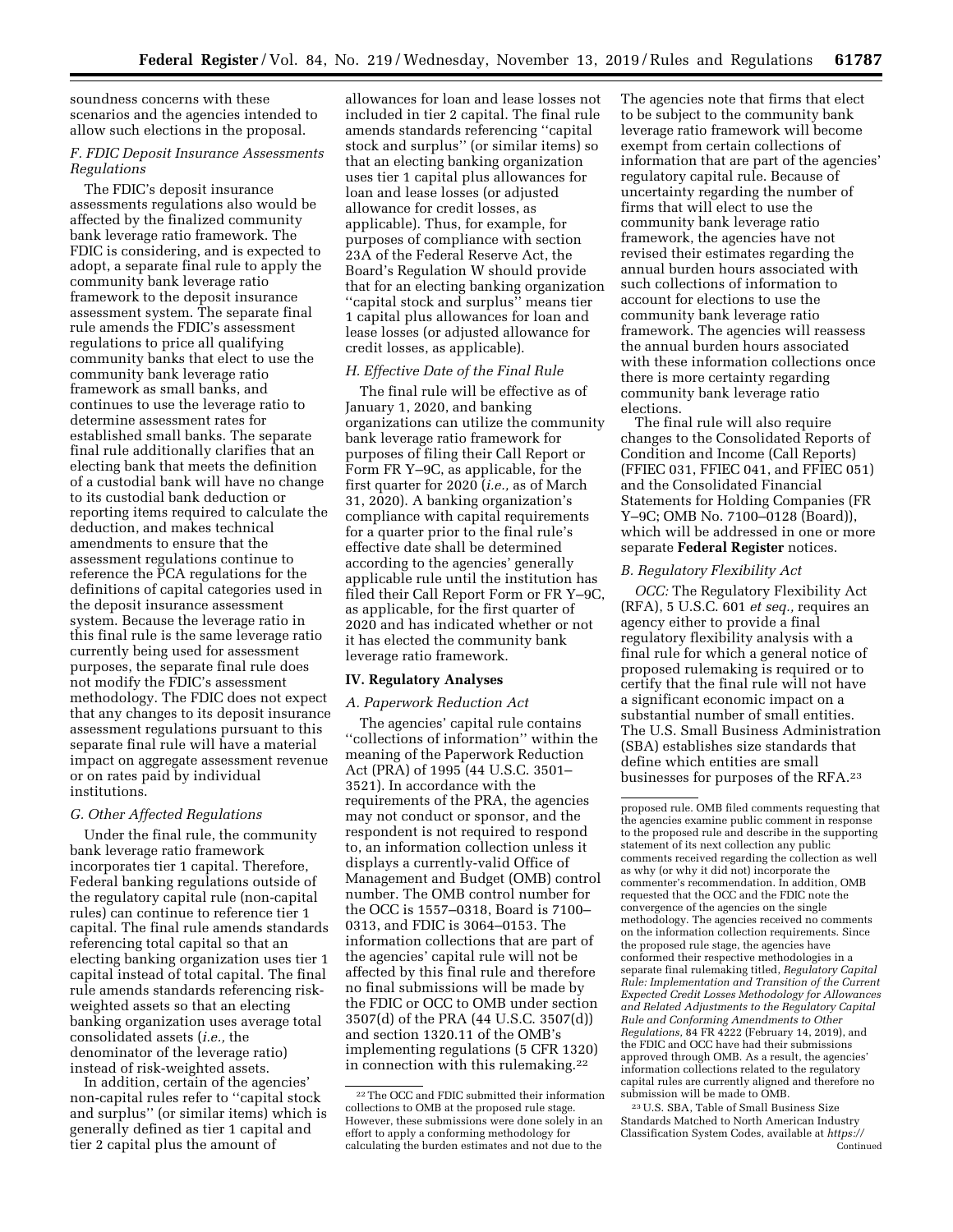Under regulations issued by the SBA, the size standard to be considered a small business for banking entities subject to the proposed rule is \$600 million or less in consolidated assets.24 Under 5 U.S.C. 605(b), this analysis is not required if an agency certifies that the rule will not have a significant economic impact on a substantial number of small entities and publishes its certification and a brief explanatory statement in the **Federal Register** along with its rule.

Pursuant to the RFA, the OCC specifically considers (a) whether the final rule is likely to impact a substantial number of small entities; and (b) whether the economic impact on a substantial number of small entities is significant. To measure whether a rule would have a ''significant economic impact,'' the OCC focuses on the potential costs of the rule on OCCsupervised small entities, consistent with guidance on the RFA published by the Office of Advocacy of the SBA.25 As of December 31, 2017, the OCC supervised approximately 898 small entities.26

Although the minimum required capital under the community bank leverage ratio framework will, in most cases, be greater than that required for the generally applicable risk-based and leverage capital requirements, banks are not required to opt into the community bank leverage ratio framework. In addition, banks that do elect to use the community bank leverage ratio framework may, at any time, stop using the community bank leverage ratio framework. Accordingly, the final rule does not represent a regulatory increase in minimum regulatory capital requirements, and the primary cost to institutions for implementing the final rule will be administrative costs associated with required updates to

*[www.sba.gov/sites/default/files/files/Size](https://www.sba.gov/sites/default/files/files/Size_Standards_Table.pdf)*\_ *Standards*\_*[Table.pdf.](https://www.sba.gov/sites/default/files/files/Size_Standards_Table.pdf)* 

25*See* ''A Guide for Government Agencies; How to Comply with the Regulatory Flexibility Act,'' pp. 18–20 (Aug. 2017), *available at [https://](https://www.sba.gov/sites/default/files/advocacy/How-to-Comply-with-the-RFA-WEB.pdf) [www.sba.gov/sites/default/files/advocacy/How-to-](https://www.sba.gov/sites/default/files/advocacy/How-to-Comply-with-the-RFA-WEB.pdf)[Comply-with-the-RFA-WEB.pdf.](https://www.sba.gov/sites/default/files/advocacy/How-to-Comply-with-the-RFA-WEB.pdf)* 

26The OCC bases its estimate of the number of small entities on the SBA's size thresholds for commercial banks and savings institutions, and trust companies, which are \$600 million and \$41.5 million, respectively. Consistent with the General Principles of Affiliation 13 CFR 121.103(a), the OCC counts the assets of affiliated financial institutions when determining if the OCC should classify an OCC-supervised institution a small entity. The OCC uses December 31, 2017, to determine size because a ''financial institution's assets are determined by averaging the assets reported on its four quarterly financial statements for the preceding year.'' *See*  footnote 8 of the U.S. Small Business Administration's Table of Size Standards.

their capital reporting procedures and reports.27

Banks that elect to use the community bank leverage ratio framework will have to make updates to their capital reporting procedures and reports. Banks will also have to make updates to existing policies and procedures to ensure compliance with regulations that will be affected by the final rule (*e.g.,*  lending limits). The total impact associated with the final rule is the estimated annual tax benefit minus the compliance costs of modifying policies and procedures. The OCC estimates that each institution will spend no more than 160 hours to modify their policies and procedures. To estimate costs, the OCC uses a compensation rate of \$114 per hour.28 Therefore, the OCC estimates the cost per institution will not exceed \$18,240 (160 hours × \$114 per hour).

In general, the OCC classifies the economic impact of expected cost (to comply with a rule) on an individual bank as significant if the total estimated monetized costs in one year are greater than (1) 5 percent of the bank's total annual salaries and benefits or (2) 2.5 percent of the bank's total annual noninterest expense. Based on the above criteria, the estimated cost of the rule could impose a significant economic impact at 19 of the 898 small entities if they all elected to opt into the community bank leverage ratio framework. The OCC uses 5 percent to determine a substantial number of small entities. Approximately 2 percent (19/  $898 = 2.1\%$ ) of small entities could be significantly impacted by the rule, which is not a substantial number of small entities.

Therefore, the OCC certifies that the final rule will not have a significant economic impact on a substantial number of OCC-supervised small entities.

*Board:* An initial regulatory flexibility analysis (IRFA) was included in the proposal in accordance with section 3(a)

28To estimate wages, the OCC reviewed May 2018 data for wages (by industry and occupation) from the U.S. Bureau of Labor Statistics (BLS) for credit intermediation and related activities excluding non-depository credit intermediaries (NAICS 5220A1). To estimate compensation costs associated with the rule, the OCC uses \$114 per hour, which is based on the average of the 90th percentile for nine occupations adjusted for inflation (2.8 percent as of Q1 2019, according to the BLS), plus an additional 33.2 percent for benefits (based on the percent of total compensation allocated to benefits as of Q4 2018 for NAICS 522: Credit intermediation and related activities).

of the Regulatory Flexibility Act (RFA), 5 U.S.C. 601 *et seq.* (RFA). In the IRFA, the Board requested comment on the effect of the proposed rule on small entities and on any significant alternatives that would reduce the regulatory burden on small entities. The Board did not receive any comments on the IRFA. The RFA requires an agency to prepare a final regulatory flexibility analysis (FRFA) unless the agency certifies that the rule will not, if promulgated, have a significant economic impact on a substantial number of small entities. In accordance with section 3(a) of the RFA, the Board has reviewed the final regulation. Based on its analysis, and for the reasons stated below, the Board certifies that the rule will not have a significant economic impact on a substantial number of small entities.

Under regulations issued by the Small Business Administration, a small entity includes a bank, bank holding company, or savings and loan holding company with assets of \$600 million or less and trust companies with total assets of \$41.5 million or less (small banking organization).29 On average since the second quarter of 2018, there were approximately 2,976 small bank holding companies, 133 small savings and loan holding companies, and 555 small state member banks.

As discussed, the Board is issuing this final rule to provide a simple measure of capital adequacy for certain community banking organizations. Under the final rule, depository institutions and depository institution holding companies that have less than \$10 billion in total consolidated assets and meet other qualifying criteria, including a leverage ratio (equal to tier 1 capital divided by average total consolidated assets) of greater than 9 percent, will be eligible to opt into the community bank leverage ratio framework and, as a result, will not be required to calculate the risk-based capital ratios under the generally applicable capital rule.30

30 In general, the Board's capital rule only applies to bank holding companies and savings and loan holding companies that are not subject to the Board's Small Bank Holding Company and Savings and Loan Holding Company Policy Statement, which applies to bank holding companies and savings and loan holding companies with less than \$3 billion in total assets that also meet certain additional criteria. Very few bank holding companies and savings and loan holding companies that are small entities would be impacted by the final rule because very few such entities are subject to the Board's capital rule.

<sup>24</sup>*See* 13 CFR 121.201.

<sup>&</sup>lt;sup>27</sup>The agencies intend to separately seek comment on the proposed changes to regulatory filings for qualifying community banking organizations that elect to use the community bank leverage ratio framework.

<sup>29</sup>*See* 13 CFR 121.201. Effective August 19, 2019, the Small Business Administration revised the size standards for banking organizations to \$600 million in assets from \$550 million in assets. 84 FR 34261 (July 18, 2019).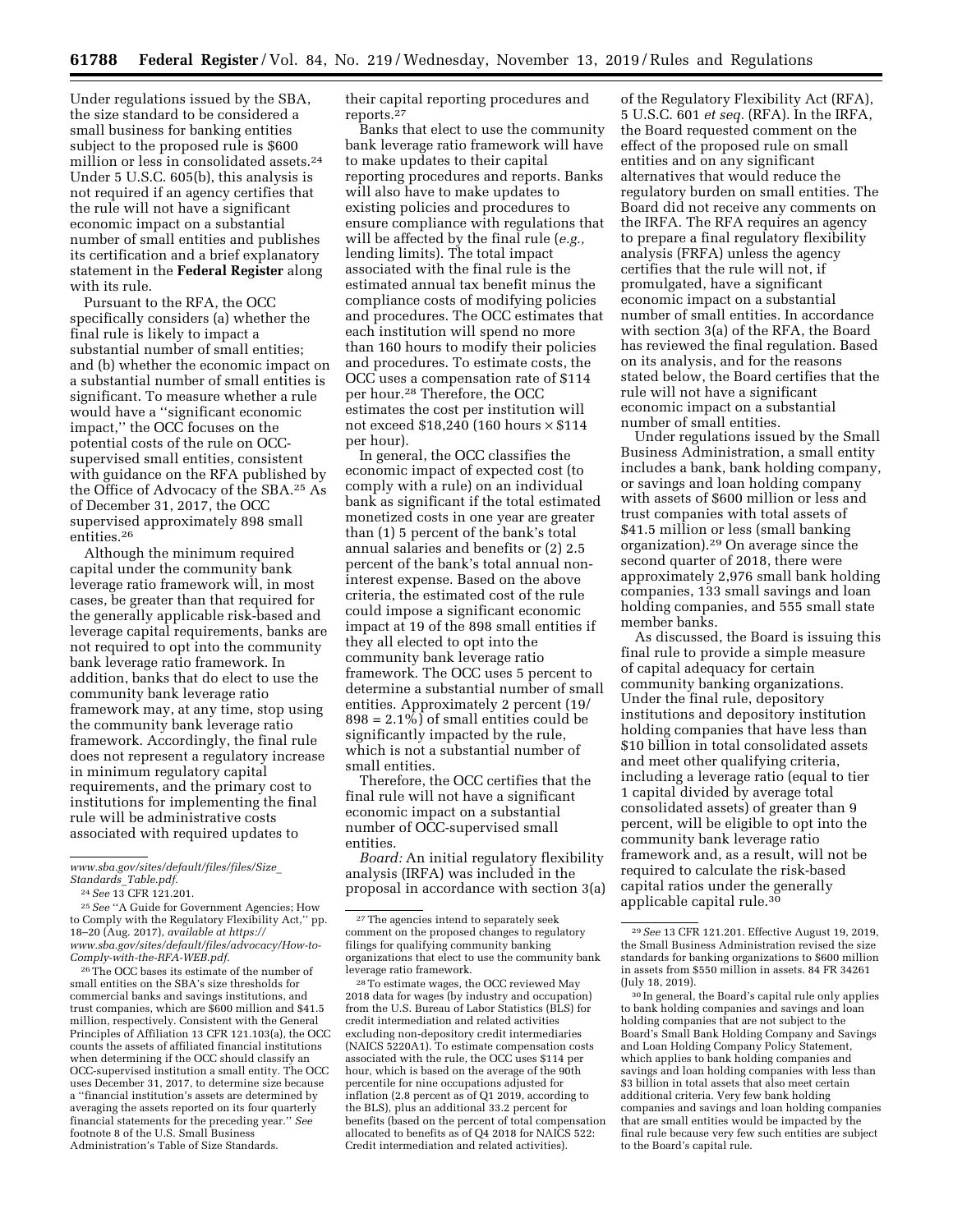Although the final rule would provide some direct reduction in compliance burden associated with the capital rule, much of that reduction of compliance burden would be achieved through a separate notice to amend the regulatory reports associated with the capital rule. The Board does not expect that the final rule will result in a material change in the level of capital maintained by small banking organizations because (i) the framework is optional and (ii) a substantial majority of small banking organizations maintain capital in excess of both the generally applicable capital rule and the threshold established under the final rule. A small number of firms may face reduced capital requirements due to electing to use the community bank leverage ratio framework rather than the existing risk-based and leverage capital ratio framework. For example, the Board estimates that 454 small state member banks would be eligible for the community bank leverage ratio framework and that 4 of these small state member may face less stringent capital requirements as a result. The Board does not expect the rule to have a significant economic impact on a substantial number of small entities.

*FDIC:* The RFA generally requires that, in connection with a final rulemaking, an agency prepare and make available for public comment a final regulatory flexibility analysis describing the impact of the proposed rule on small entities.31 However, a regulatory flexibility analysis is not required if the agency certifies that the final rule will not have a significant economic impact on a substantial number of small entities. The SBA has defined ''small entities'' to include banking organizations with total assets of less than or equal to \$600 million that are independently owned and operated or owned by a holding company with less than or equal to \$600 million in total assets.32 Generally, the FDIC considers a significant effect to be a quantified effect in excess of 5 percent of total annual salaries and benefits per institution, or 2.5 percent of total noninterest expenses. The FDIC believes

that effects in excess of these thresholds typically represent significant effects for FDIC-supervised institutions.

For the reasons described below, the FDIC believes that the final rule will not have a significant economic impact on a substantial number of small entities. Nevertheless, the FDIC has conducted and is providing a final regulatory flexibility analysis.

1. The Need for, and Objectives of, the Rule

The policy objective of the proposed rule is to conform the FDIC's regulations to the statutory language established by the Act. On May 24, 2018, the Act amended provisions in the Dodd-Frank Wall Street Reform and Consumer Protection Act 33 as well as certain other statutes administered by the agencies.<sup>34</sup> Section 201 of the Act, titled ''Capital Simplification for Qualifying Community Banks,'' directs the agencies to develop a community bank leverage ratio (community bank leverage ratio) of not less than 8 percent and not more than 10 percent for qualifying community banks. The Act defines a qualifying community banking organization as a depository institution or depository institution holding company with total consolidated assets of less than \$10 billion.

2. The Significant Issues Raised by the Public Comments in Response to the Initial Regulatory Flexibility Analysis

No significant issues were raised by the public comments in response to the initial regulatory flexibility analysis.

3. Response of the Agency to Any Comments Filed by the Chief Counsel for Advocacy of the Small Business Administration in Response to the Proposed Rule

No comments were filed by the Chief Counsel for Advocacy of the Small Business Administration in response to the proposed rule.

4. A Description of and an Estimate of the Number of Small Entities to Which the Rule Will Apply or an Explanation of Why No Such Estimate Is Available

As of March 31, 2019, the FDIC supervised 3,465 institutions, of which 2,705 are considered small entities for the purposes of RFA. Of these FDICsupervised small entities, 2,297 (85 percent) meet or exceed the qualifications for adopting the community bank leverage ratio

framework, as delineated above in Section III.A.35

Adoption of the community bank leverage ratio framework is voluntary so it is uncertain how many small, FDICsupervised entities that qualify will choose to adopt. Each qualifying entity must weigh the benefits of not being subject to risk-based capital requirements against the costs of adhering to the higher leverage ratio requirements under the community bank leverage ratio framework. As of March 2019, 237 (9 percent of) small, FDIC-supervised institutions would experience a net decrease in required capital holdings as a result of qualifying for and adopting the community bank leverage ratio framework. For purposes of this analysis, the FDIC assumes that these 237 small, FDIC-supervised institutions would adopt the community bank leverage ratio framework and therefore be affected by the final rule. In order to assess the maximum potential effects of the proposed rule, this analysis also calculates the expected effects assuming that all 2,297 small, FDIC-supervised institutions that qualify would adopt the community bank leverage ratio framework.

5. A Description of the Projected Reporting, Recordkeeping and Other Compliance Requirements of the Rule

This analysis considers benefits and costs relative to a pre-statutory baseline in which qualifying institutions must maintain a tier 1 leverage ratio of five percent, a tier 1 risk-based capital ratio of eight percent, a common equity tier 1 ratio of 6.5 percent and a total capital ratio of 10 percent in order to be deemed well capitalized for purposes of Prompt Corrective Action. Pursuant to the capital conservation buffer that is part of the Basel III rule, institutions must also maintain an additional 0.5 percentage points of risk-weighted assets above the risk-based wellcapitalized thresholds to avoid potential limitations on dividends and other capital distributions.36 Under the final rule, in contrast, qualifying institutions would have the option to operate under a 9 percent community bank leverage ratio framework and not be subject to risk-based capital requirements.

As previously discussed, 241 (9 percent of) small, FDIC-supervised institutions would experience a net decrease in required capital holdings as

<sup>31</sup> 5 U.S.C. 601 *et seq.* 

 $^{\rm 32}\rm{The\ SBA}$  defines a small banking organization as having \$600 million or less in assets, where an organization's ''assets are determined by averaging the assets reported on its four quarterly financial statements for the preceding year.'' See 13 CFR 121.201 (as amended, by 84 FR 34261, effective August 19, 2019). In its determination, the ''SBA counts the receipts, employees, or other measure of size of the concern whose size is at issue and all of its domestic and foreign affiliates.'' See 13 CFR 121.103. Following these regulations, the FDIC uses a covered entity's affiliated and acquired assets, averaged over the preceding four quarters, to determine whether the covered entity is ''small'' for the purposes of RFA.

<sup>33</sup>Public Law 111–203, 124 Stat. 1376.

<sup>34</sup>Public Law 115–174, 132 Stat. 1296.

 $^{\rm 35}$  Consolidated Reports of Condition and Income for the quarter ending March 31, 2019.

<sup>36</sup>With the additional capital conservation buffer requirements, the pre-statute baseline risk-based capital thresholds are 7 percent for common equity tier 1 capital, 8.5 percent for tier 1 capital, and 10.5 percent for total capital.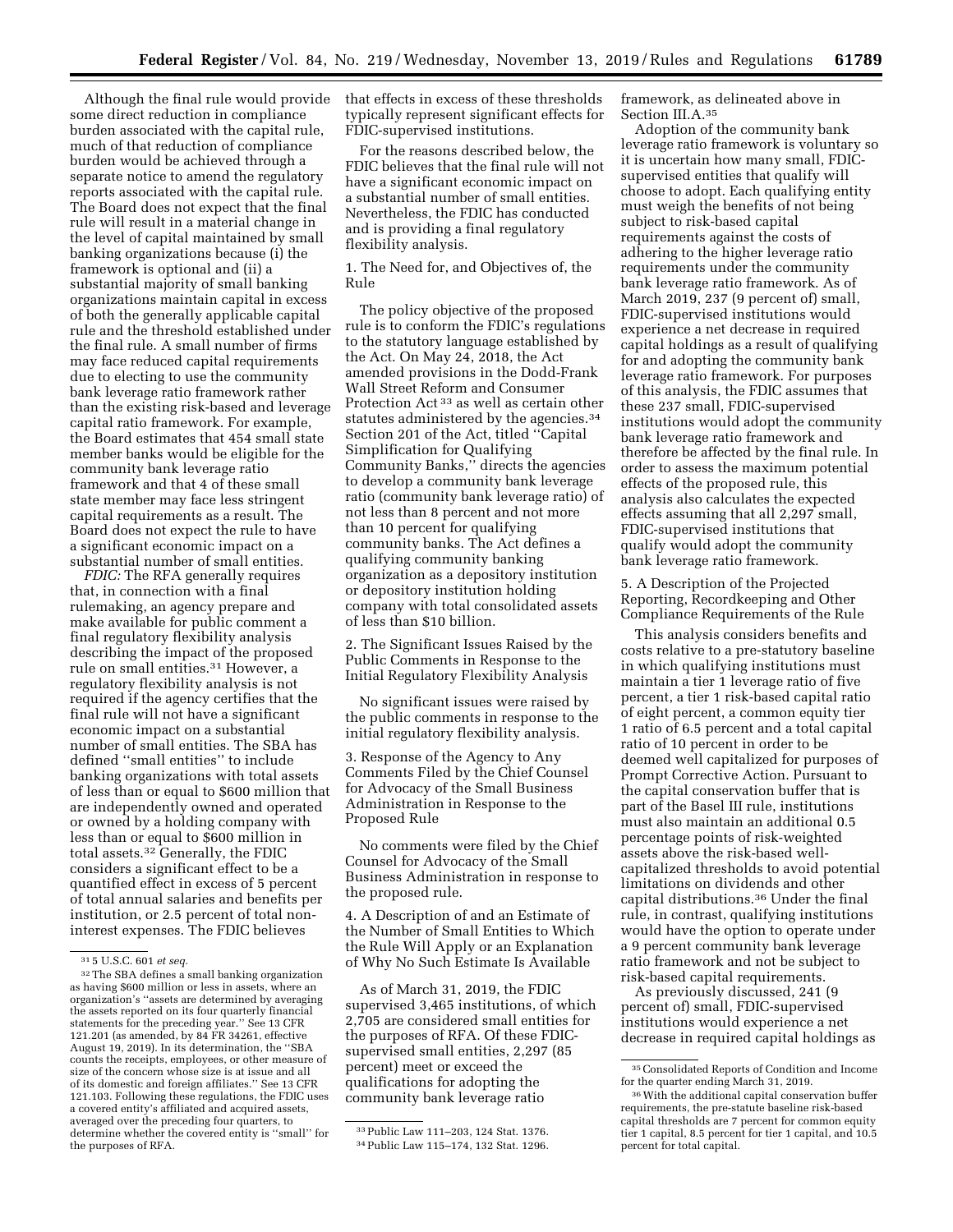a result of qualifying for and adopting the community bank leverage ratio framework. For purposes of this analysis, the FDIC assumes that these 241 small, FDIC-supervised institutions would adopt the community bank leverage ratio framework and therefore be affected by the final rule. In order to assess the maximum potential effects of the proposed rule, this analysis also calculates the expected effects assuming that all 2,277 small, FDIC-supervised institutions that qualify would adopt the community bank leverage ratio framework.

No bank will be compelled to raise capital under the community bank leverage ratio framework since the framework is optional. Moreover, as of March 2019, the 2,277 qualifying small, FDIC-supervised institutions held aggregate tier 1 capital in excess of 12 percent of their average assets—well in excess of both the 5 percent required by the generally applicable leverage ratio rules and the 9 percent threshold in the community bank leverage ratio framework. Some of the 241 small, FDIC-supervised banks whose capital requirements would be reduced under the community bank leverage ratio framework might choose to reduce their capital. However, these 241 banks also held aggregate tier 1 capital in excess of 12 percent of their average assets, suggesting that most of them already have the ability to operate with less capital but have chosen not to. Given these facts, the FDIC does not believe that adopting banks will change their leverage capital ratios significantly in response to this rule.

It is possible that the elimination of risk-based capital requirements by banks that choose to adopt the rule would increase their incentives to hold higher-weighted assets, such as loans. To provide a high-end estimate of the economic effect for RFA purposes, this analysis will assume that every adopting bank responds to the rule by permanently increasing its loan balances by 1 percent.

The analysis estimates the annual economic effect of a 1 percent permanent increase in loan balances at adopting banks by multiplying the increase by the net interest margin currently being earned by each bank.37

For each of the 237 banks that would experience a reduction in capital requirements under the community bank leverage ratio framework, this

analysis calculates the expected economic effect to each bank by multiplying 1 percent of the bank's loan balances by its net interest margin. Under these assumptions, as of March 2019, only six banks would experience an annual increase in net interest income that is significant (*i.e.*, greater than 2.5 percent of their total noninterest income over the previous four quarters or 5 percent of their total salaries and benefits paid over the previous four quarters). The estimated aggregate increase in net interest income totals approximately \$600,000. The six banks would comprise only less than 0.3 percent of the 2,705 small entities covered by this rule. These effects are not significant for a substantial number of small entities.

As an estimate of the maximum potential effects of the rule, the analysis alternately assumes that all of the 2,297 qualifying small FDIC-supervised banks that could adopt the framework choose to do so, and that all increase their loan balances by 1 percent and earn their current net interest margin on the new loans. This analysis results in twelve banks experiencing an annual increase in net interest income that is significant (*i.e.*, greater than 2.5 percent of their total noninterest income over the previous four quarters or 5 percent of their total salaries and benefits paid over the previous four quarters). The twelve banks comprise less than 0.54 percent of the 2,705 small entities covered by this rule. Thus, the plausible high-end effects are still not significant for a substantial number of small entities.

Although the preceding assumptions and analysis indicate that the rule is unlikely to have significant economic effects on a substantial number of small, FDIC-supervised institutions, the extent of the rule's effects on capital and assets are uncertain. Therefore, the FDIC believes, but does not certify, that the final rule will not have a significant economic impact on a substantial number of small entities.

There are other non-quantified economic effects resulting from the adoption of the community bank leverage ratio framework, such as simplicity benefits and compliance costsavings from not having to comply with risk-based capital requirements going forward. Utilizing the community bank leverage ratio framework is expected to reduce reporting costs for small entities. Opting into the community bank leverage ratio framework would enable institutions to eliminate the reporting of many line items in schedule RC–R of their Call Reports, resulting in a reduction in reporting costs for

institutions. Depository institutions also may benefit from reduced reporting costs because by being able to employ those resources in ways the institution believes is more beneficial. The FDIC does not have a reasonable basis for quantifying the compliance cost savings associated with the rule, but does not believe they will be significant for a substantial number of small entities.

The quantified economic effects are expected to be significant for less than half of a percent of small, FDICsupervised institutions covered by this rule. Even assuming broad adoption rates and an increase in lending by all adopting institutions, the quantified economic effects are only significant for less than half of a percent of small, FDIC-supervised institutions.

6. A Description of the Steps the Agency Has Taken To Minimize the Significant Economic Impact on Small Entities

As described above, the FDIC does not believe this rule will have a significant economic impact on a substantial number of small entities. Further, since the election of the community bank leverage ratio is voluntary, the impacts are expected to be beneficial for institutions that adopt it.

The agencies considered alternative calibrations, such as 8 percent. As discussed in Section III.C however, the agencies believe that a 9 percent calibration, with complementary qualifying criteria for asset size, offbalance sheet assets, and trading assets and liabilities, should generally maintain the current level of regulatory capital held by electing banking organizations while maintaining the quality and quantity of regulatory capital in the banking system consistent with the agencies' safety-and-soundness goals, while also supporting the agencies' goals of reducing regulatory burden for as many community banking organizations as possible. For example, even though an 8 percent leverage ratio would allow more banking organizations to opt into the community bank leverage ratio framework it could incentivize a large number of qualifying community banking organizations to hold less regulatory capital than they do today.

# *C. Plain Language*

Section 722 of the Gramm-Leach-Bliley Act 38 requires the Federal banking agencies to use plain language in all proposed and final rules published after January 1, 2000. The agencies have sought to present the final

<sup>&</sup>lt;sup>37</sup> Defined as the annualized net interest income as a percent of average earning assets, as reported on schedule RI. For reference, the average net interest margin was 3.9 percent for small, FDICinsured institutions, for the quarter ending March 31, 2019.

<sup>38</sup>Public Law 106–102, section 722, 113 Stat. 1338, 1471 (1999).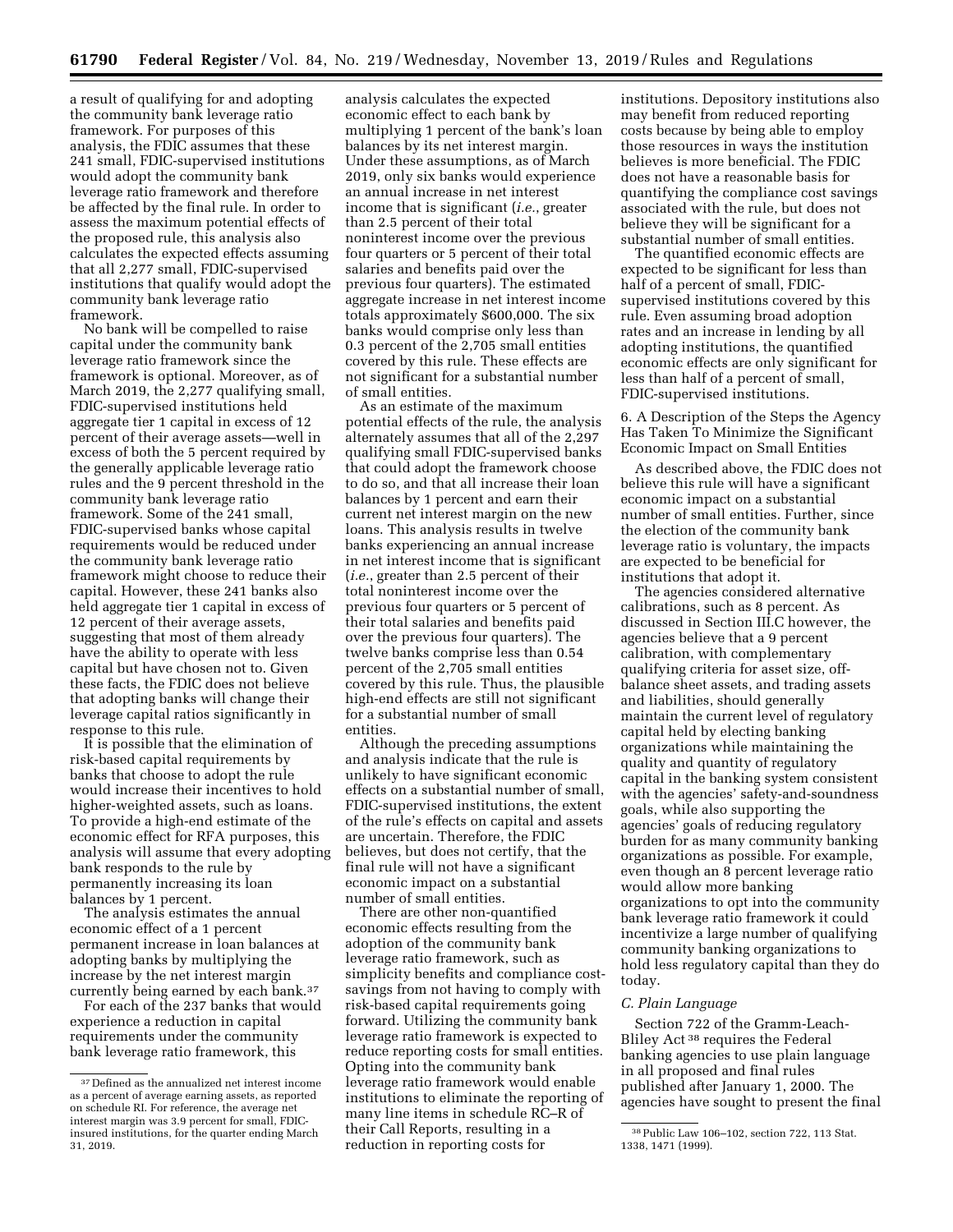rule in a simple and straightforward manner, and did not receive any comments on the use of plain language.

# *D. OCC Unfunded Mandates Reform Act of 1995*

The OCC analyzed the final rule under the factors set forth in the Unfunded Mandates Reform Act of 1995 (UMRA) (2 U.S.C. 1532). Under this analysis, the OCC considered whether the proposed rule includes a Federal mandate that may result in the expenditure by State, local, and Tribal governments, in the aggregate, or by the private sector, of \$100 million or more in any one year (adjusted for inflation). Because the rule does not specifically require banks to modify their policies and procedures, the OCC has determined that there are no expenditures for the purposes of UMRA. Therefore, the OCC concludes that the final rule will not result in an expenditure of \$100 million or more annually by state, local, and tribal governments, or by the private sector.

# *E. Riegle Community Development and Regulatory Improvement Act of 1994*

Pursuant to section 302(a) of the Riegle Community Development and Regulatory Improvement Act (RCDRIA),39 in determining the effective date and administrative compliance requirements for new regulations that impose additional reporting, disclosure, or other requirements on insured depository institutions (IDIs), each Federal banking agency must consider, consistent with principles of safety and soundness and the public interest, any administrative burdens that such regulations would place on depository institutions, including small depository institutions, and customers of depository institutions, as well as the benefits of such regulations. In addition, section 302(b) of RCDRIA requires new regulations and amendments to regulations that impose additional reporting, disclosures, or other new requirements on IDIs generally to take effect on the first day of a calendar quarter that begins on or after the date on which the regulations are published in final form.40

The Federal banking agencies considered the administrative burdens and benefits of the rule and its elective framework in determining its effective date and administrative compliance requirements. As such, the final rule will be effective on January 1, 2020.

*F. The Congressional Review Act* 

For purposes of Congressional Review Act, the OMB makes a determination as to whether a final rule constitutes a "major" rule.<sup>41</sup> If a rule is deemed a ''major rule'' by the Office of Management and Budget (OMB), the Congressional Review Act generally provides that the rule may not take effect until at least 60 days following its publication.42

The Congressional Review Act defines a ''major rule'' as any rule that the Administrator of the Office of Information and Regulatory Affairs of the OMB finds has resulted in or is likely to result in (A) an annual effect on the economy of \$100,000,000 or more; (B) a major increase in costs or prices for consumers, individual industries, Federal, State, or local government agencies or geographic regions, or (C) significant adverse effects on competition, employment, investment, productivity, innovation, or on the ability of United States-based enterprises to compete with foreignbased enterprises in domestic and export markets.<sup>43</sup> The OMB has determined that the final rule is not a ''major rule'' within the meaning of the Congressional Review Act. As required by the Congressional Review Act, the agencies will submit the final rule and other appropriate reports to Congress and the Government Accountability Office for review.

#### **List of Subjects**

#### *12 CFR Part 1*

Banks, Banking, National banks, Reporting and recordkeeping requirements, Securities.

# *12 CFR Part 3*

Administrative practice and procedure, Federal Reserve System, National banks, Reporting and recordkeeping requirements.

#### *12 CFR Part 5*

Administrative practice and procedure, National banks, Reporting and recordkeeping requirements, Securities.

### *12 CFR Part 6*

Federal Reserve System, National banks.

## *12 CFR Part 23*

National banks.

#### *12 CFR Part 24*

Community development, Credit, Investments, Low and moderate income housing, National banks, Reporting and recordkeeping requirements, Rural areas, Small businesses.

#### *12 CFR Part 32*

National banks, Reporting and recordkeeping requirements.

### *12 CFR Part 34*

Mortgages, National banks, Reporting and recordkeeping requirements.

#### *12 CFR Part 160*

Consumer protection, Investments, Manufactured homes, Mortgages, Reporting and recordkeeping requirements, Savings associations, Securities.

#### *12 CFR Part 192*

Reporting and recordkeeping requirements, Savings associations, Securities.

### *12 CFR Part 206*

Banks, Banking, Interbank liability, Lending limits, Savings associations.

#### *12 CFR Part 208*

Confidential business information, Crime, Currency, Federal Reserve System, Mortgages, Reporting and recordkeeping requirements, Securities.

### *12 CFR Part 211*

Exports, Federal Reserve System, Foreign banking, Holding companies, Investments, Reporting and recordkeeping requirements.

### *12 CFR Part 215*

Credit, Penalties, Reporting and recordkeeping requirements.

### *12 CFR Part 217*

Administrative practice and procedure, Banks, Banking, Holding companies, Reporting and recordkeeping requirements, Securities.

# *12 CFR Part 223*

Banks, Banking, Federal Reserve System.

### *12 CFR Part 225*

Administrative practice and procedure, Banks, Banking, Federal Reserve System, Holding companies, Reporting and recordkeeping requirements, Securities.

### *12 CFR Part 238*

Savings and loan holding companies (Regulation LL).

 $3912$  U.S.C. 4802(a).

<sup>40</sup> 12 U.S.C. 4802.

<sup>41</sup> 5 U.S.C. 801 *et seq.* 

<sup>42</sup> 5 U.S.C. 801(a)(3).

<sup>43</sup> 5 U.S.C. 804(2).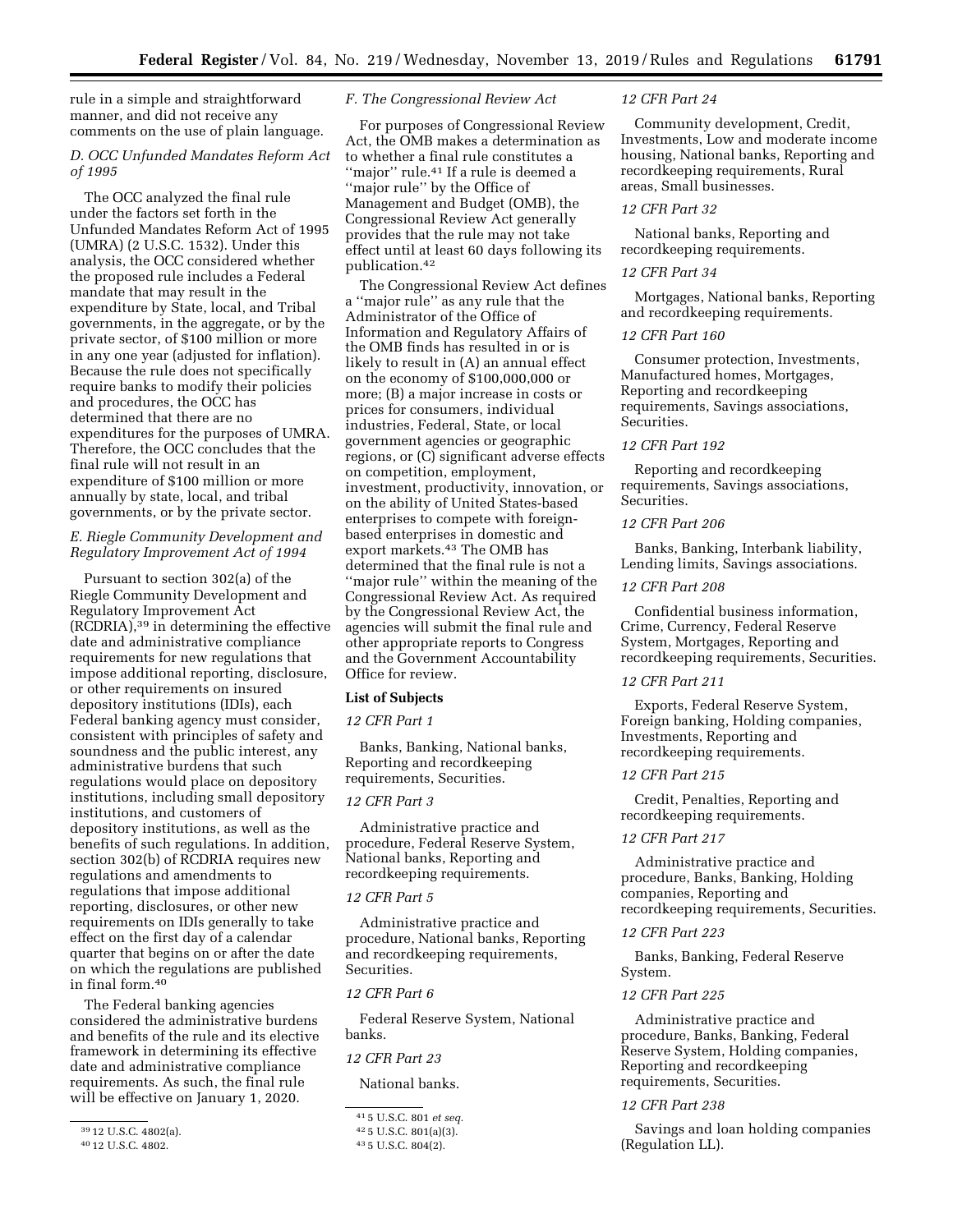## *12 CFR Part 251*

Administrative practice and procedure, Banks, Banking, Concentration limit, Federal Reserve System, Holding companies, Reporting and recordkeeping requirements, Securities.

#### *12 CFR Part 303*

Administrative practice and procedure, Bank deposit insurance, Banks, Banking, Reporting and recordkeeping requirements, State nonmember banks, Savings associations.

## *12 CFR Part 324*

Administrative practice and procedure, Banks, Banking, Capital adequacy, Reporting and recordkeeping requirements, State non-member banks, Savings associations.

### *12 CFR Part 337*

Banks, Banking, Reporting and recordkeeping requirements, Securities.

### *12 CFR Part 347*

Authority delegations (Government agencies), Bank deposit insurance, Banks, Banking, Credit, Foreign banking, Investments, Reporting and recordkeeping requirements, U.S. Investments abroad.

#### *12 CFR Part 362*

Administrative practice and procedure, Authority delegations (Government agencies), Bank deposit insurance, Banks, Banking, Investments, Reporting and recordkeeping requirements.

#### *12 CFR Part 365*

Banks, Banking, Mortgages.

#### *12 CFR Part 390*

Administrative practice and procedure, Advertising, Aged, Civil rights, Conflict of interests, Credit, Crime, Equal employment opportunity, Fair housing, Government employees, Individuals with disabilities, Reporting and recordkeeping requirements, Savings associations.

### **DEPARTMENT OF THE TREASURY**

# **Office of the Comptroller of the Currency**

## **12 CFR Chapter I**

### **Authority and Issuance**

For the reasons stated in the joint preamble, chapter I of title 12 of the Code of Federal Regulations is amended as follows:

# **PART 1—INVESTMENT SECURITIES**

■ 1. The authority citation for part 1 continues to read as follows:

**Authority:** 12 U.S.C. 1 *et seq.,* 24 (Seventh), and 93a.

■ 2. Section 1.2 is amended by revising paragraph (a) to read as follows:

#### **§ 1.2 Definitions.**

(a) *Capital and surplus* means:

(1) For qualifying community banking organizations that have elected to use the community bank leverage ratio framework, as set forth under the OCC's Capital Adequacy Standards at part 3 of this chapter:

(i) A qualifying community banking organization's tier 1 capital, as used under § 3.12 of this chapter; plus

(ii) A qualifying community banking organization's allowances for loan and lease losses as reported in the bank's Consolidated Report of Condition and Income (Call Report); or

(2) For all other banks:

(i) A bank's tier 1 and tier 2 capital calculated under the OCC's risk-based capital standards set forth in part 3 of this chapter, as applicable (or comparable capital guidelines of the appropriate Federal banking agency), as reported in the bank's Call Report; plus

(ii) The balance of a bank's allowances for loan and lease losses not included in the bank's tier 2 capital, for purposes of the calculation of risk-based capital described in paragraph (a)(2)(i) of this section, as reported in the bank's Call Report.

\* \* \* \* \*

# **PART 3—CAPITAL ADEQUACY STANDARDS**

■ 3. The authority citation for part 3 continues to read as follows:

**Authority:** 12 U.S.C. 93a, 161, 1462, 1462a, 1463, 1464, 1818, 1828(n), 1828 note, 1831n note, 1835, 3907, 3909, and 5412(b)(2)(B).

#### **§ 3.2 [Amended]**

■ 4. Section 3.2 is amended by removing the first definition of ''Nonsignificant investment in the capital of an unconsolidated financial institution''.

■ 5. Section 3.10 is amended by revising paragraph (a) to read as follows:

#### **§ 3.10 Minimum capital requirements.**

(a) *Minimum capital requirements.* (1) A national bank or Federal savings association must maintain the following minimum capital ratios:

(i) A common equity tier 1 capital ratio of 4.5 percent.

(ii) A tier 1 capital ratio of 6 percent. (iii) A total capital ratio of 8 percent.

(iv) A leverage ratio of 4 percent.

(v) For advanced approaches national banks or Federal savings associations or, for Category III OCC-regulated

institutions, a supplementary leverage ratio of 3 percent.

(vi) For Federal savings associations, a tangible capital ratio of 1.5 percent.

(2) A qualifying community banking organization (as defined in § 3.12), that is subject to the community bank leverage ratio framework (as defined in § 3.12), is considered to have met the minimum capital requirements in this paragraph (a).

\* \* \* \* \*

■ 6. Add section 3.12 to read as follows:

#### **§ 3.12 Community bank leverage ratio framework.**

(a) *Community bank leverage ratio framework.* (1) Notwithstanding any other provision in this part, a qualifying community banking organization that has made an election to use the community bank leverage ratio framework under paragraph (a)(3) of this section shall be considered to have met the minimum capital requirements under § 3.10, the capital ratio requirements for the well capitalized capital category under § 6.4(b)(1) of this chapter, and any other capital or leverage requirements to which the qualifying community banking organization is subject, if it has a leverage ratio greater than 9 percent.

(2) For purposes of this section, a qualifying community banking organization means a national bank or Federal savings association that is not an advanced approaches national bank or Federal savings association and that satisfies all of the following criteria:

(i) Has a leverage ratio of greater than 9 percent;

(ii) Has total consolidated assets of less than \$10 billion, calculated in accordance with the reporting instructions to the Call Report as of the end of the most recent calendar quarter;

(iii) Has off-balance sheet exposures of 25 percent or less of its total consolidated assets as of the end of the most recent calendar quarter, calculated as the sum of the notional amounts of the exposures listed in paragraphs  $(a)(2)(iii)(A)$  through  $(I)$  of this section, divided by total consolidated assets, each as of the end of the most recent calendar quarter:

(A) The unused portion of commitments (except for unconditionally cancellable commitments);

(B) Self-liquidating, trade-related contingent items that arise from the movement of goods;

(C) Transaction-related contingent items, including performance bonds, bid bonds, warranties, and performance standby letters of credit;

(D) Sold credit protection through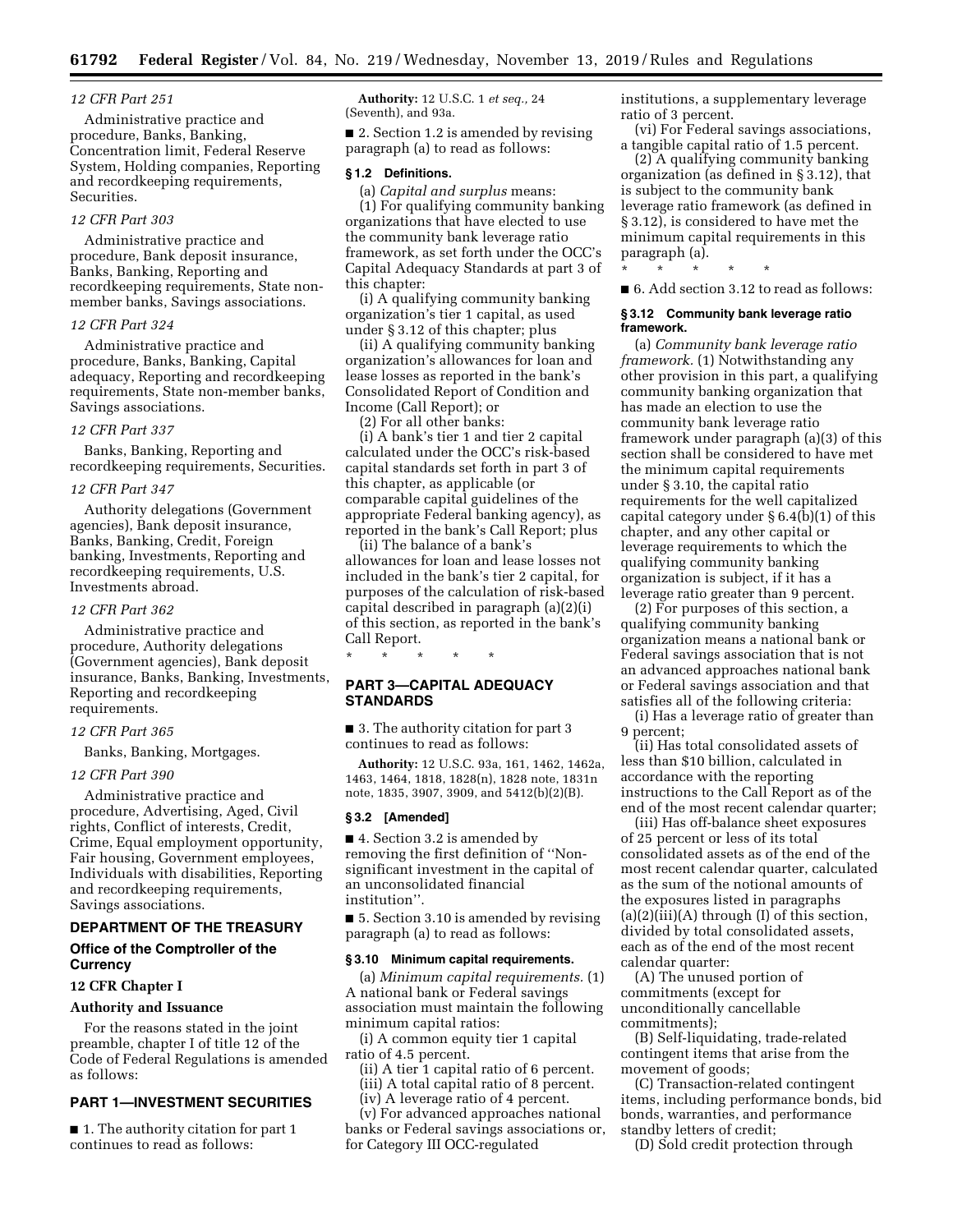(*1*) Guarantees; and

(*2*) Credit derivatives;

(E) Credit-enhancing representations and warranties;

(F) Securities lent and borrowed, calculated in accordance with the reporting instructions to the Call Report;

(G) Financial standby letters of credit;

(H) Forward agreements that are not

derivative contracts; and (I) Off-balance sheet securitization exposures; and

(iv) Has total trading assets plus trading liabilities, calculated in accordance with the reporting instructions to the Call Report of 5 percent or less of the national bank's or Federal savings association's total consolidated assets, each as of the end of the most recent calendar quarter.

(3)(i) A qualifying community banking organization may elect to use the community bank leverage ratio framework if it makes an opt-in election under this paragraph (a)(3).

(ii) For purposes of this paragraph (a)(3), a qualifying community banking organization makes an election to use the community bank leverage ratio framework by completing the applicable reporting requirements of its Call Report.

(iii)(A) A qualifying community banking organization that has elected to use the community bank leverage ratio framework may opt out of the community bank leverage ratio framework by completing the applicable risk-based and leverage ratio reporting requirements necessary to demonstrate compliance with § 3.10(a)(1) in its Call Report or by otherwise providing this information to the OCC.

(B) A qualifying community banking organization that opts out of the community bank leverage ratio framework pursuant to paragraph (a)(3)(iii)(A) of this section must comply with § 3.10(a)(1) immediately.

(b) *Calculation of the leverage ratio.* A qualifying community banking organization's leverage ratio is calculated in accordance with § 3.10(b)(4), except that a qualifying community banking organization is not required to:

(1) Make adjustments and deductions from tier 2 capital for purposes of § 3.22(c); or

(2) Calculate and deduct from tier 1 capital an amount resulting from insufficient tier 2 capital under § 3.22(f).

(c) *Treatment when ceasing to meet the qualifying community banking organization requirements.* (1) Except as provided in paragraphs (c)(5) and (6) of this section, if a national bank or Federal savings association ceases to meet the definition of a qualifying

community banking organization, the national bank or Federal savings association has two reporting periods under its Call Report (grace period) to either satisfy the requirements to be a qualifying community banking organization or to comply with § 3.10(a)(1) and report the required capital measures under § 3.10(a)(1) on its Call Report.

(2) The grace period begins as of the end of the calendar quarter in which the national bank or Federal savings association ceases to satisfy the criteria to be a qualifying community banking organization provided in paragraph (a)(2) of this section. The grace period ends on the last day of the second consecutive calendar quarter following the beginning of the grace period.

(3) During the grace period, the national bank or Federal savings association continues to be treated as a qualifying community banking organization for the purpose of this part and must continue calculating and reporting its leverage ratio under this section unless the national bank or Federal savings association has opted out of using the community bank leverage ratio framework under paragraph (a)(3) of this section.

(4) During the grace period, the qualifying community banking organization continues to be considered to have met the minimum capital requirements under § 3.10(a)(1), the capital ratio requirements for the well capitalized capital category under  $§ 6.4(b)(1)(i)(A)$  through (D) of this chapter, and any other capital or leverage requirements to which the qualifying community banking organization is subject, and must continue calculating and reporting its leverage ratio under this section.

(5) Notwithstanding paragraphs (c)(1) through (4) of this section, a national bank or Federal savings association that no longer meets the definition of a qualifying community banking organization as a result of a merger or acquisition has no grace period and immediately ceases to be a qualifying community banking organization. Such a national bank or Federal savings association must comply with the minimum capital requirements under § 3.10(a)(1) and must report the required capital measures under § 3.10(a)(1) for the quarter in which it ceases to be a qualifying community banking organization.

(6) Notwithstanding paragraphs (c)(1) through (4) of this section, a national bank or Federal savings association that has a leverage ratio of 8 percent or less does not have a grace period and must comply with the minimum capital

requirements under § 3.10(a)(1) and must report the required capital measures under § 3.10(a)(1) for the quarter in which it reports a leverage ratio of 8 percent or less.

■ 7. Section 3.22 is amended by revising paragraph (f) to read as follows:

### **§ 3.22 Regulatory capital adjustments and deductions.**

\* \* \* \* \* (f) *Insufficient amounts of a specific regulatory capital component to effect deductions.* Under the corresponding deduction approach, if a national bank or Federal savings association does not have a sufficient amount of a specific component of capital to effect the required deduction after completing the deductions required under paragraph (d) of this section, the national bank or Federal savings association must deduct the shortfall from the next higher (that is, more subordinated) component of regulatory capital. Notwithstanding any other provision of this section, a qualifying community banking organization (as defined in § 3.12) that has elected to use the community bank leverage ratio framework pursuant to § 3.12 is not required to deduct any shortfall of tier 2 capital from its additional tier 1 capital or common equity tier 1 capital.

\* \* \* \* \*

# **PART 5—RULES, POLICIES, AND PROCEDURES FOR CORPORATE ACTIVITIES**

■ 8. The authority citation for part 5 continues to read as follows:

**Authority:** 12 U.S.C. 1 *et seq.,* 24a, 93a, 215a–2, 215a–3, 481, 1462a, 1463, 1464, 2901 *et seq.,* 3907, and 5412(b)(2)(B).

■ 9. Section 5.3 is amended by revising paragraph (e) to read as follows:

### **§ 5.3 Definitions.**

\* \* \* \* \* (e) *Capital and surplus* means:

(1) For qualifying community banking organizations that have elected to use the community bank leverage ratio framework, as set forth under the OCC's Capital Adequacy Standards at part 3 of this chapter:

(i) A qualifying community banking organization's tier 1 capital, as used under § 3.12 of this chapter; plus

(ii) A qualifying community banking organization's allowances for loan and lease losses or allowance for credit losses, as applicable, as reported in the national bank's or Federal savings association's Consolidated Report of Condition and Income (Call Report); or

(2) For all other national banks and Federal savings associations: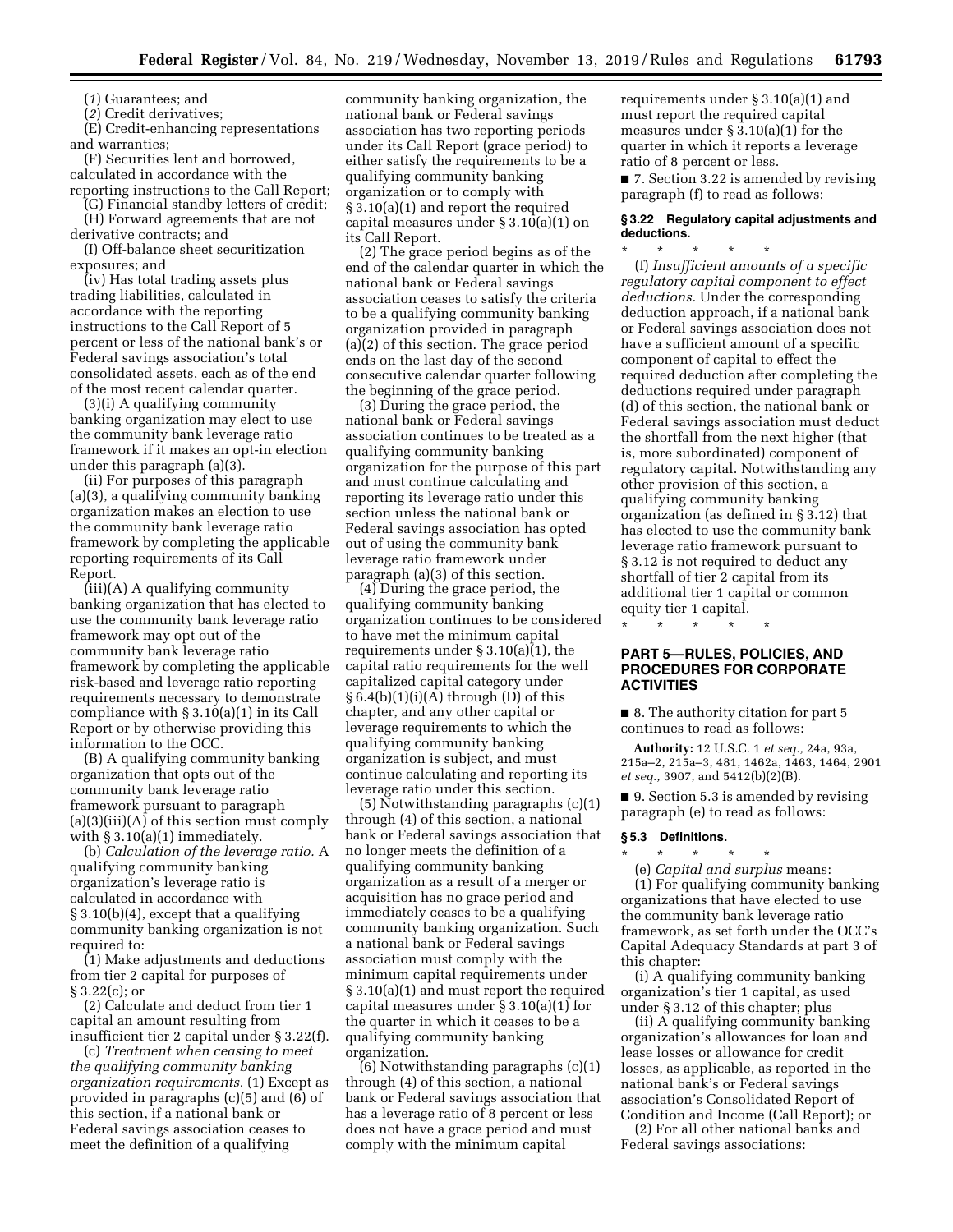(i) A national bank's or Federal savings association's tier 1 and tier 2 capital calculated under the OCC's riskbased capital standards set forth in part 3 of this chapter, as applicable, as reported in the bank's or savings association's Consolidated Reports of Condition and Income (Call Reports) filed under 12 U.S.C. 161 or 12 U.S.C. 1464(v), respectively; plus

(ii) The balance of the national bank's or Federal savings association's allowances for loan and lease losses not included in the institution's tier 2 capital, for purposes of the calculation of risk-based capital reported in the institution's Call Reports, described in paragraph (e)(2)(i) of this section. \* \* \* \* \*

■ 10. Section 5.37 is amended by revising paragraph (c)(3) to read as follows:

### **§ 5.37 Investment in national bank or Federal savings association premises.**

\* \* \* \* \*

(c) \* \* \*

(3) *Capital and surplus* means:

(i) For qualifying community banking organizations that have elected to use the community bank leverage ratio framework, as set forth under the OCC's Capital Adequacy Standards at part 3 of this chapter:

(A) A qualifying community banking organization's tier 1 capital, as used under § 3.12 of this chapter; plus

(B) A qualifying community banking organization's allowances for loan and lease losses or allowance for credit losses, as applicable, as reported in the national bank's or Federal savings association's Call Report; or

(ii) For all other national banks and Federal savings associations:

(A) A national bank's or Federal savings association's tier 1 and tier 2 capital calculated under part 3 of this chapter, as applicable, as reported in the national bank's or Federal savings association's Consolidated Reports of Condition and Income (Call Reports) filed under 12 U.S.C. 161 or 12 U.S.C. 1464(v), respectively; plus

(B) The balance of a national bank's or Federal savings association's allowances for loan and lease losses not included in the bank's or savings association's tier 2 capital, for purposes of the calculation of risk-based capital described in paragraph (c)(3)(ii)(A) of this section, as reported in the national bank's or Federal savings association's Call Reports filed under 12 U.S.C. 161 or 1464(v), respectively.

\* \* \* \* \*

■ 11. Section 5.58 is amended by revising paragraph (h)(2) to read as follows:

**§ 5.58 Pass-through investments by a Federal savings association.** 

\* \* \* \* \* (h) \* \* \*

(2) The Federal savings association is not investing more than 10 percent of its total capital (or, in the case of a Federal savings association that is a qualifying community banking organization that has elected to use the community bank leverage ratio framework, 10 percent of its tier 1 capital, as used under § 3.12 of this chapter) in one company; \* \* \* \* \*

# **PART 6—PROMPT CORRECTIVE ACTION**

■ 12. The authority citation for part 6 continues to read as follows:

**Authority:** 12 U.S.C. 93a, 1831o, 5412(b)(2)(B).

- 13. Section 6.4 is amended by:
- a. Revising the section heading;
- b. Removing paragraph (b);

■ c. Redesignating paragraph (c) as paragraph (b);

■ d. Revising newly designated paragraph (b) introductory text and paragraph (b)(1); and

■ e. Redesignating paragraphs (d) and (e) as paragraphs (c) and (d),

respectively.

The revisions read as set forth below.

#### **§ 6.4 Capital measures and capital categories.**

(a) *Capital measures.* (1) For purposes of section 38 of the FDI Act and this part, the relevant capital measures shall be:

(i) Total Risk-Based Capital Measure: the total risk-based capital ratio;

(ii) Tier 1 Risk-Based Capital Measure: the tier 1 risk-based capital ratio;

(iii) Common Equity Tier 1 Capital Measure: The common equity tier 1 riskbased capital ratio;

(iv) The Leverage Measure:

(A) The leverage ratio; and

(B) With respect to an advanced approaches national bank or advanced approaches Federal savings association, on January 1, 2018, and thereafter, the supplementary leverage ratio; and

(2) For a qualifying community banking organization (as defined in § 3.12 of this chapter), that has elected to use the community bank leverage ratio framework (as defined in § 3.12 of this chapter), the leverage ratio calculated in accordance with § 3.12(b) of this chapter is used to determine the well capitalized capital category under paragraph  $(b)(1)(i)$  (A) through  $(D)$  of this section.

(b) *Capital categories.* For purposes of section 38 of the FDI Act and this part, a national bank or Federal savings association shall be deemed to be:

(1)(i) Well capitalized if:

(A) Total Risk-Based Capital Measure: The national bank or Federal savings association has a total risk-based capital ratio of 10.0 percent or greater;

(B) Tier 1 Risk-Based Capital Measure: The national bank or Federal savings association has a tier 1 risk-based capital ratio of 8.0 percent or greater;

(C) Common Equity Tier 1 Capital Measure: The national bank or Federal savings association has a common equity tier 1 risk-based capital ratio of 6.5 percent or greater;

(D) Leverage Measure:

(*1*) The national bank or Federal savings association has a leverage ratio of 5.0 percent or greater; and

(*2*) With respect to a national bank or Federal savings association that is a subsidiary of a U.S. top-tier bank holding company that has more than \$700 billion in total assets as reported on the company's most recent Consolidated Financial Statement for Bank Holding Companies (Form FR Y– 9C) or more than \$10 trillion in assets under custody as reported on the company's most recent Banking Organization Systemic Risk Report (Form FR Y–15), on January 1, 2018, and thereafter, the national bank or Federal savings association has a supplementary leverage ratio of 6.0 percent or greater; and

(E) The national bank or Federal savings association is not subject to any written agreement, order or capital directive, or prompt corrective action directive issued by the OCC pursuant to section 8 of the FDI Act, the International Lending Supervision Act of 1983 (12 U.S.C. 3907), the Home Owners' Loan Act (12 U.S.C.  $1464(t)(6)(A)(ii)$ , or section 38 of the FDI Act, or any regulation thereunder, to meet and maintain a specific capital level for any capital measure.

(ii) Qualifying community banking organization: A qualifying community banking organization, as defined under § 3.12 of this chapter, that has elected to use the community bank leverage ratio framework under § 3.12 of this chapter, shall be considered to have met the capital ratio requirements for the well capitalized capital category in paragraph  $(b)(1)(i)$  (A) through  $(D)$  of this section. \* \* \* \* \*

#### **PART 23—LEASING**

■ 14. The authority citation for part 23 continues to read as follows:

**Authority:** 12 U.S.C. 1 *et seq.,* 24(Seventh), 24(Tenth), and 93a.

■ 15. Section 23.2 is amended by revising paragraph (b) to read as follows: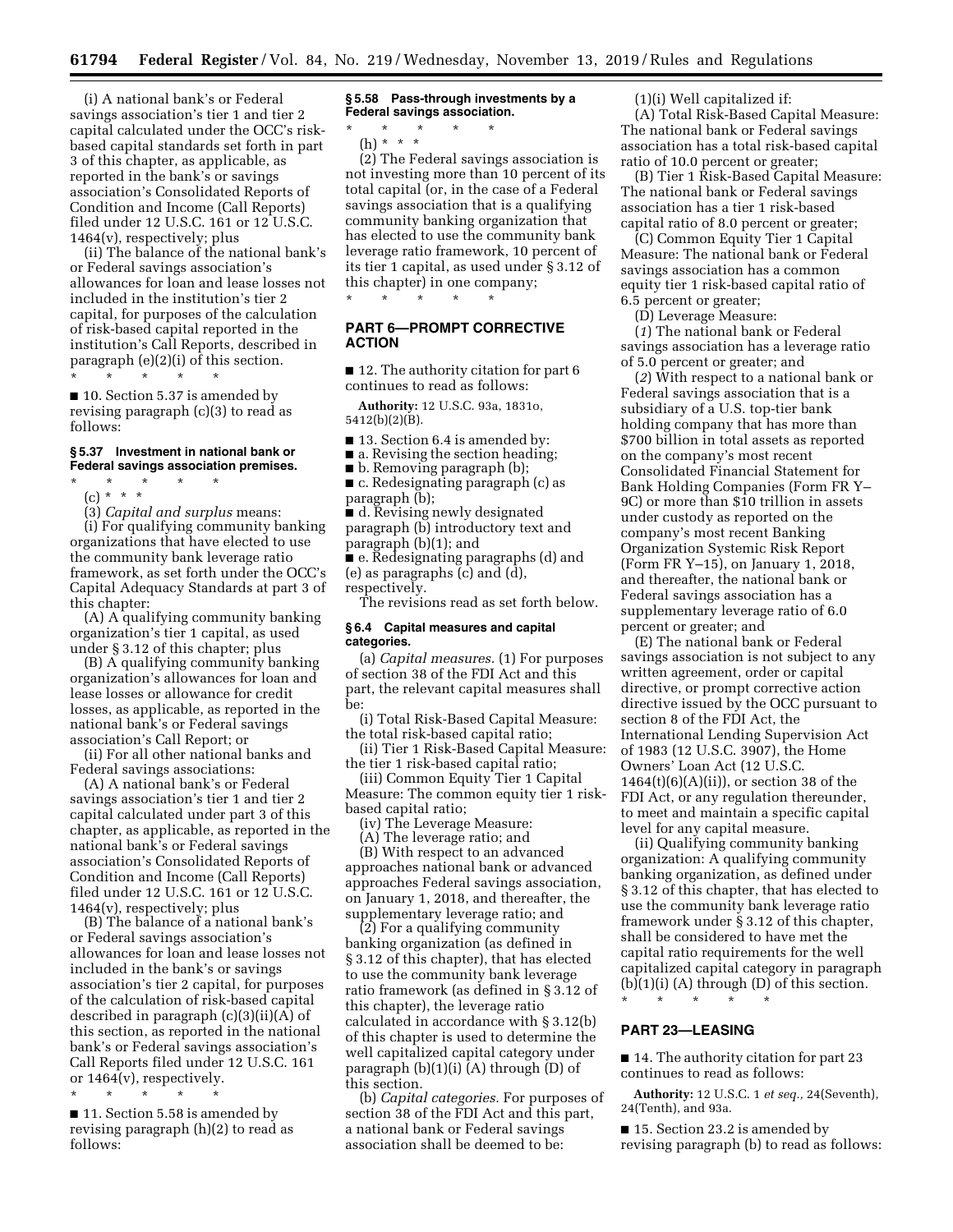#### **§ 23.2 Definitions.**

# \* \* \* \* \*

(b) *Capital and surplus* means:

(1) For qualifying community banking organizations that have elected to use the community bank leverage ratio framework, as set forth under the OCC's Capital Adequacy Standards at part 3 of this chapter:

(i) A qualifying community banking organization's tier 1 capital, as used under § 3.12 of this chapter; plus.

(ii) A qualifying community banking organization's allowances for loan and lease losses or allowance for credit losses, as applicable, as reported in the national bank's Call Report; or

(2) For all other national banks:

(i) A bank's tier 1 and tier 2 capital calculated under the OCC's risk-based capital standards set forth in part 3 of this chapter, as applicable, as reported in the bank's Consolidated Reports of Condition and Income (Call Report) filed under 12 U.S.C. 161; plus

(ii) The balance of a bank's allowances for loan and lease losses not included in the bank's Tier 2 capital, for purposes of the calculation of risk-based capital described in paragraph (b)(2)(i) of this section, as reported in the bank's Consolidated Report of Condition and Income filed under 12 U.S.C. 161.

\* \* \* \* \*

# **PART 24—COMMUNITY AND ECONOMIC DEVELOPMENT ENTITIES, COMMUNITY DEVELOPMENT PROJECTS, AND OTHER PUBLIC WELFARE INVESTMENTS**

■ 16. The authority citation for part 24 continues to read as follows:

**Authority:** 12 U.S.C. 24(Eleventh), 93a, 481 and 1818.

■ 17. Section 24.2 is amended by revising paragraph (b) to read as follows:

# **§ 24.2 Definitions.**

\* \* \* \* \* (b) *Capital and surplus* means: (1) For qualifying community banking organizations that have elected to use the community bank leverage ratio framework, as set forth under the OCC's Capital Adequacy Standards at part 3 of this chapter:

(i) A qualifying community banking organization's tier 1 capital, as used under § 3.12 of this chapter; plus

(ii) A qualifying community banking organization's allowances for loan and lease losses or allowance for credit losses, as applicable, as reported in the national bank's Call Report; or

(2) For all other national banks:

(i) A bank's tier 1 and tier 2 capital calculated under the OCC's risk-based

capital standards set forth in part 3 of this chapter, as applicable, as reported in the bank's Consolidated Reports of Condition and Income (Call Report) as filed under 12 U.S.C. 161; plus

(ii) The balance of a bank's allowances for loan and lease losses not included in the bank's tier 2 capital, for purposes of the calculation of risk-based capital described in paragraph (b)(2)(i) of this section, as reported in the bank's Call Report as filed under 12 U.S.C. 161.

\* \* \* \* \*

# **PART 32—LENDING LIMITS**

■ 18. The authority citation for part 32 continues to read as follows:

**Authority:** 12 U.S.C. 1 *et seq.,* 12 U.S.C. 84, 93a, 1462a, 1463, 1464(u), 5412(b)(2)(B), and 15 U.S.C. 1639h.

■ 19. Section 32.2 is amended by revising paragraph (c) to read as follows:

# **§ 32.2 Definitions.**

\* \* \* \* \* (c) *Capital and surplus* means— (1) For qualifying community banking organizations that have elected to use the community bank leverage ratio framework, as set forth under the OCC's Capital Adequacy Standards at part 3 of this chapter:

(i) A qualifying community banking organization's tier 1 capital, as used under § 3.12 of this chapter; plus

(ii) A qualifying community banking organization's allowances for loan and lease losses or allowance for credit losses, as applicable, as reported in the national bank's or Federal savings association's Call Report; or

(2) For all other national banks and Federal savings associations:

(i) A national bank's or savings association's tier 1 and tier 2 capital calculated under the risk-based capital standards applicable to the institution as reported in the bank's or savings association's Consolidated Reports of Condition and Income (Call Report); plus

(ii) The balance of a national bank's or Federal savings association's allowances for loan and lease losses not included in the bank's or savings association's tier 2 capital, for purposes of the calculation of risk-based capital described in paragraph (c)(2)(i) of this section, as reported in the national bank's or savings association's Call Report.

\* \* \* \* \*

# **PART 34—REAL ESTATE LENDING AND APPRAISALS**

■ 20. The authority citation for part 34 continues to read as follows:

**Authority:** 12 U.S.C. 1 *et seq.,* 25b, 29, 93a, 371, 1462a, 1463, 1464, 1465, 1701j–3, 1828(o), 3331 *et seq.,* 5101 *et seq.,* and 5412(b)(2)(B) and 15 U.S.C. 1639h.

■ 21. Section 34.81 is amended by adding a definition for ''Capital and surplus'' in alphabetical order to read as follows:

#### **§ 34.81 Definitions.**

*Capital and surplus* means:

(1) For qualifying community banking organizations that have elected to use the community bank leverage ratio framework, as set forth under the OCC's Capital Adequacy Standards at part 3 of this chapter:

(i) A qualifying community banking organization's tier 1 capital, as used under § 3.12 of this chapter; plus

(ii) A qualifying community banking organization's allowances for loan and lease losses, or allowance for credit losses, as applicable, as reported in the national bank's Call Report; or

(2) For all other national banks: (i) A bank's tier 1 and tier 2 capital calculated under the OCC's risk-based capital standards set forth in part 3 of this chapter, as applicable, as reported in the bank's Call Report; plus

(ii) The balance of a bank's allowances for loan and lease losses, or allowance for credit losses, as applicable, not included in the bank's tier 2 capital, for purposes of the calculation of risk-based capital described in paragraph (a)(2)(i) of this section, as reported in the bank's Call Report.

\* \* \* \* \*

# **PART 160—LENDING AND INVESTMENT**

■ 22. The authority citation for part 160 continues to read as follows:

**Authority:** 12 U.S.C. 1462a, 1463, 1464, 1467a, 1701j–3, 1828, 3803, 3806, 5412(b)(2)(B); 42 U.S.C. 4106.

■ 23. Section 160.3 is amended by adding a definition for ''total capital'' in alphabetical order to read as follows:

#### **§ 160.3 Definitions.**

\* \* \* \* \* *Total capital* means:

(1) For a qualifying community banking organization that has elected to use the community bank leverage ratio framework, as set forth under the OCC's Capital Adequacy Standards at part 3 of this chapter, total capital refers to the qualifying community banking organization's tier 1 capital, as used under § 3.12(b)(2) of this chapter;

(2) For all other Federal savings associations, total capital means the sum of tier 1 capital and tier 2 capital,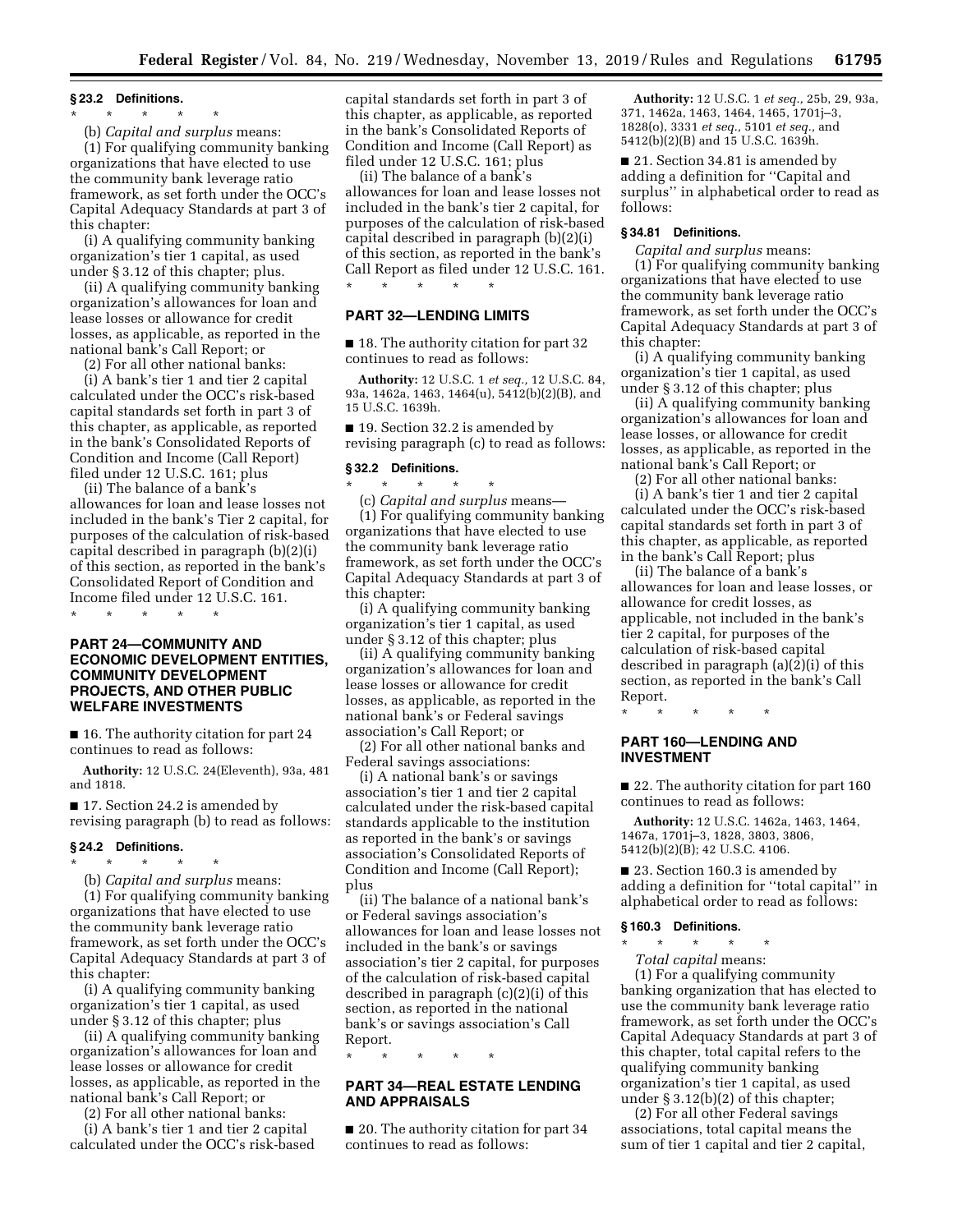as calculated under part 3 of this chapter.

# **PART 192—CONVERSIONS FROM MUTUAL TO STOCK FORM**

■ 24. The authority citation for part 192 continues to read as follows:

**Authority:** 12 U.S.C. 1462a, 1463, 1464, 1467a, 2901, 5412(b)(2)(B); 15 U.S.C. 78c, 78l, 78m, 78n, 78w.

■ 25. Section 192.500 is amended by adding (a)(3)(iii)to read as follows:

#### **§ 192.500 What management stock benefit plans may I implement?**

- $(a) * * * *$
- $(3) * * * *$

(iii) For a qualifying community banking organization that has elected to use the community bank leverage ratio framework, as set forth under the OCC's Capital Adequacy Standards at part 3 of this chapter, the term tangible capital, as it is used in this paragraph (a)(3), refers to the qualifying community banking organization's tier 1 capital, as used under § 3.12 of this chapter.

### **FEDERAL RESERVE SYSTEM**

#### **12 CFR Chapter II**

# **Authority and Issuance**

\* \* \* \* \*

For the reasons set forth in the preamble, chapter II of title 12 of the Code of Federal Regulations is amended as set forth below:

# **PART 206—LIMITATIONS ON INTERBANK LIABILITIES (REGULATION F)**

■ 26. The authority citation for part 206 continues to read as follows:

**Authority:** 12 U.S.C. 371b–2.

■ 27. Section 206.2 is amended by revising paragraph (g) to read as follows:

# **§ 206.2 Definitions.**

\* \* \* \* \*

(g) *Total capital* means the total of a bank's Tier 1 and Tier 2 capital under the risk-based capital guidelines provided by the bank's primary federal supervisor. For a qualifying community banking organization (as defined in § 217.12 of this chapter) that is subject to the community bank leverage ratio framework (as defined in § 217.12 of this chapter), total capital means the bank's Tier 1 capital (as defined in § 217.2 of this chapter and calculated in accordance with § 217.12(b) of this chapter). For an insured branch of a foreign bank organized under the laws of a country that subscribes to the principles of the Basel Capital Accord, ''total capital'' means total Tier 1 and

Tier 2 capital as calculated under the standards of that country. For an insured branch of a foreign bank organized under the laws of a country that does not subscribe to the principles of the Basel Capital Accord (Accord), ''total capital'' means total Tier 1 and Tier 2 capital as calculated under the provisions of the Accord.

\* \* \* \* \* ■ 28. Section 206.5 is amended by adding paragraph (a)(4) to read as follows:

# **§ 206.5 Capital levels of correspondents.**   $(a) * * *$

(4) Notwithstanding paragraphs (a)(1) through (3) of this section, a qualifying community banking organization (as defined in § 217.12 of this chapter) that is subject to the community bank leverage ratio (as defined in § 217.12 of this chapter) is considered to have met the minimum capital requirements in this paragraph (a).

# **PART 208—MEMBERSHIP OF STATE BANKING INSTITUTIONS IN THE FEDERAL RESERVE SYSTEM (REGULATION H)**

\* \* \* \* \*

■ 29. The authority citation for part 208 is revised to read as follows:

**Authority:** 12 U.S.C. 24, 36, 92a, 93a, 248(a), 248(c), 321–338a, 371d, 461, 481–486, 601, 611, 1814, 1816, 1817(a)(3), 1817(a)(12), 1818, 1820(d)(9), 1833(j), 1828(o), 1831, 1831o, 1831p–1, 1831r–1, 1831w, 1831x, 1835a, 1882, 2901–2907, 3105, 3310, 3331– 3351, 3905–3909, 5371, and 5371 note; 15 U.S.C. 78b, 78I(b), 78*l*(i), 780–4(c)(5), 78q, 78q–1, 78w, 1681s, 1681w, 6801, and 6805; 31 U.S.C. 5318; 42 U.S.C. 4012a, 4104a, 4104b, 4106, and 4128.

■ 30. Section 208.2 is amended by adding paragraph (d)(3) to read as follows:

#### **§ 208.2 Definitions.**

\* \* \* \* \*

(d) \* \* \* (3) For a qualifying community banking organization (as defined in § 217.12 of this chapter) that is subject to the community bank leverage ratio framework (as defined in § 217.12 of this chapter), capital stock and surplus means the bank's Tier 1 capital (as defined in § 217.2 of this chapter and calculated in accordance with § 217.12(b) of this chapter) plus allowance for loan and lease losses or adjusted allowance for credit losses, as applicable.

\* \* \* \* \*

■ 31. Section 208.43 is amended by revising paragraphs (a) and (b) to read as follows:

#### **§ 208.43 Capital measures and capital category definitions.**

(a) *Capital measures.* (1) For purposes of section 38 of the FDI Act and this subpart, the relevant capital measures are:

(i) Total Risk-Based Capital Measure: The total risk-based capital ratio;

(ii) Tier 1 Risk-Based Capital Measure: The tier 1 risk-based capital ratio;

(iii) Common Equity Tier 1 Capital Measure: The common equity tier 1 riskbased capital ratio; and

(iv) Leverage Measure:

(A) The leverage ratio; and

(B) With respect to an advanced approaches bank, on January 1, 2018, and thereafter, the supplementary leverage ratio.

(C) With respect to any bank that is a subsidiary (as defined in § 217.2 of this chapter) of a global systemically important BHC, on Jan. 1, 2018, and thereafter, the supplementary leverage ratio.

(2) For a qualifying community banking organization (as defined in § 217.12 of this chapter), that has elected to use the community bank leverage ratio framework (as defined in § 217.12 of this chapter), the leverage ratio calculated in accordance with § 217.12(b) of this chapter is used to determine the well capitalized capital category under paragraph (b)(1)(i)(A) through (D) of this section.

(b) Capital categories. For purposes of section 38 of the FDI Act and this subpart, a member bank is deemed to be:

(1)(i) ''Well capitalized'' if:

(A) Total Risk-Based Capital Measure: The bank has a total risk-based capital ratio of 10.0 percent or greater; and

(B) Tier 1 Risk-Based Capital Measure: The bank has a tier 1 risk-based capital ratio of 8.0 percent or greater; and

(C) Common Equity Tier 1 Capital Measure: The bank has a common equity tier 1 risk-based capital ratio of 6.5 percent or greater; and

(D) Leverage Measure:

(*1*) The bank has a leverage ratio of 5.0 percent or greater; and

(*2*) Beginning on January 1, 2018, with respect to any bank that is a subsidiary of a global systemically important BHC under the definition of ''subsidiary'' in § 217.2 of this chapter, the bank has a supplementary leverage ratio of 6.0 percent or greater; and

(E) The bank is not subject to any written agreement, order, capital directive, or prompt corrective action directive issued by the Board pursuant to section 8 of the FDI Act, the International Lending Supervision Act of 1983 (12 U.S.C. 3907), or section 38 of the FDI Act, or any regulation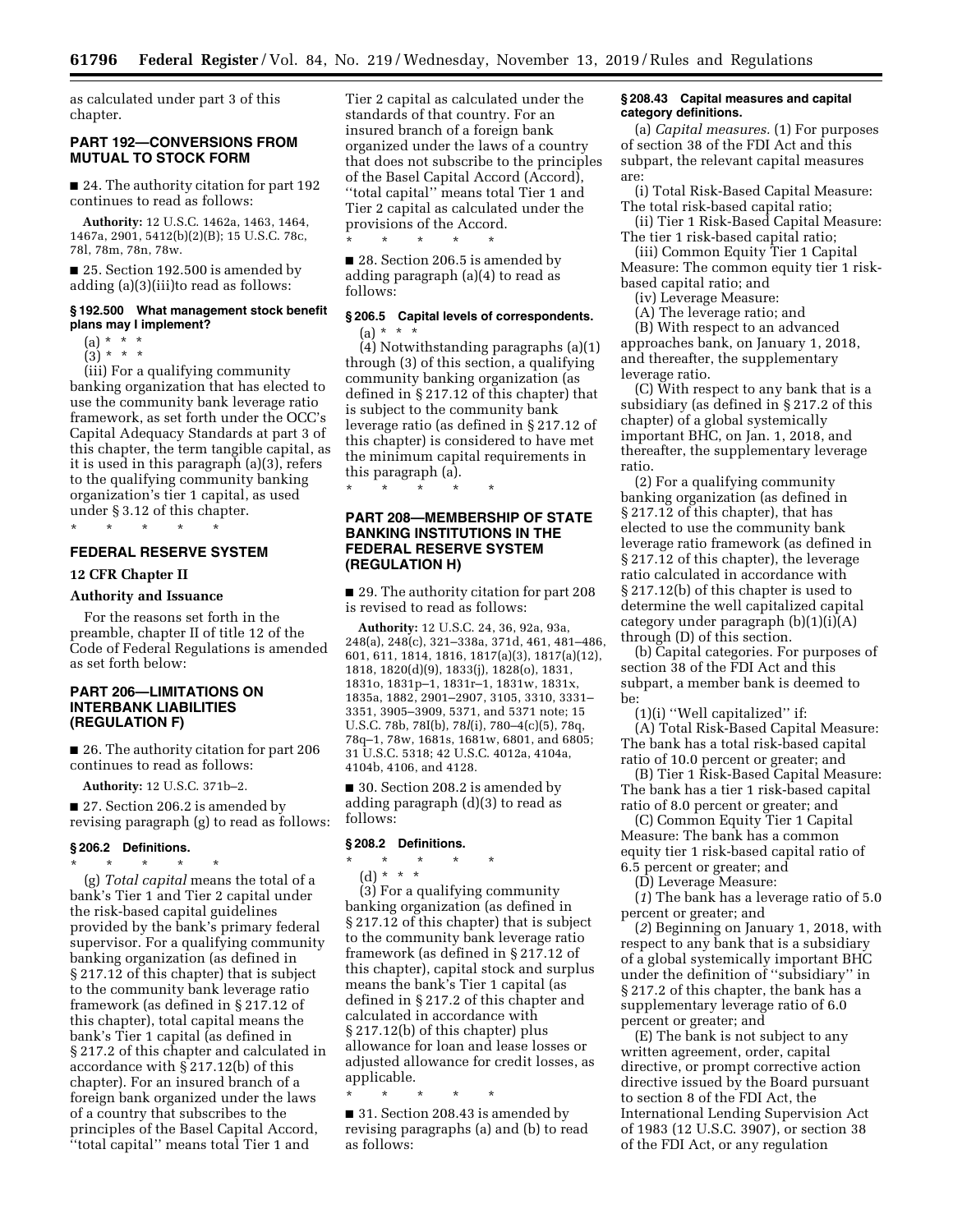thereunder, to meet and maintain a specific capital level for any capital measure.

(ii) A qualifying community banking organization, as defined in § 217.12 of this chapter, that has elected to use the community bank leverage ratio framework under § 217.12 of this chapter, shall be considered to have met the capital ratio requirements for the well capitalized capital category in paragraph  $(b)(1)(i)(A)$  through  $(D)$  of this section.

\* \* \* \* \*

# **PART 211—INTERNATIONAL BANKING OPERATIONS (REGULATION K)**

■ 32. The authority citation for part 211 continues to read as follows:

**Authority:** 12 U.S.C. 221 *et seq.,* 1818, 1835a, 1841 *et seq.,* 3101 *et seq.,* 3901 *et seq.,*  and 5101 *et seq.;* 15 U.S.C. 1681s, 1681w, 6801 and 6805.

■ 33. In part 211, remove the words ''Capital Adequacy Guidelines'' wherever they appear and add in their place the words ''capital rule''.

■ 34. Section 211.2 is amended by revising paragraphs (b), (c), and (x) to read as follows:

### **§ 211.2 Definitions.**

\* \* \* \* \* (b) *Capital and surplus* means, unless otherwise provided in this part:

(1) For organizations subject to the capital rule:

(i) Tier 1 and tier 2 capital included in an organization's risk-based capital (under the capital rule); and

(ii) The balance of allowance for loan and lease losses or adjusted allowance for credit losses, as applicable, not included in an organization's tier 2 capital for calculation of risk-based capital, based on the organization's most recent consolidated Report of Condition and Income.

(iii) For qualifying community banking organizations (as defined in § 217.12 of this chapter) that are subject to the community bank leverage ratio framework (as defined in § 217.12 of this chapter), tier 1 capital (as defined in § 217.2 of this chapter and calculated in accordance with § 217.12(b) of this chapter) plus allowances for loan and lease losses or adjusted allowance for credit losses, as applicable.

(2) For all other organizations, paid-in and unimpaired capital and surplus, and includes undivided profits but does not include the proceeds of capital notes or debentures.

(c) *Capital rule* means part 217 of this chapter.

\* \* \* \* \*

(x) *Tier 1 capital* has the same meaning as provided in § 217.2 of this chapter. A qualifying community banking organization (as defined in § 217.12 of this chapter) that is subject to the community bank leverage ratio framework (as defined in § 217.12 of this chapter), calculates its tier 1 capital in accordance with § 217.12(b) of this chapter.

\* \* \* \* \*

# **§ 211.9 [Amended]**

■ 35. Section 211.9 is amended by redesignating footnote 5 to paragraph (a) as footnote 1 to paragraph (a).

# **PART 215—LOANS TO EXECUTIVE OFFICERS, DIRECTORS, AND PRINCIPAL SHAREHOLDERS OF MEMBER BANKS (REGULATION O)**

■ 36. The authority citation for part 215 continues to read as follows:

**Authority:** 12 U.S.C. 248(a), 375a(10), 375b(9) and (10), 1468, 1817(k), 5412; and Pub. L. 102–242, 105 Stat. 2236 (1991).

■ 37. Section 215.2 is amended by adding paragraph (i)(3) to read as follows:

#### **§ 215.2 Definitions.**

# \* \* \* \* \*

(i) \* \* \*

(3) Notwithstanding paragraphs (i)(1) and (2) of this section, for a member bank that is a qualifying community banking organization (as defined in § 217.12 of this chapter) that is subject to the community bank leverage ratio framework (as defined in § 217.12 of this chapter), unimpaired capital and unimpaired surplus equals Tier 1 capital (as defined in § 217.12 of this chapter and calculated in accordance with § 217.12(b) of this chapter) plus allowances for loan and lease losses or adjusted allowance for credit losses, as applicable.

\* \* \* \* \*

# **PART 217—CAPITAL ADEQUACY OF BANKING HOLDING COMPANIES, SAVINGS AND LOAN HOLDING COMPANIES, AND STATE MEMBER BANKS (REGULATION Q)**

■ 38. The authority citation for part 217 is revised to read as follows:

**Authority:** 12 U.S.C. 248(a), 321–338a, 481–486, 1462a, 1467a, 1818, 1828, 1831n, 1831o, 1831p–l, 1831w, 1835, 1844(b), 1851, 3904, 3906–3909, 4808, 5365, 5368, 5371, and 5371 note.

■ 39. Section 217.10 is amended by revising paragraph (a) to read as follows:

# **§ 217.10 Minimum capital requirements.**

(a) *Minimum capital requirements.* (1) A Board-regulated institution must maintain the following minimum capital ratios:

(i) A common equity tier 1 capital ratio of 4.5 percent.

(ii) A tier 1 capital ratio of 6 percent.

(iii) A total capital ratio of 8 percent.

(iv) A leverage ratio of 4 percent. (v) For advanced approaches Board-

regulated institutions or, for Category III Board-regulated institutions, a supplementary leverage ratio of 3 percent.

(2) A qualifying community banking organization (as defined in § 217.12), that is subject to the community bank leverage ratio framework (as defined § 217.12), is considered to have met the minimum capital requirements in this paragraph (a) of this section.

■ 40. Section 217.12 is added as to read as follows:

\* \* \* \* \*

#### **§ 217.12 Community bank leverage ratio framework.**

(a) *Community bank leverage ratio framework.* (1) Notwithstanding any other provision in this part, a qualifying community banking organization that has made an election to use the community bank leverage ratio framework under paragraph (a)(3) of this section shall be considered to have met the minimum capital requirements under § 217.10, the capital ratio requirements for the well capitalized capital category under § 208.43(b)(1) of this chapter, and any other capital or leverage requirements to which the qualifying community banking organization is subject, if it has a leverage ratio greater than 9 percent.

(2) For purposes of this section, a qualifying community banking organization means a Board-regulated institution that is not an advanced approaches Board-regulated institution and that satisfies all of the following criteria:

(i) Has a leverage ratio of greater than 9 percent;

(ii) Has total consolidated assets of less than \$10 billion, calculated in accordance with the reporting instructions to the Call Report or to Form FR Y–9C, as applicable, as of the end of the most recent calendar quarter;

(iii) Has off-balance sheet exposures of 25 percent or less of its total consolidated assets as of the end of the most recent calendar quarter, calculated as the sum of the notional amounts of the exposures listed in paragraphs  $(a)(2)(iii)(A)$  through  $(I)$  of this section, divided by total consolidated assets,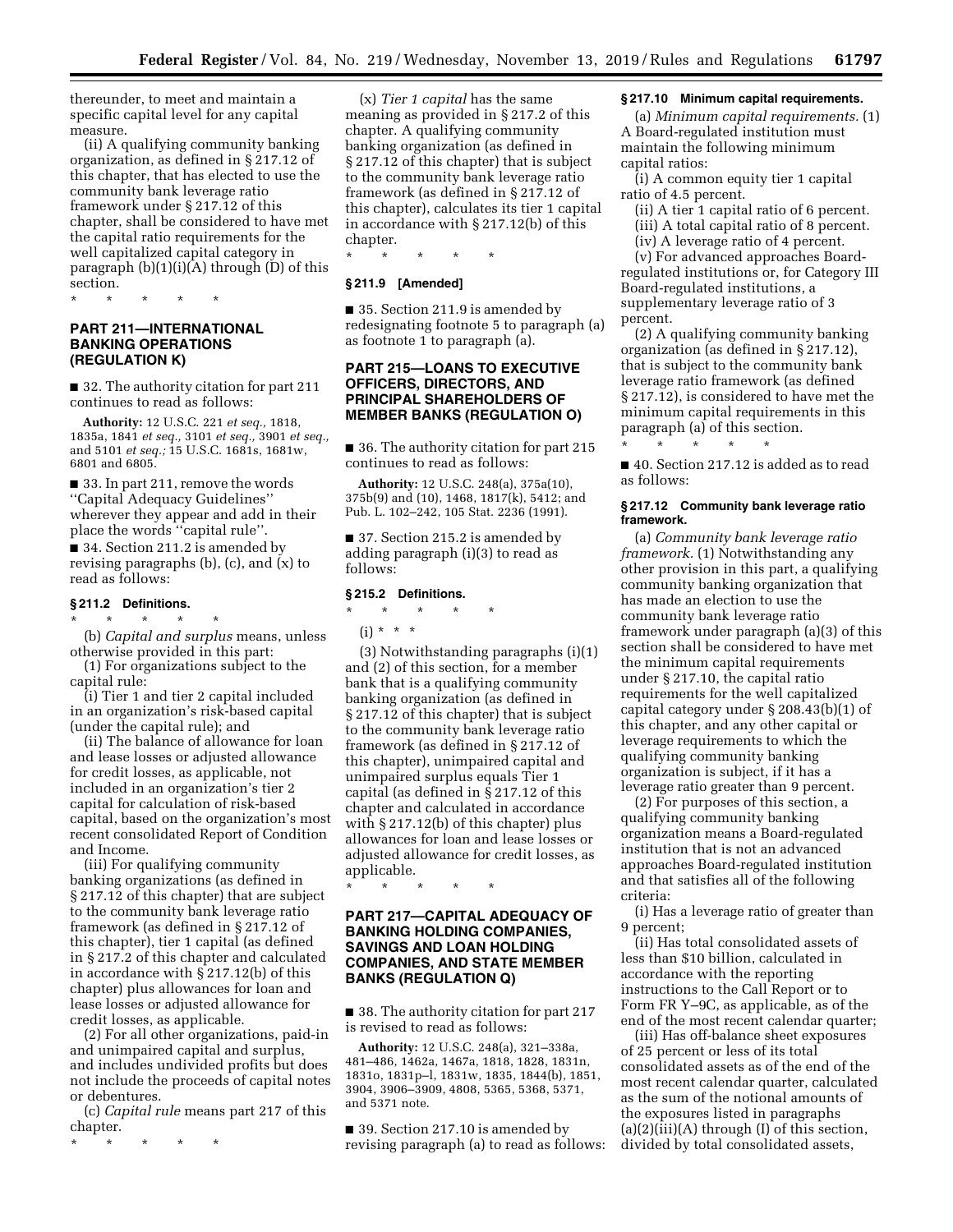each as of the end of the most recent calendar quarter:

(A) The unused portion of commitments (except for unconditionally cancellable commitments);

(B) Self-liquidating, trade-related contingent items that arise from the movement of goods;

(C) Transaction-related contingent items, including performance bonds, bid bonds, warranties, and performance standby letters of credit;

(D) Sold credit protection through guarantees and credit derivatives; (E) Credit-enhancing representations

and warranties;

(F) Securities lent and borrowed, calculated in accordance with the reporting instructions to the Call Report or to Form FR Y–9C, as applicable;

(G) Financial standby letters of credit; (H) Forward agreements that are not derivative contracts; and

(I) Off-balance sheet securitization exposures; and

(iv) Has total trading assets and trading liabilities, calculated in accordance with the reporting instructions to the Call Report or to Form FR Y–9C, as applicable, of 5 percent or less of the Board-regulated institution's total consolidated assets, each as of the end of the most recent calendar quarter.

(3)(i) A qualifying community banking organization may elect to use the community bank leverage ratio framework if it makes an opt-in election under this paragraph (a)(3).

(ii) For purposes of this paragraph (a)(3), a qualifying community banking organization makes an election to use the community bank leverage ratio framework by completing the applicable reporting requirements of its Call Report or of its Form FR Y–9C, as applicable.

(iii)(A) A qualifying community banking organization that has elected to use the community bank leverage ratio framework may opt out of the community bank leverage ratio framework by completing the applicable risk-based and leverage ratio reporting requirements necessary to demonstrate compliance with  $\S 217.10(a)(1)$  in its Call Report or its Form FR Y–9C, as applicable, or by otherwise providing the information to the Board.

(B) A qualifying community banking organization that opts out of the community bank leverage ratio framework pursuant to paragraph  $(a)(3)(iii)(A)$  of this section must comply with  $\S 217.10(a)(1)$  immediately.

(b) *Calculation of the leverage ratio.* A qualifying community banking organization's leverage ratio is calculated in accordance with

§ 217.10(b)(4), except that a qualifying community banking organization is not required to:

(1) Make adjustments and deductions from tier 2 capital for purposes of § 217.22(c); or

(2) Calculate and deduct from tier 1 capital an amount resulting from insufficient tier 2 capital under § 217.22(f).

(c) *Treatment when ceasing to meet the qualifying community banking organization requirements.* (1) Except as provided in paragraphs (c)(5) and (6) of this section, if an Board-regulated institution ceases to meet the definition of a qualifying community banking organization, the Board-regulated institution has two reporting periods under its Call Report or Form FR Y–9C, as applicable (grace period) either to satisfy the requirements to be a qualifying community banking organization or to comply with § 217.10(a)(1) and report the required capital measures under § 217.10(a)(1) on its Call Report or its Form FR Y–9C, as applicable.

(2) The grace period begins as of the end of the calendar quarter in which the Board-regulated institution ceases to satisfy the criteria to be a qualifying community banking organization provided in paragraph (a)(2) of this section. The grace period ends on the last day of the second consecutive calendar quarter following the beginning of the grace period.

(3) During the grace period, the Boardregulated institution continues to be treated as a qualifying community banking organization for the purpose of this part and must continue calculating and reporting its leverage ratio under this section unless the Board-regulated institution has opted out of using the community bank leverage ratio framework under paragraph (a)(3) of this section.

(4) During the grace period, the qualifying community banking organization continues to be considered to have met the minimum capital requirements under § 217.10(a)(1), the capital ratio requirements for the well capitalized capital category under § 208.43(b)(1)(i)(A) through (D) of this chapter, and any other capital or leverage requirements to which the qualifying community banking organization is subject, and must continue calculating and reporting its leverage ratio under this section.

(5) Notwithstanding paragraphs (c)(1) through (4) of this section, a Boardregulated institution that no longer meets the definition of a qualifying community banking organization as a result of a merger or acquisition has no

grace period and immediately ceases to be a qualifying community banking organization. Such a Board-regulated institution must comply with the minimum capital requirements under § 217.10(a)(1) and must report the required capital measures under § 217.10(a)(1) for the quarter in which it ceases to be a qualifying community banking organization.

(6) Notwithstanding paragraphs (c)(1) through (4) of this section, a Boardregulated institution that has a leverage ratio of 8 percent or less does not have a grace period and must comply with the minimum capital requirements under § 217.10(a)(1) and must report the required capital measures under § 217.10(a)(1) for the quarter in which it reports a leverage ratio of 8 percent or less.

■ 41. Section 217.22 is amended by revising paragraph (f) to read as follows:

# **§ 217.22 Regulatory capital adjustments and deductions.**

\* \* \* \* \*

(f) *Insufficient amounts of a specific regulatory capital component to effect deductions.* Under the corresponding deduction approach, if a Boardregulated institution does not have a sufficient amount of a specific component of capital to effect the required deduction after completing the deductions required under paragraph (d) of this section, the Board-regulated institution must deduct the shortfall from the next higher (that is, more subordinated) component of regulatory capital. Notwithstanding any other provision of this section, a qualifying community banking organization (as defined in § 217.12) that has elected to use the community bank leverage ratio framework pursuant to § 217.12 is not required to deduct any shortfall of tier 2 capital from its additional tier 1 capital or common equity tier 1 capital.

\* \* \* \* \*

# **PART 223—TRANSACTIONS BETWEEN MEMBER BANKS AND THEIR AFFILIATES (REGULATION W)**

■ 42. The authority citation for part 223 continues to read as follows:

**Authority:** 12 U.S.C. 371c(b)(1)(E), (b)(2)(A), and (f), 371c–1(e), 1828(j), 1468(a), and section 312(b)(2)(A) of the Dodd-Frank Wall Street Reform and Consumer Protection Act (12 U.S.C. 5412).

■ 43. Section 223.3 is amended by adding paragraph (d)(4) to read as follows: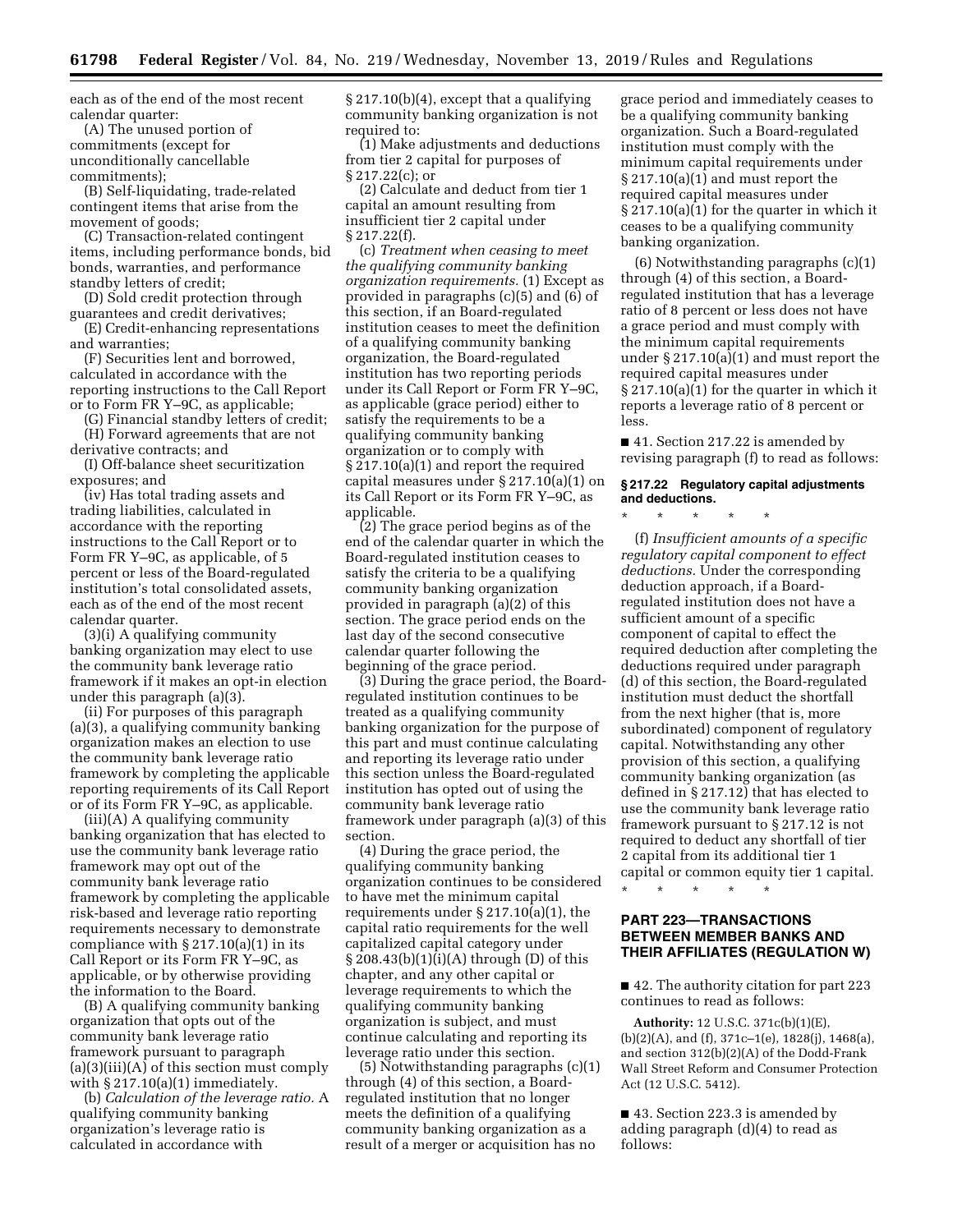#### **§ 223.3 What are the meanings of the other terms used in sections 23A and 23B and this part?**

\* \* \* \* \*

(d) \* \* \*

(4) Notwithstanding paragraphs (d)(1) through (3) of this section, for a qualifying community banking organization (as defined in § 217.12 of this chapter) that is subject to the community bank leverage ratio framework (as defined in § 217.12 of this chapter), capital stock and surplus equals tier 1 capital (as defined in § 217.12 of this chapter and calculated in accordance with § 217.12(b) of this chapter) plus allowances for loan and lease losses or adjusted allowance for credit losses, as applicable.

\* \* \* \* \*

# **PART 225—BANK HOLDING COMPANIES AND CHANGE IN BANK CONTROL (REGULATION Y)**

■ 44. The authority citation for part 225 continues to read as follows:

**Authority:** 12 U.S.C. 1817(j)(13), 1818, 1828(o), 1831i, 1831p–1, 1843(c)(8), 1844(b), 1972(1), 3106, 3108, 3310, 3331–3351, 3906, 3907, and 3909; 15 U.S.C. 1681s, 1681w, 6801 and 6805.

■ 45. Section 225.2 is amended by revising paragraph (h), redesignating footnote 2 to paragraph (r)(1) as footnote 1 to paragraph (r)(1), and adding paragraph (r)(4).

The revision and addition read as follows:

# **§ 225.2 Definitions.**

\* \* \* \* \* (h) *Lead insured depository institution* means the largest insured depository institution controlled by the bank holding company as of the quarter ending immediately prior to the proposed filing, based on a comparison of the average total risk-weighted assets controlled during the previous 12 month period be each insured depository institution subsidiary of the holding company. For purposes of this paragraph (h), for a qualifying community banking organization (as defined in § 217.12 of this chapter) that is subject to the community bank leverage ratio framework (as defined in § 217.12 of this chapter), average total risk-weighted assets equal the qualifying community banking organization's average total consolidated assets (as used in § 217.12 of this chapter).

\* \* \* \* \*  $(r) * * *$ 

(4) Notwithstanding paragraphs (r)(1) through (3) of this section:

(i)  $\overline{A}$  bank holding company that is a qualifying community banking

organization (as defined in § 217.12 of this chapter) that is subject to the community bank leverage ratio framework (as defined in § 217.12 of this chapter) is well capitalized if it satisfies the requirements of paragraph  $(r)(1)(iii)$  of this section.

(ii) A depository institution that is a qualifying community banking organization (as defined in § 217.12 of this chapter) that is subject to the community bank leverage ratio framework (as defined in § 217.12 of this chapter) is well capitalized.

\* \* \* \* \* ■ 46. Section 225.14 is amended by: ■ a. Redesignating footnote 3 to paragraph (a)(1)(ii) as footnote 1 to paragraph (a)(1)(ii);

 $\blacksquare$  b. Revising paragraphs (a)(1)(v)(A),  $(a)(1)(vii)$ , and  $(c)(6)(i)(A)$  and  $(B)$ ; and

 $c.$  Adding paragraphs  $(c)(6)(iii)$  and  $(f).$ The revisions and additions read as follows:

#### **§ 225.14 Expedited action for certain bank acquisitions by well-run bank holding companies.**

# $(a) * * * *$

 $(1) * * * *$ 

(v)(A) If the bank holding company is not a qualifying community banking organization (as defined in § 217.12 of this chapter) that is subject to the community bank leverage ratio framework (as defined in § 217.12 of this chapter), and:

(*1*) If the bank holding company has consolidated assets of \$3 billion or more, an abbreviated consolidated *pro forma* balance sheet as of the most recent quarter showing credit and debit adjustments that reflect the proposed transaction, consolidated *pro forma*  risk-based capital ratios for the acquiring bank holding company as of the most recent quarter, and a description of the purchase price and the terms and sources of funding for the transaction; or

(*2*) If the bank holding company has consolidated assets of less than \$3 billion, a *pro forma* parent-only balance sheet as of the most recent quarter showing credit and debit adjustments that reflect the proposed transaction, and a description of the purchase price, the terms and sources of funding for the transaction, and the sources and schedule for retiring any debt incurred in the transaction;

(B) If the bank holding company is a qualifying community banking organization (as defined in § 217.12 of this chapter) that is subject to the community bank leverage ratio framework (as defined in § 217.12 of this chapter), an abbreviated consolidated *pro forma* balance sheet as of the most recent quarter showing credit and debit adjustments that reflect the proposed transaction, consolidated *pro forma* leverage ratio (as calculated under § 217.12 of this chapter) for the acquiring bank holding company as of the most recent quarter, and a description of the purchase price and the terms and sources of funding for the transaction;<br>\* \* \* \*

\* \* \* \* \*

(vii)(A) For each insured depository institution (that is not a qualifying community banking organization (as defined in § 217.12 of this chapter) that is subject to the community bank leverage ratio framework (as defined in § 217.12 of this chapter)) whose Tier 1 capital, total capital, total assets or riskweighted assets change as a result of the transaction, the total risk-weighted assets, total assets, Tier 1 capital and total capital of the institution on a *pro forma* basis; and

(B) For each insured depository institution that is a qualifying community banking organization (as defined in § 217.12 of this chapter) that is subject to the community bank leverage ratio framework (as defined in § 217.12 of this chapter), whose Tier 1 capital (as defined in § 217.2 of this chapter and calculated in accordance with § 217.12(b) of this chapter) or total assets change as a result of the transaction, the total assets and Tier 1 capital of the institution on a *pro forma*  basis; and

- \* \* \* \* \*
	- $(c) * * * *$
- $(6) * * * *$
- $(i) * * * *$

(A) *Limited growth.* Except as provided in paragraphs (c)(6)(ii) and (iii) of this section, the sum of the aggregate risk-weighted assets to be acquired in the proposal and the aggregate riskweighted assets acquired by the acquiring bank holding company in all other qualifying transactions does not exceed 35 percent of the consolidated risk-weighted assets of the acquiring bank holding company. For purposes paragraph (c)(6) of this section, *other qualifying transactions* means any transaction approved under this section or § 225.23 during the 12 months prior to filing the notice under this section; and

(B) *Individual size limitation.* Except as provided in paragraph (c)(6)(iii) of this section, the total risk-weighted assets to be acquired do not exceed \$7.5 billion;

\* \* \* \* \*

(iii) *Qualifying community banking organizations.* Paragraphs (c)(6)(i)(A)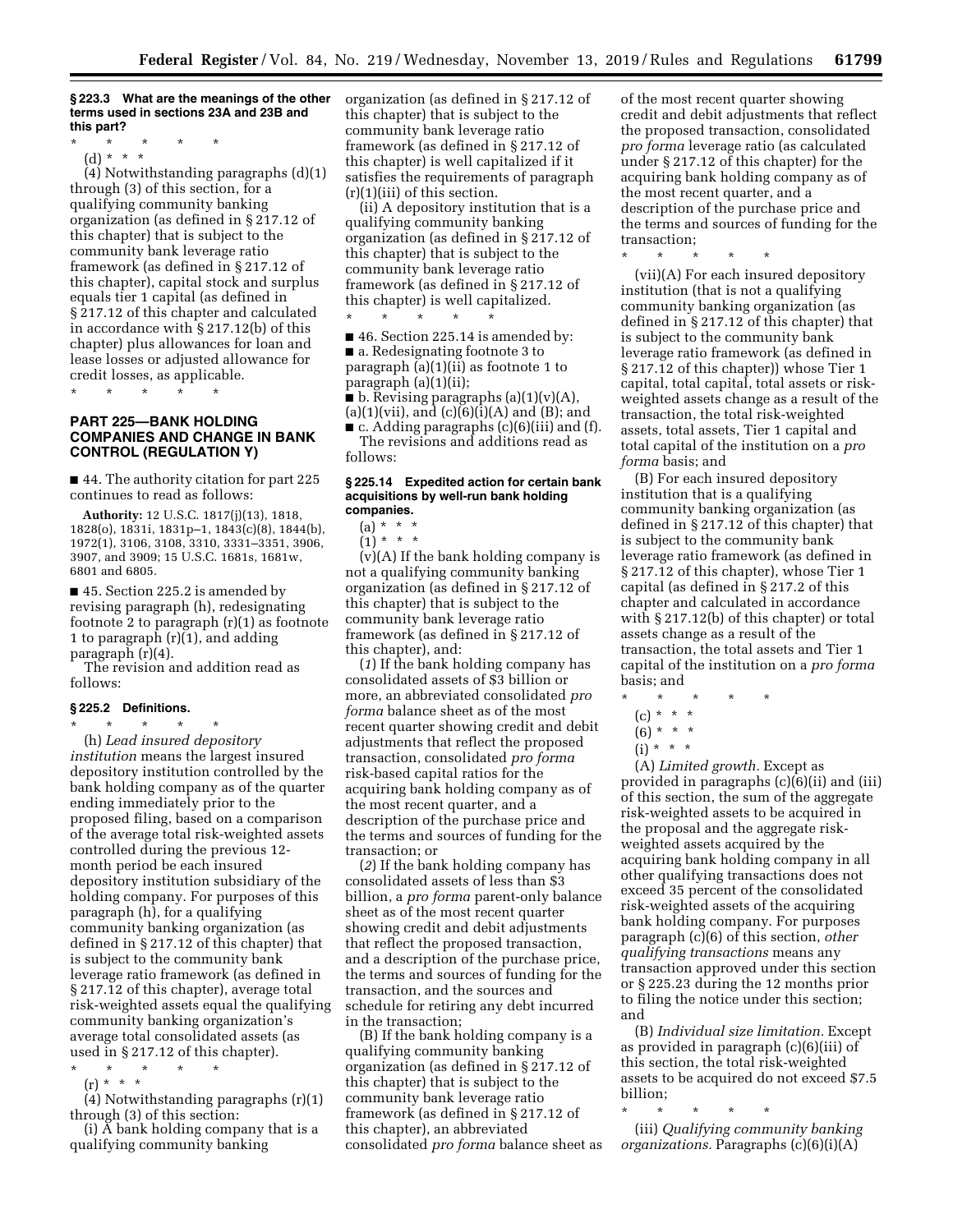and (B) of this section shall not apply if:

(A) The acquiring bank holding company is a qualifying community banking organization (as defined in § 217.12 of this chapter) that is subject to the community bank leverage ratio framework (as defined in § 217.12 of this chapter);

(B) The sum of the total assets to be acquired in the proposal and the total assets acquired by the acquiring bank holding company in all other qualifying transactions does not exceed 35 percent of the average total consolidated assets (as used in § 217.12 of this chapter) of the acquiring bank holding company as last reported to the Board; and

(C) The total assets to be acquired do not exceed \$7.5 billion;

\* \* \* \* \*

(f) *Qualifying community banking organizations.* For purposes of this section, a qualifying community banking organization (as defined in § 217.12 of this chapter) that is subject to the community bank leverage ratio framework (as defined in § 217.12 of this chapter) controls total risk-weighted assets equal to the qualifying community banking organization's average total consolidated assets (as used in § 217.12 of this chapter) as last reported to its primary banking supervisor.

■ 47. Section 225.22 is amended by adding paragraph (d)(8)(vi) to read as follows:

### **§ 225.22 Exempt nonbanking activities and acquisitions.**

- \* \* \* \* \*
	- (d) \* \* \*
	- $(8) * * * *$

(vi) *Qualifying community banking organizations.* For purposes of paragraph (d)(8)(ii) of this section, a lending company or industrial bank that is a qualifying community banking organization (as defined in § 217.12 of this chapter) that is subject to the community bank leverage ratio framework (as defined in § 217.12 of this chapter), or is a subsidiary of such a qualifying community banking organization, has risk-weighted assets equal to:

(A) Its average total consolidated assets (as used in § 217.12 of this chapter) as most recently reported to its primary banking supervisor (as defined in § 225.14(d)(5)); or

(B) Its total assets, if the company or industrial bank does not report such average total consolidated assets.

- \* \* \* \* \*
- 48. Section 225.23 is amended by:

■ a. Redesignating footnote 2 to paragraph (a)(1) as footnote 1 to paragraph (a)(1);

■ b. Revising paragraphs (a)(1)(iii) and (c)(5)(i); and

■ c. Adding paragraphs (c)(5)(iii) and (e).

The revisions and additions read as follows:

## **§ 225.23 Expedited action for certain nonbanking proposals by well-run bank holding companies.**

 $(1) * * * *$ 

(iii) If the proposal involves an acquisition of a going concern:

(A) If the acquiring bank holding company is not a qualifying community banking organization (as defined in § 217.12 of this chapter) that is subject to the community bank leverage ratio framework (as defined in § 217.12 of this chapter):

(*1*) If the bank holding company has consolidated assets of \$3 billion or more, an abbreviated consolidated *pro forma* balance sheet for the acquiring bank holding company as of the most recent quarter showing credit and debit adjustments that reflect the proposed transaction, consolidated *pro forma*  risk-based capital ratios for the acquiring bank holding company as of the most recent quarter, a description of the purchase price and the terms and sources of funding for the transaction, and the total revenue and net income of the company to be acquired; or

(*2*) If the bank holding company has consolidated assets of less than \$3 billion, a *pro forma* parent-only balance sheet as of the most recent quarter showing credit and debit adjustments that reflect the proposed transaction, a description of the purchase price and the terms and sources of funding for the transaction and the sources and schedule for retiring any debt incurred in the transaction, and the total assets, off-balance sheet items, revenue and net income of the company to be acquired;

(B) If the acquiring bank holding company is a qualifying community banking organization (as defined in § 217.12 of this chapter) that is subject to the community bank leverage ratio framework (as defined in § 217.12 of this chapter), an abbreviated consolidated *pro forma* balance sheet for the acquiring bank holding company as of the most recent quarter showing credit and debit adjustments that reflect the proposed transaction, consolidated *pro forma* leverage ratio for the acquiring bank holding company as of the most recent quarter, a description of the purchase price and the terms and sources of funding for the transaction,

and the total revenue and net income of the company to be acquired;

(C) For each insured depository institution (that is not a qualifying community banking organization (as defined in § 217.12 of this chapter) that is subject to the community bank leverage ratio framework (as defined in § 217.12 of this chapter)) whose Tier 1 capital, total capital, total assets or riskweighted assets change as a result of the transaction, the total risk-weighted assets, total assets, Tier 1 capital and total capital of the institution on a *pro forma* basis; and

(D) For each insured depository institution that is a qualifying community banking organization (as defined in § 217.12 of this chapter) that is subject to the community bank leverage ratio framework (as defined in § 217.12 of this chapter) whose Tier 1 capital (as defined in § 217.2 of this chapter and calculated in accordance with § 217.12(b) of this chapter) or total assets change as a result of the transaction, the total assets and Tier 1 capital of the institution on a *pro forma*  basis;

- \* \* \* \* \*
	- (c) \* \* \*
	- (5) \* \* \*

(i) *In general*—(A) *Limited growth.*  Except as provided in paragraphs (c)(5)(ii) and (iii) of this section, the sum of aggregate risk-weighted assets to be acquired in the proposal and the aggregate risk-weighted assets acquired by the acquiring bank holding company in all other qualifying transactions does not exceed 35 percent of the consolidated risk-weighted assets of the acquiring bank holding company. For purposes of paragraph (c)(5) of this section, ''other qualifying transactions'' means any transaction approved under this section or § 225.14 during the 12 months prior to filing the notice under this section;

(B) *Consideration paid.* Except as provided in paragraph (c)(5)(iii) of this section, the gross consideration to be paid by the acquiring bank holding company in the proposal does not exceed 15 percent of the consolidated Tier 1 capital of the acquiring bank holding company; and

(C) *Individual size limitation.* Except as provided in paragraph (c)(5)(iii) of this section, the total risk-weighted assets to be acquired do not exceed \$7.5 billion;

\* \* \* \* \* (iii) *Qualifying community banking organizations.* Paragraphs (c)(5)(i)(A) through (C) of this section shall not apply if:

(A) The acquiring bank holding company is a qualifying community

<sup>(</sup>a) \* \* \*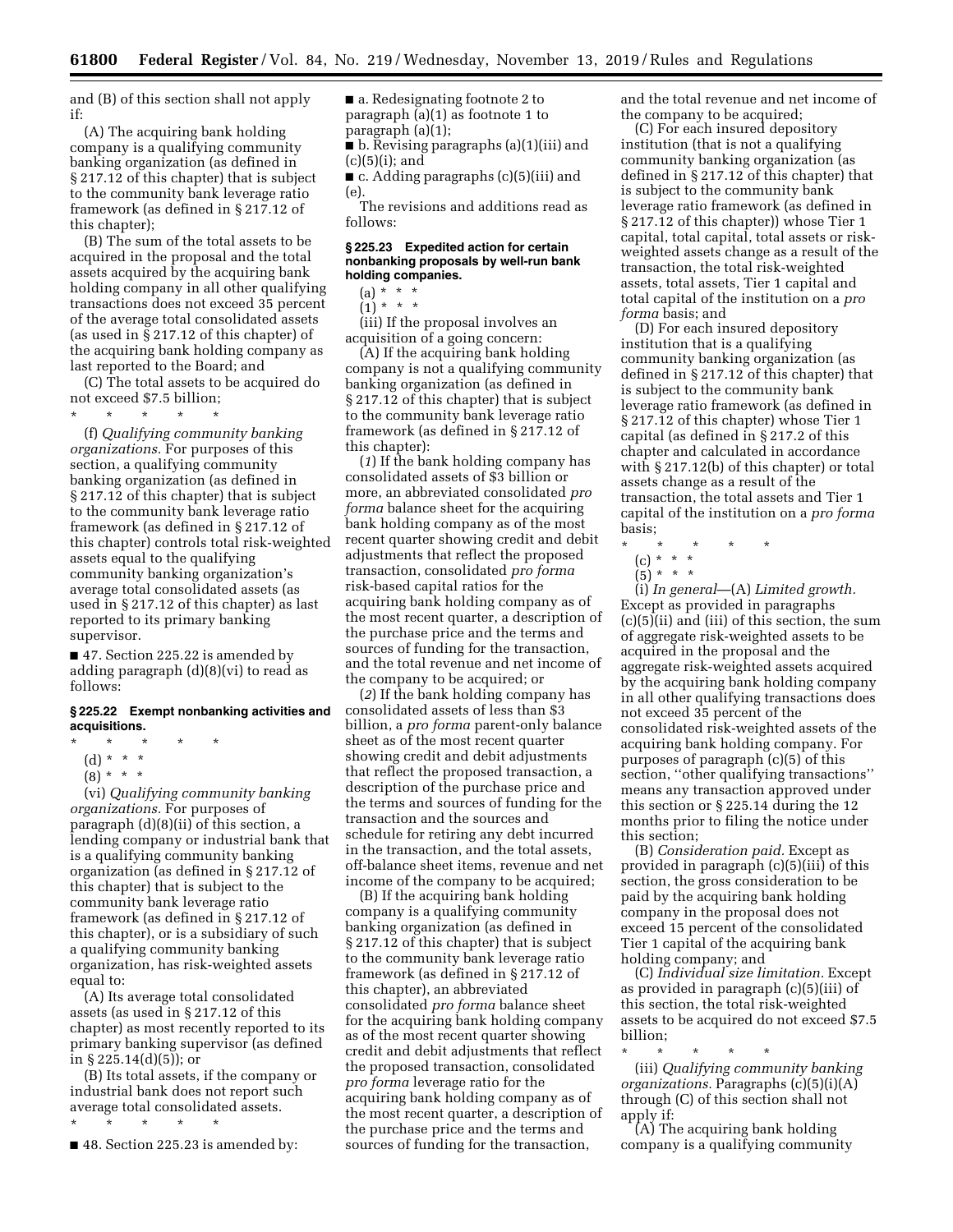banking organization (as defined in § 217.12 of this chapter) that is subject to the community bank leverage ratio framework (as defined in § 217.12 of this chapter); and

(B) The sum of the total assets to be acquired in the proposal and the total assets acquired by the acquiring bank holding company in all other qualifying transactions does not exceed 35 percent of the average total consolidated assets (as used in § 217.12 of this chapter) of the acquiring bank holding company as last reported to the Board;

(C) The gross consideration to be paid by the acquiring bank holding company in the proposal does not exceed 15 percent of the Tier 1 capital (as defined in § 217.2 of this chapter and calculated in accordance with § 217.12(b) of this chapter) of the acquiring bank holding company; and

(D) The total assets to be acquired do not exceed \$7.5 billion;

 $\star$   $\star$   $\star$ 

(e) *Qualifying community banking organizations.* For purposes of this section, a qualifying community banking organization (as defined in § 217.12 of this chapter) that is subject to the community bank leverage ratio framework (as defined in § 217.12 of this chapter) controls total risk-weighted assets equal to the qualifying community banking organization's average total consolidated assets (as used in § 217.12 of this chapter) as last reported to its primary banking supervisor.

■ 49. Section 225.24 is amended by revising paragraphs (a)(2)(iv)(B) and (a)(2)(vi) to read as follows:

#### **§ 225.24 Procedures for other nonbanking proposals.**

- $(a) * * * *$
- $(2) * * * *$
- $(iv) * * * *$

(B) Consolidated *pro forma* risk-based capital and leverage ratio calculations for the acquiring bank holding company as of the most recent quarter (or, in the case of a qualifying community banking organization (as defined in § 217.12 of this chapter) that is subject to the community bank leverage ratio framework (as defined in § 217.12 of this chapter), consolidated *pro forma*  leverage ratio calculations under § 217.12 of this chapter for the acquiring bank holding company as of the most recent quarter); and

\* \* \* \* \*

(vi)(A) For each insured depository institution (that is not a qualifying community banking organization (as defined in § 217.12 of this chapter) that is subject to the community bank

leverage ratio framework (as defined in § 217.12 of this chapter)) whose Tier 1 capital, total capital, total assets or riskweighted assets change as a result of the transaction, the total risk-weighted assets, total assets, Tier 1 capital and total capital of the institution on a *pro forma* basis; and

(B) For each insured depository institution that is a qualifying community banking organization (as defined in § 217.12 of this chapter) that is subject to the community bank leverage ratio framework (as defined in § 217.12 of this chapter) whose Tier 1 capital (as defined in § 217.2 of this chapter and calculated in accordance with § 217.12(b) of this chapter) or total assets change as a result of the transaction, the total assets and Tier 1 capital of the institution on a *pro forma*  basis;

\* \* \* \* \*

■ 50. Section 225.87 is amended by adding paragraph (b)(4)(iv) to read as follows:

## **§ 225.87 Is notice to the Board required after engaging in a financial activity?**

- \* \* \* \* \*
- (b) \* \* \*
- $(4)^*$  \* \* \*

(iv) For purposes of this paragraph (b)(4), a financial holding company that is a qualifying community banking organization (as defined in § 217.12 of this chapter) that is subject to the community bank leverage ratio framework (as defined in § 217.12 of this chapter) calculates its Tier 1 capital (as defined in § 217.2 of this chapter) in accordance with § 217.12(b) of this chapter.

■ 51. Section 225.174 is amended by adding paragraph (d) to read as follows:

# **§ 225.174 What aggregate thresholds apply to merchant banking investments?**

\* \* \* \* \* (d) *Qualifying community banking organizations.* For purposes of this section, a financial holding company that is a qualifying community banking organization (as defined in § 217.12 of this chapter) that is subject to the community bank leverage ratio framework (as defined in § 217.12 of this chapter) calculates its Tier 1 capital (as defined in § 217.2 of this chapter) in accordance with § 217.12(b) of this chapter.

■ 52. Section 225.175 is amended by adding paragraph (c)(3) to read as follows:

**§ 225.175 What risk management, record keeping and reporting policies are required to make merchant banking investments?** 

\* \* \* \* \*

 $(c) * * * *$ 

(3) *Qualifying community banking organizations.* For purposes of this paragraph (c), a financial holding company that is a qualifying community banking organization (as defined in § 217.12 of this chapter) that is subject to the community bank leverage ratio framework (as defined in § 217.12 of this chapter) calculates its Tier 1 capital (as defined in § 217.2 of this chapter) in accordance with § 217.12(b) of this chapter.

# **PART 238—SAVINGS AND LOAN HOLDING COMPANIES (REGULATION LL)**

■ 53. The authority citation for part 238 continues to read as follows:

**Authority:** 5 U.S.C. 552, 559; 12 U.S.C. 1462, 1462a, 1463, 1464, 1467, 1467a, 1468, 1813, 1817, 1829e, 1831i, 1972; 15 U.S.C. 78*l.* 

■ 54. Section 238.53 is amended by revising paragraphs (c)(2)(iii)(B) and  $(c)(2)(v)$  to read as follows:

**§ 238.53 Prescribed services and activities of savings and loan holding companies.** 

- \* \* \* \* \*
	- (c) \* \* \*  $(2)^*$  \* \* \*
	- $(iii) * * * *$

(B) Consolidated pro forma risk-based capital and leverage ratio calculations for the acquiring savings and loan holding company as of the most recent quarter (or, in the case of a qualifying community banking organization (as defined in § 217.12 of this chapter) that is subject to the community bank leverage ratio framework (as defined in § 217.12 of this chapter), consolidated pro forma leverage ratio calculations for the acquiring savings and loan holding company as of the most recent quarter); and

\* \* \* \* \*

(v)(A) For each insured depository institution (that is not a qualifying community banking organization (as defined in § 217.12 of this chapter) that is subject to the community bank leverage ratio framework (as defined in § 217.12 of this chapter)) whose Tier 1 capital, total capital, total assets or riskweighted assets change as a result of the transaction, the total risk-weighted assets, total assets, Tier 1 capital, and total capital of the institution on a pro forma basis; and

(B) For each insured depository institution that is a qualifying community banking organization (as defined in § 217.12 of this chapter) that is subject to the community bank leverage ratio framework (as defined in § 217.12 of this chapter), whose Tier 1 capital (as defined in § 217.2 of this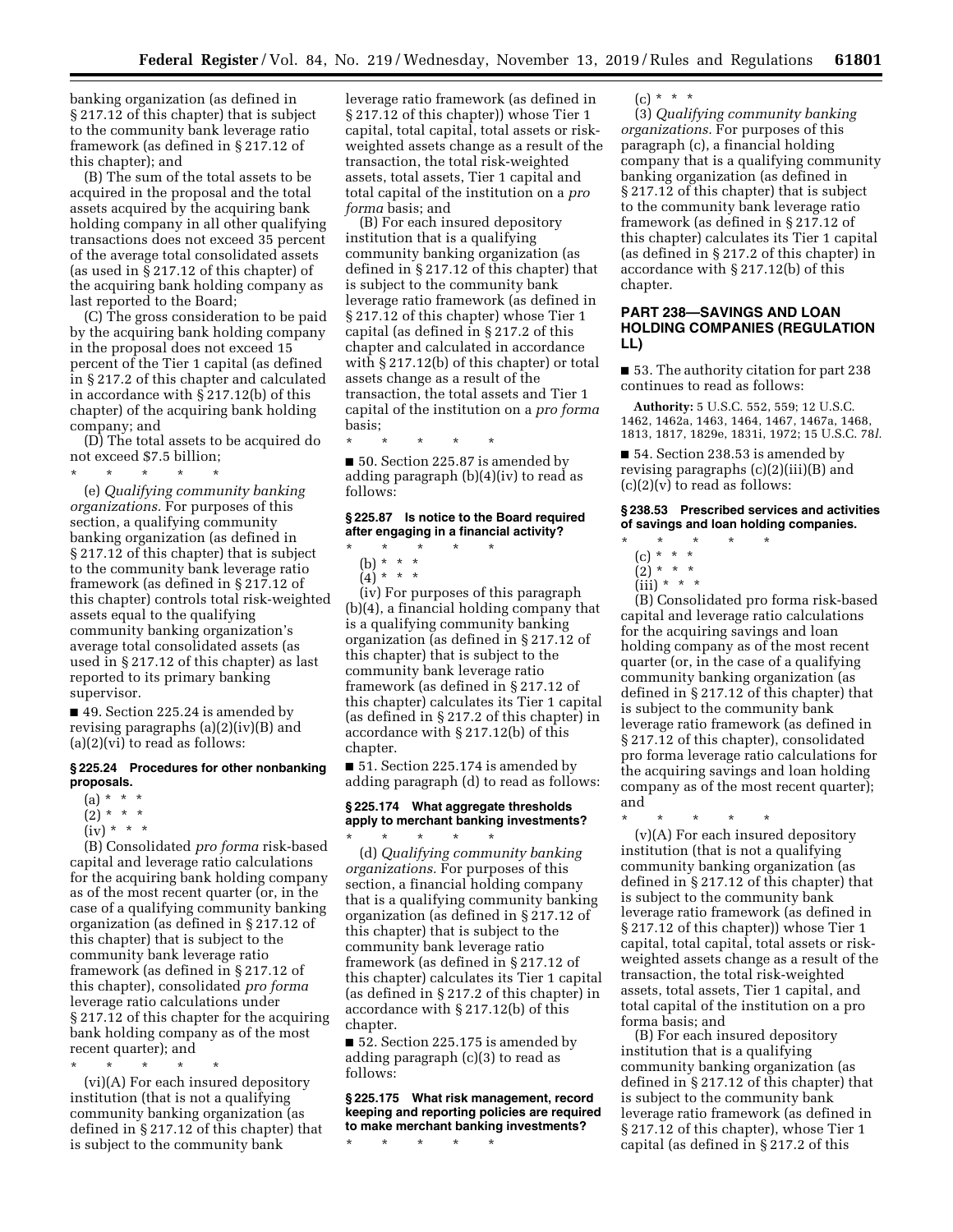chapter and calculated in accordance with § 217.12(b) of this chapter) or total assets change as a result of the transaction, the total assets and Tier 1 capital of the institution on a pro forma basis;

\* \* \* \* \*

# **PART 251—CONCENTRATION LIMIT (REGULATION XX)**

■ 55. The authority citation for part 251 continues to read as follows:

**Authority:** 12 U.S.C. 1818, 1844(b), 1852, 3101 *et seq.* 

■ 56. Section 251.3 is amended by revising paragraph (c)(2) and adding paragraph (c)(3) to read as follows:

## **§ 251.3 Concentration limit.**

## \* \* \* \* \*

(c) \* \* \*

(2) *U.S. company not subject to applicable risk-based capital rules.* For a U.S. company that is not subject to applicable risk-based capital rules (other than a qualifying community banking organization (as defined in § 217.12 of this chapter) that is subject to the community bank leverage ratio framework (as defined in § 217.12 of this chapter)), consolidated liabilities are equal to the total liabilities of such company on a consolidated basis, as determined under applicable accounting standards.

(3) *Qualifying community banking organizations.* For a U.S. company that is a qualifying community banking organization (as defined in § 217.12 of this chapter) that is subject to the community bank leverage ratio framework (as defined in § 217.12 of this chapter), consolidated liabilities are equal to:

(i) Average total consolidated assets (as used in § 217.12 of this chapter) of the company as last reported on the qualifying community banking organization's applicable regulatory filing with the qualifying community banking organization's appropriate Federal banking agency; minus

(ii) The company's tier 1 capital (as defined in § 217.2 of this chapter and calculated in accordance with § 217.12(b) of this chapter). \* \* \* \* \*

# **FEDERAL DEPOSIT INSURANCE CORPORATION**

#### **12 CFR Chapter III**

#### **Authority and Issuance**

For the reasons stated in the preamble, the Federal Deposit Insurance Corporation proposes to amend chapter III of Title 12, Code of Federal Regulations as follows:

# **PART 324—CAPITAL ADEQUACY OF FDIC-SUPERVISED INSTITUTIONS**

■ 57. The authority citation for part 324 continues to read as follows:

**Authority:** 12 U.S.C. 1815(a), 1815(b), 1816, 1818(a), 1818(b), 1818(c), 1818(t), 1819(Tenth), 1828(c), 1828(d), 1828(i), 1828(n), 1828(o), 1831o, 1835, 3907, 3909, 4808; 5371; 5412; Pub. L. 102–233, 105 Stat. 1761, 1789, 1790 (12 U.S.C. 1831n note); Pub. L. 102–242, 105 Stat. 2236, 2355, as amended by Pub. L. 103–325, 108 Stat. 2160, 2233 (12 U.S.C. 1828 note); Pub. L. 102–242, 105 Stat. 2236, 2386, as amended by Pub. L. 102–550, 106 Stat. 3672, 4089 (12 U.S.C. 1828 note); Pub. L. 111–203, 124 Stat. 1376, 1887 (15 U.S.C. 78o–7 note); Pub. L. 115–174 § 201.

■ 58. Section 324.10 is amended by revising paragraph (a) to read as follows:

## **§ 324.10 Minimum capital requirements.**

(a) *Minimum capital requirements.* (1) An FDIC-supervised institution must maintain the following minimum capital ratios:

(i) A common equity tier 1 capital ratio of 4.5 percent.

(ii) A tier 1 capital ratio of 6 percent. (iii) A total capital ratio of 8 percent.

(iv) A leverage ratio of 4 percent.

(v) For advanced approaches FDICsupervised institutions or for Category III FDIC-regulated institutions, a supplementary leverage ratio of 3 percent.

(vi) For state savings associations, a tangible capital ratio of 1.5 percent.

(2) A qualifying community banking organization (as defined in § 324.12), that is subject to the community bank leverage ratio framework (as defined in § 324.12), is considered to have met the minimum capital requirements in this paragraph (a).

■ 59. Section 324.12 is added to read as follows:

\* \* \* \* \*

# **§ 324.12 Community bank leverage ratio framework.**

(a) *Community bank leverage ratio framework.* (1) Notwithstanding any other provision in this part, a qualifying community banking organization that has made an election to use the community bank leverage ratio framework under paragraph (a)(3) of this section shall be considered to have met the minimum capital requirements under § 324.10, the capital ratio requirements for the well capitalized capital category under § 324.403(b)(1) of this part, and any other capital or leverage requirements to which the qualifying community banking organization is subject, if it has a leverage ratio greater than 9 percent.

(2) For purposes of this section, a qualifying community banking

organization means an FDIC-supervised institution that is not an advanced approaches FDIC-supervised institution and that satisfies all of the following criteria:

(i) Has a leverage ratio of greater than 9 percent;

(ii) Has total consolidated assets of less than \$10 billion, calculated in accordance with the reporting instructions to the Call Report as of the end of the most recent calendar quarter;

(iii) Has off-balance sheet exposures of 25 percent or less of its total consolidated assets as of the end of the most recent calendar quarter, calculated as the sum of the notional amounts of the exposures listed in paragraphs (a)(2)(iii)(A) through (I) of this section, divided by total consolidated assets, each as of the end of the most recent calendar quarter:

(A) The unused portion of commitments (except for unconditionally cancellable commitments);

(B) Self-liquidating, trade-related contingent items that arise from the movement of goods;

(C) Transaction-related contingent items, including performance bonds, bid bonds, warranties, and performance standby letters of credit;

(D) Sold credit protection through guarantees and credit derivatives;

(E) Credit-enhancing representations and warranties;

(F) Securities lent and borrowed, calculated in accordance with the reporting instructions to the Call Report;

(G) Financial standby letters of credit;

(H) Forward agreements that are not derivative contracts; and

(I) Off-balance sheet securitization exposures; and

(iv) Has total trading assets and trading liabilities, calculated in accordance with the reporting instructions to the Call Report of 5 percent or less of the FDIC-supervised institution's total consolidated assets, each as of the end of the most recent calendar quarter.

(3)(i) A qualifying community banking organization may elect to use the community bank leverage ratio framework if it makes an opt-in election under this paragraph (a)(3).

(ii) For purposes of this paragraph (a)(3), a qualifying community banking organization makes an election to use the community bank leverage ratio framework by completing the applicable reporting requirements of its Call Report.

(iii)(A) A qualifying community banking organization that has elected to use the community bank leverage ratio framework may opt out of the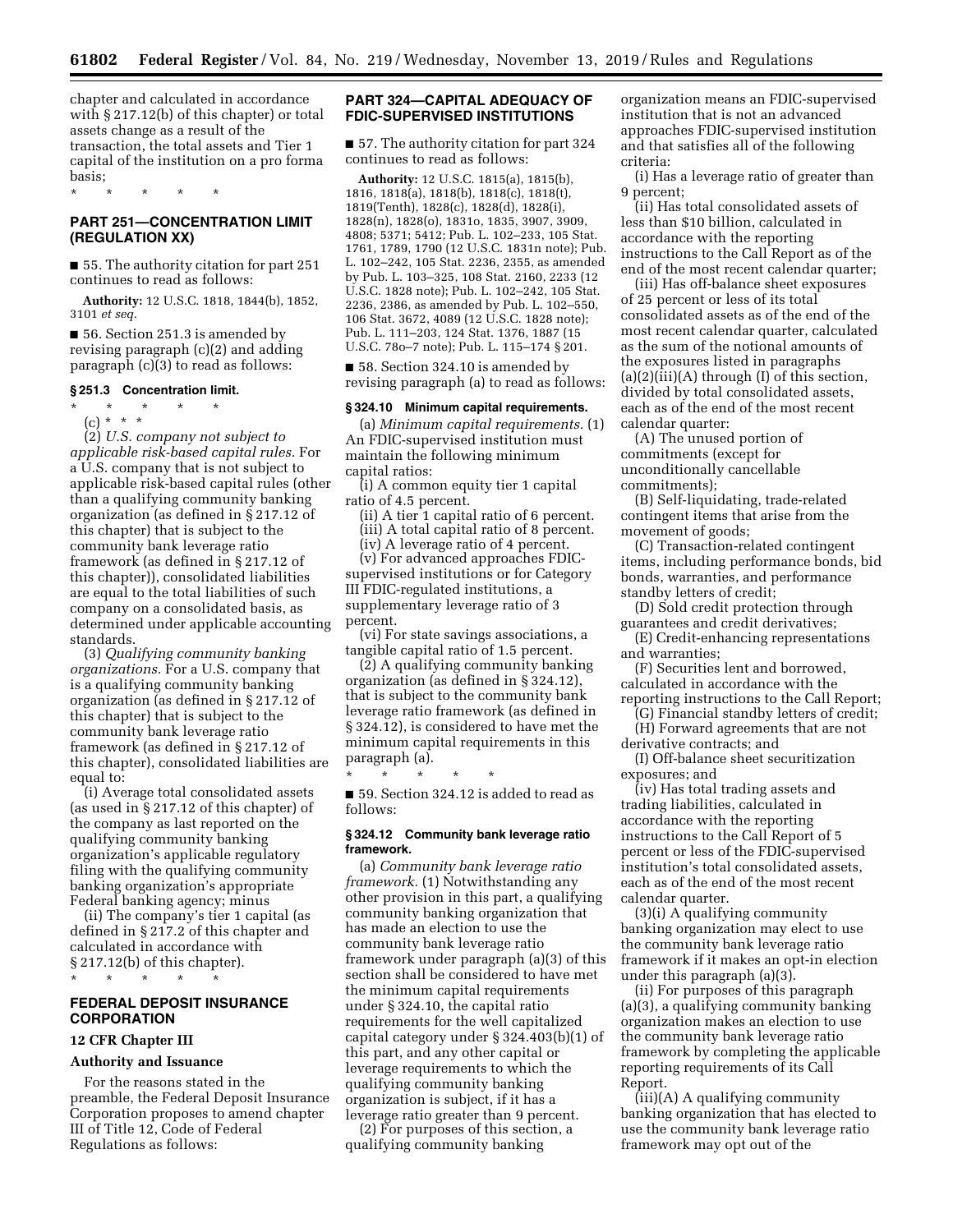community bank leverage ratio framework by completing the applicable risk-based and leverage ratio reporting requirements necessary to demonstrate compliance with  $\S 324.10(a)(1)$  in its Call Report or by otherwise providing the information to the FDIC.

(B) A qualifying community banking organization that opts out of the community bank leverage ratio framework pursuant to paragraph (a)(3)(iii)(A) of this section must comply with  $\S 324.10(a)(1)$  immediately.

(b) *Calculation of the leverage ratio.* A qualifying community banking organization's leverage ratio is calculated in accordance to § 324.10(b)(4), except that a qualifying community banking organization is not required to:

(1) Make adjustments and deductions from tier 2 capital for purposes of § 324.22(c); or

(2) Calculate and deduct from tier 1 capital an amount resulting from insufficient tier 2 capital under § 324.22(f).

(c) *Treatment when ceasing to meet the qualifying community banking organization requirements.* (1) Except as provided in paragraphs (c)(5) and (6) of this section, if an FDIC-supervised institution ceases to meet the definition of a qualifying community banking organization, the FDIC-supervised institution has two reporting periods under its Call Report (grace period) either to satisfy the requirements to be a qualifying community banking organization or to comply with § 324.10(a)(1) and report the required capital measures under § 324.10(a)(1) on its Call Report.

(2) The grace period begins as of the end of the calendar quarter in which the FDIC-supervised institution ceases to satisfy the criteria to be a qualifying community banking organization provided in paragraph (a)(2) of this section. The grace period ends on the last day of the second consecutive calendar quarter following the beginning of the grace period.

(3) During the grace period, the FDICsupervised institution continues to be treated as a qualifying community banking organization for the purpose of this part and must continue calculating and reporting its leverage ratio under this section unless the FDIC-supervised institution has opted out of using the community bank leverage ratio framework under paragraph (a)(3) of this section.

(4) During the grace period, the qualifying community banking organization continues to be considered to have met the minimum capital requirements under § 324.10(a)(1), the

capital ratio requirements for the well capitalized capital category under  $§ 324.403(b)(1)(i)(A)$  through (D) of this part, and any other capital or leverage requirements to which the qualifying community banking organization is subject and must continue calculating and reporting its leverage ratio under this section.

(5) Notwithstanding paragraphs (c)(1) through (4) of this section, an FDICsupervised institution that no longer meets the definition of a qualifying community banking organization as a result of a merger or acquisition has no grace period and immediately ceases to be a qualifying community banking organization. Such an FDIC-supervised institution must comply with the minimum capital requirements under § 324.10(a)(1) and must report the required capital measures under § 324.10(a)(1) for the quarter in which it ceases to be a qualifying community banking organization.

(6) Notwithstanding paragraphs (c)(1) through (4) of this section, an FDICsupervised institution that has a leverage ratio of 8 percent or less does not have a grace period and must comply with the minimum capital requirements under § 324.10(a)(1) and must report the required capital measures under § 324.10(a)(1) for the quarter in which it reports a leverage ratio of 8 percent or less.

■ 60. Section 324.22 is amended by revising paragraph (f) to read as follows:

#### **§ 324.22 Regulatory capital adjustments and deductions.**

\* \* \* \* \* (f) *Insufficient amounts of a specific regulatory capital component to effect deductions.* Under the corresponding deduction approach, if an FDICsupervised institution does not have a sufficient amount of a specific component of capital to effect the required deduction after completing the deductions required under paragraph (d) of this section, the FDIC-supervised institution must deduct the shortfall from the next higher (that is, more subordinated) component of regulatory capital. Notwithstanding any other provision of this section, a qualifying community banking organization (as defined in § 324.12) that has elected to use the community bank leverage ratio framework pursuant to § 324.12 is not required to deduct any shortfall of tier 2 capital from its additional tier 1 capital or common equity tier 1 capital.

■ 61. Section 324.403 is amended by revising paragraphs (a) and (b) to read as follows:

\* \* \* \* \*

#### **§ 324.403 Capital measures and capital categories.**

(a) *Capital measures.* (1) For purposes of section 38 of the FDI Act and this subpart H, the relevant capital measures are:

(i) Total Risk-Based Capital Measure: The total risk-based capital ratio;

(ii) Tier 1 Risk-Based Capital Measure: The tier 1 risk-based capital ratio;

(iii) Common Equity Tier 1 Capital Measure: The common equity tier 1 riskbased capital ratio; and

(iv) Leverage Measure:

(A) The leverage ratio; and

(B) With respect to an advanced approaches FDIC-supervised institutions, on January 1, 2018, and thereafter, the supplementary leverage ratio.

(2) For a qualifying community banking organization (as defined under § 324.12), that has elected to use the community bank leverage ratio framework (as defined under § 324.12), the leverage ratio calculated in accordance with § 324.12(b) is used to determine the well capitalized capital category under paragraph (b)(1)(i) (A) through (D) of this section.

(b) *Capital categories.* For purposes of section 38 of the FDI Act and this subpart, an FDIC-supervised institution shall be deemed to be:

(1)(i) ''Well capitalized'' if:

(A) Total Risk-Based Capital Measure: The FDIC-supervised institution has a total risk-based capital ratio of 10.0 percent or greater; and

(B) Tier 1 Risk-Based Capital Measure: The FDIC-supervised institution has a tier 1 risk-based capital ratio of 8.0 percent or greater; and

(C) Common Equity Tier 1 Capital Measure: The FDIC-supervised institution has a common equity tier 1 risk-based capital ratio of 6.5 percent or greater; and

(D) The FDIC-supervised institution has a leverage ratio of 5.0 percent or greater; and

(E) The FDIC-supervised institution is not subject to any written agreement, order, capital directive, or prompt corrective action directive issued by the FDIC pursuant to section 8 of the FDI Act (12 U.S.C. 1818), the International Lending Supervision Act of 1983 (12 U.S.C. 3907), or the Home Owners' Loan Act (12 U.S.C. 1464(t)(6)(A)(ii)), or section 38 of the FDI Act (12 U.S.C. 1831o), or any regulation thereunder, to meet and maintain a specific capital level for any capital measure.

(ii) Beginning on January 1, 2018 and thereafter, an FDIC-supervised institution that is a subsidiary of a covered BHC will be deemed to be well capitalized if the FDIC-supervised